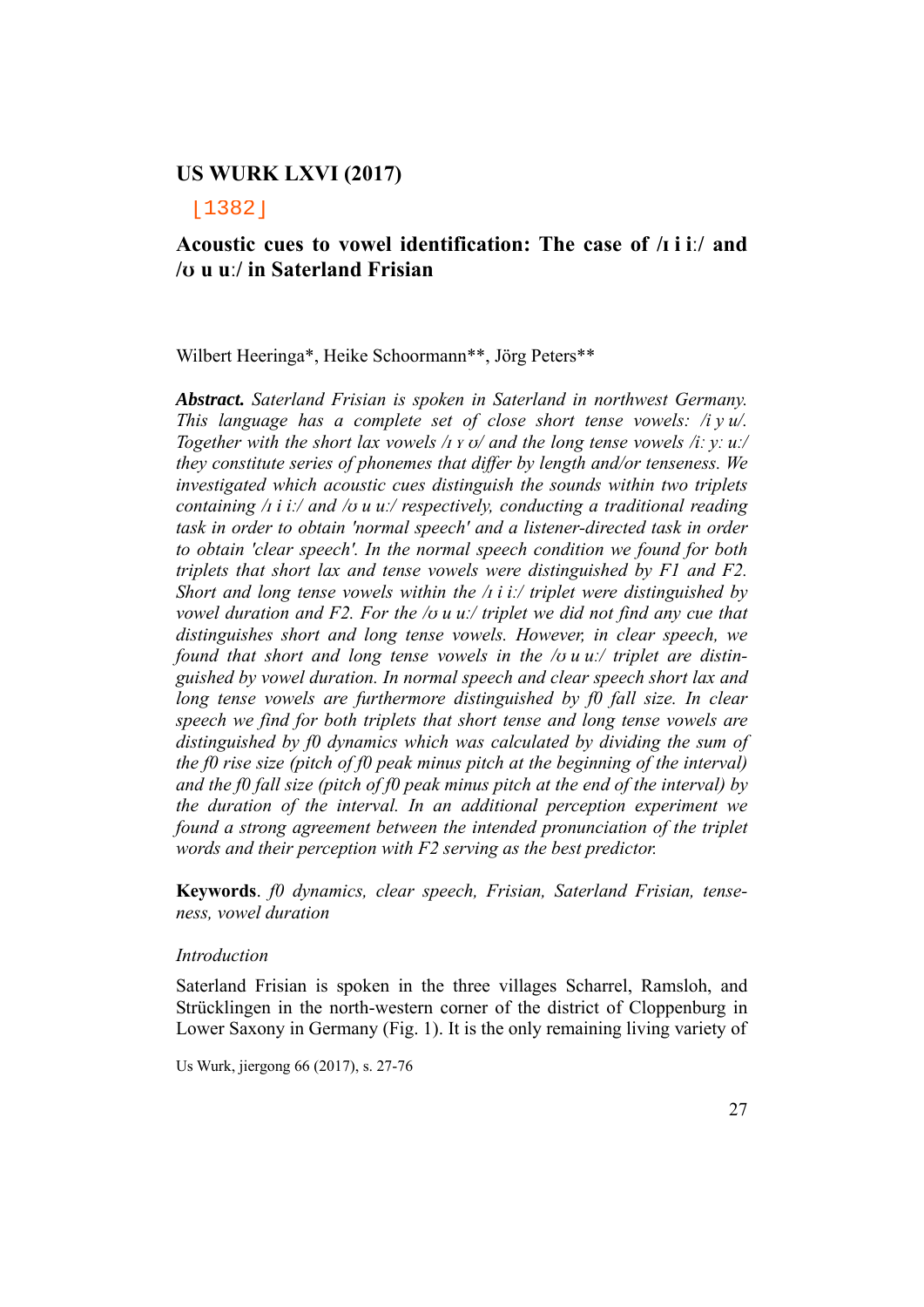Old East Frisian, which was spoken along the coasts of the Netherlands and Lower Saxony between the rivers Lauwers and Weser. According to the most recent count, Saterland Frisian is spoken by about 2250 speakers (Stellmacher, 1998). In Ramsloh, 40% of the population speaks Saterland Frisian, in Scharrel 29%, and in Strücklingen 26%. In Sedelsberg, which historically does not belong to the Saterland, less than 10% of the population speaks Saterland Frisian.



*Figure 1. The Saterland is found in the northwest of Germany in the northwestern corner of the district of Cloppenburg, which is marked in gray on the map on the* left. The four villages of the Saterland are shown in the map on the right.

As reported by the literature, Saterland Frisian has a complete set of close short vowels: /i y u/ (Kramer 1968, Kramer 1982, Fort 2015). Together with the half-close short vowels  $\pi$  x  $\sigma$  and the long close vowels  $\pi$  y:  $\sigma$  u:  $\pi$  they constitute series of phonemes that differ by length and/or tenseness. The aim of this paper is to identify acoustic cues which distinguish the words within the triplets  $\pi$  i i:/ and  $\pi$  u u./.

 The acoustic cues, which add to the distinction of vowels in Saterland Frisian triplets have not yet been fully studied. Potential acoustic cues, which distinguish the vowels in a triplet, may be vowel duration and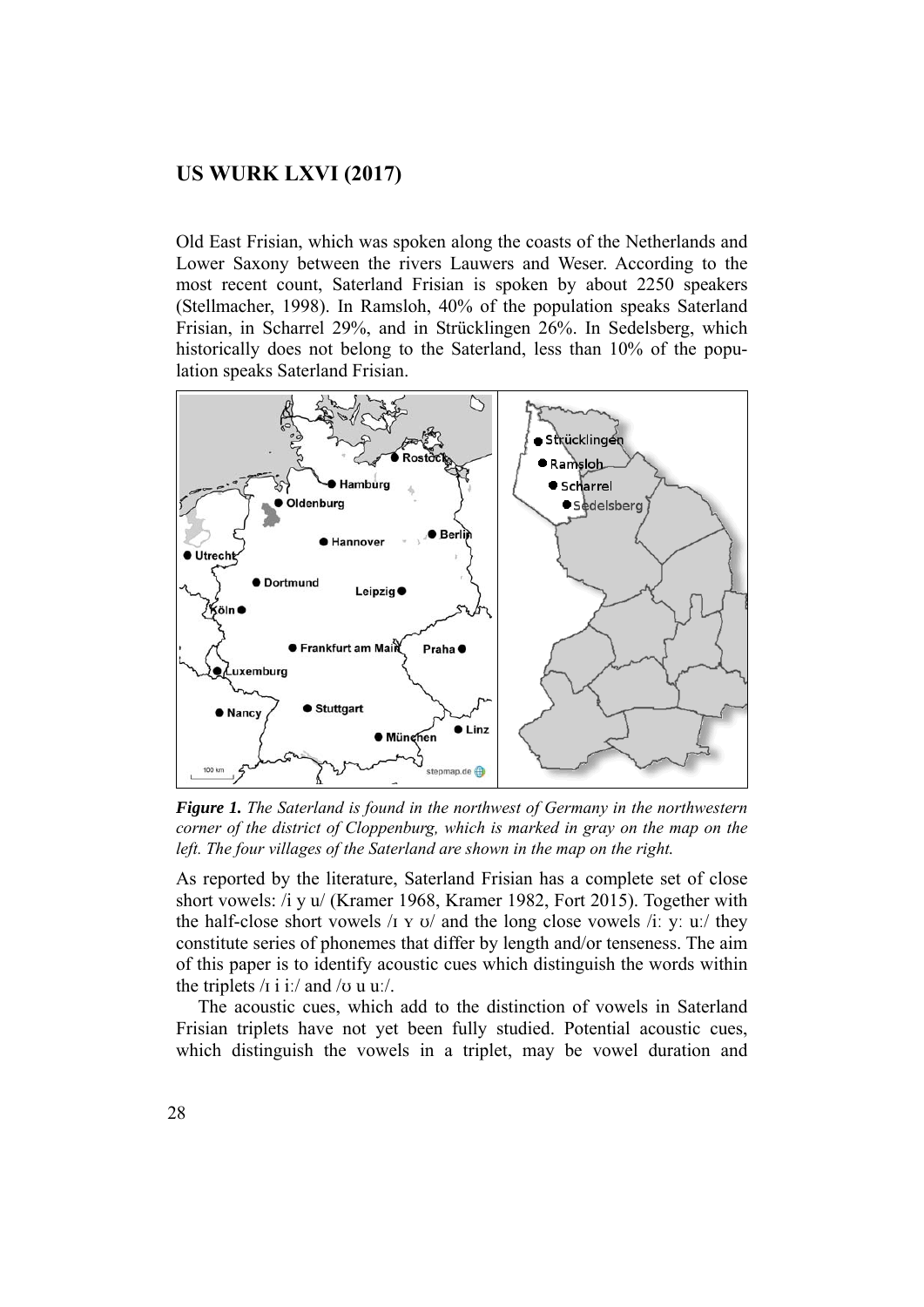spectral features (F1, F2). Siebs' (1889) distinction between *Stoßton* and *Schleifton* in Saterland Frisian suggests that f0 might play an additional role even if Tröster-Mutz (1997, 2002) did not find evidence for tone accent differences in present-day Saterland Frisian (for further discussion see Peters 2008).

Several studies show that vowels with a stronger f0 dynamic are perceived as being longer. Among others, Lehiste (1976) found that listeners perceived a falling-rising or rising-falling f0, as opposed to a flat f0 pattern, to be longer even when the stimuli have the same acoustic duration. Yu (2010) found the same effect for dynamic versus flat f0 and also showed that syllables with higher f0 are heard as longer than syllables with lower f0. This effect is likely to be language-specific (Cumming 2011, Lehnert-Le-Houillier 2010).

 In addition to normal speech, we will also consider clear speech. Rogers et al. (2010) define clear speech as "a speaking style that is used by talkers when they know they may have difficulty being understood, such as in noisy environments and when talking with hearing impaired persons." Several studies suggest that contrasts between vowels in duration and spectral properties may increase in clear speech.

 Uchanski (1988, 1992) found that the duration contrast between tense/ long and lax/short vowels was enhanced in English clear speech by lengthening the tense/long vowels to a greater extent than the lax/short vowels. This finding suggests that the nonuniform increase in segment durations for clear speech reflects the temporal structure of the language at the segmental level.

 Bradlow (2002) examined the acoustic-phonetic modifications that characterize clear speech considering the high vowels /i/ und /u/. She especially focused on the extent of CV coarticulation and vowel space expansion as a function of vowel inventory size. Subjects were English monolinguals and Spanish-English bilinguals. Bradlow found a consistent increase of duration for both speaker groups and both languages. In clear speech the effects for CV coarticulation were maintained, and the vowel space was expanded both for English and Spanish. However, no correlation with the vowel inventory size was found.

 Similarly, Smiljanić & Bradlow (2005) elicited conversational and clear speech from five native speakers of Croatian and five native speakers of English. The authors found that the acoustic-phonetic features of the conversational-to-clear speech transformation revealed cross-language similarities in clear speech production strategies. In both languages speakers exhibited a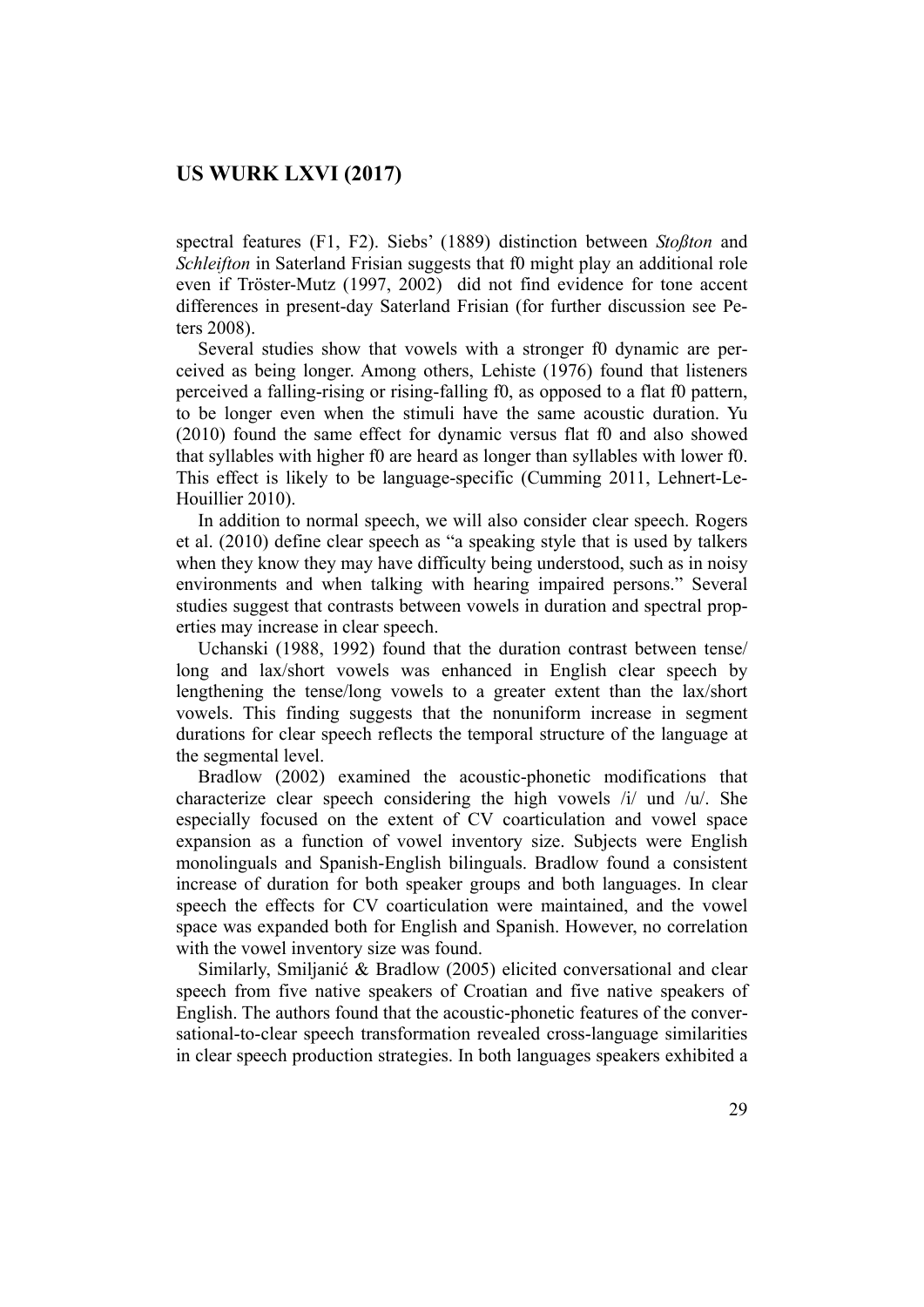decrease in speaking rate and an increase in pitch range, as well as an expansion of the vowel space.

 In summary, the studies show that clear speech may increase duration and durational contrast, pitch, pitch range, and vowel space size, which is confirmed by many other studies as well (cf. Picheny et al. 1986, 1989; Krause and Braida 2004; Bradlow et al. 2003; Liu et al. 2004; Moon and Lindblom 1994; Ferguson and Kewley-Port 2002; Johnson et al. 1993). A listener-directed clear speech task maximizes the discrimination between words and appears to be a promising approach for finding segmental and prosodic cues distinguishing the sounds within a triplet which may remain undetected in a normal speech experiment.

 The present paper is an extended version of Heeringa et al. (2014). We investigate, which acoustic cues distinguish the sounds within triplets containing  $\pi$  i i:/ and  $\pi$  u u:/. The triple  $\pi$  i i:/ is also found in West Frisian (Fort 1980, p. 62, Tiersma 1999, p. 9, Visser 2003, p. 132). The distinction between high vowels /i iː/, /y yː/ and /u uː/ has been studied by de Graaf (1985) for West Frisian. His results were obtained on the basis of five subjects between 60 and 70 years old and five subjects between 20 and 30 years old and suggest that the distinction between short and long tense vowels decreases. The average vowel duration ratio for the older group was 2.4, whereas the younger group showed a ratio of 1.9. De Graaf also found that all speakers pronounced the short vowels in a more central position than the long vowels. For the younger generation the distances between the short and long tense vowels in the F1/F2 plane are systematically smaller than the corresponding distances for the older generation. This may give rise to the question whether short lax and tense high vowels are still distinguished.

 In Saterland Frisian only for the trifold distinctions /ɪ i iː/ and /ʊ u uː/ minimal triplets are available and still known (cf. Fort (1980), p. 62), even if only by a restricted number of Saterland Frisian speakers.

 In order to find the acoustic cues that distinguish the sounds within Saterland Frisian triplets we obtained normal speech by conducting a traditional reading task, and clear speech by carrying out a listener-directed task for each of the two triplets. Additionally, we study the effect of clear speech on the acoustic variables compared to normal speech. In particular, we address the following research questions:

- 1. Which acoustic cues distinguish the sounds within triplets containing  $\pi$  i i.  $\pi$  and /ʊ u uː/ in normal speech?
- 2. Which acoustic cues distinguish the same triplets in clear speech? What is the effect of clear speech on the acoustic variables compared to normal speech?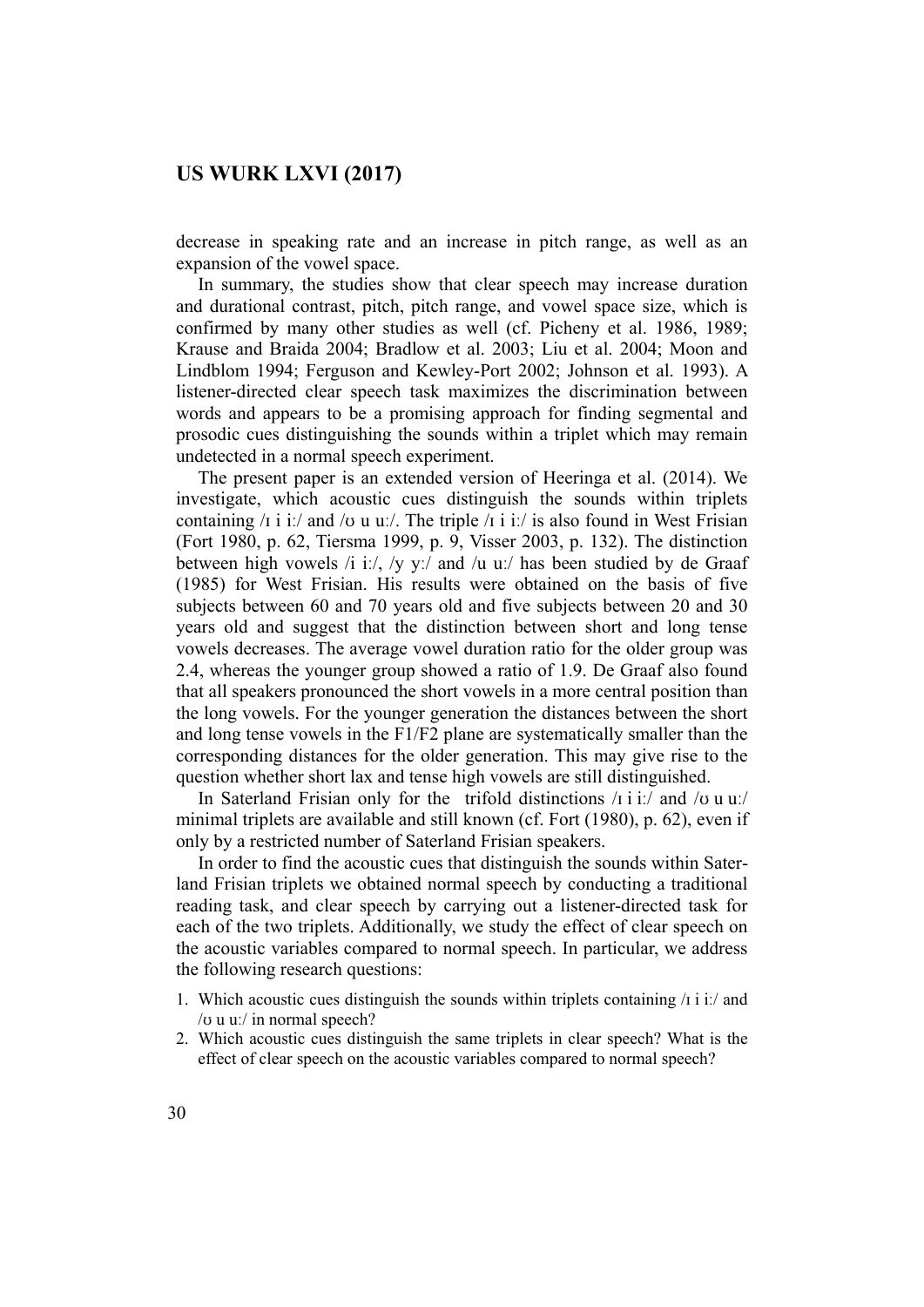3. Do native speakers of Saterland Frisian perceive the phonological distinctions within a triplet in clear speech?

In Section 2 we describe the normal speech experiment. Section 3 presents the results of the clear speech experiment. Results of the perception experiment are presented in Section 4. In Section 5 we end with conclusions and discussion.

#### *2. Experiment 1: Normal speech*

### *2.1. Material*

We examined the  $/\infty$  i i:/ and  $/\infty$  u u:/ triples because for these trifold distinctions minimal triplets are available. For the closed front vowels  $\pi$  i i:/ we used the triplet *Smitte* [smɪtə] 'forge', *smiete* [smitə] 'to throw', and *Smiete* [smi:ta] 'throws' (pl.), which was preferred over the alternative triplet *linnen* 'made out of linen, linen', *Lienen* 'leashes' (pl.), and *Líenen* 'railings, backrests' due to greater familiarity of the former triplet and better segmentability. The closed back vowels /v u u:/ were elicited by the only available and well-known triplet *ful* [fʊl] 'full', *fuul* [ful] 'rotten', and *fúul* [fuːl] 'much'.

### *2.2. Procedure*

For each of the triplets we conducted two experiments, one eliciting 'normal speech' and another eliciting 'clear speech'. The experiments were carried out in 2012 with four female native speakers, aged 78, 66, 67, and 65 years, henceforth referred to as subject 1, subject 2, subject 3, and subject 4 respectively. The four speakers are early trilingual speakers of Saterland Frisian, Low German, and High German. They are born and raised in Ramsloh and have lived in this village most of their lives. We chose Ramsloh since it is located in the center of Saterland and its Saterland Frisian variety is considered to be the most conservative (Fort 1980). Given the small number of speakers, this study should be considered as explorative.

 Saterland Frisian words were presented in written form to each of the four native speakers on a computer screen one word a time. We used twelve different words: six triplet words (*ful*, *fuul*, *fúul*, *Smitte*, *smiete*, *Smíete*) and six filler words (*Pot* 'pot', *Paad* 'path', *Kat* 'cat', *leet* 'late', *Täk* 'roof', *Poot* 'paw').

 A session consisted of four blocks in which each of the 12 words was presented four times. Within each block the words were presented in controlled randomized order, so that a word was never followed by the same word or by a word belonging to the same triplet. Three of the six filler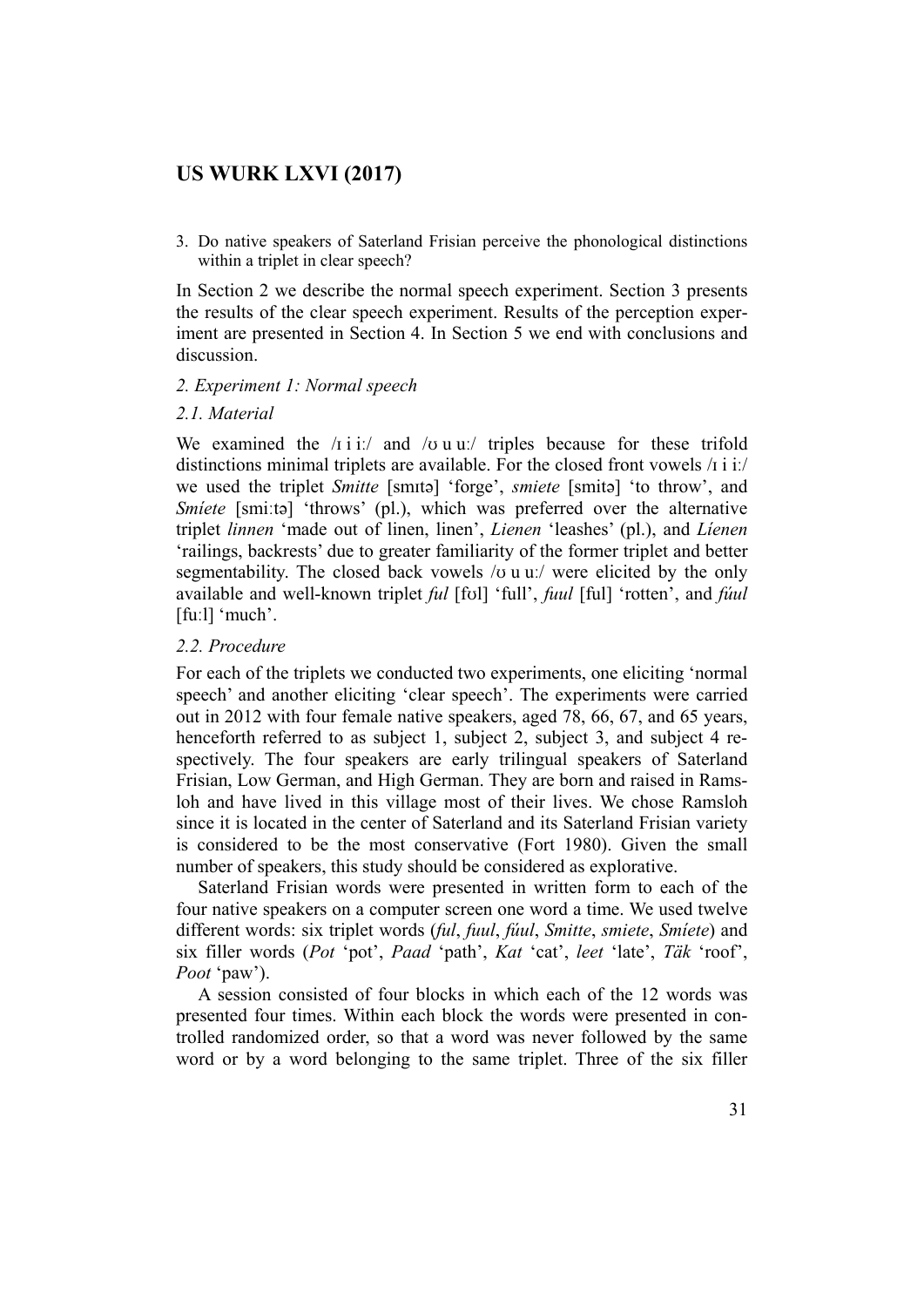words (*Pot*, *Paad*, and *Kat*) were also used as a short practice, preceding the first block. In sum, 195 words were presented in one session.

 We obtained 16 samples per subject per triplet word. Subject 1 performed the test twice, therefore we obtained 32 samples per subject per triplet word for this informant. The second test was done in order to obtain a larger set of samples with a f0 peak, i.e. of samples not produced with a downstepped high tone. The number of word samples is given per triplet and per subject in Table 1. When looking for cues concerning the f0 dynamics only samples with a clear f0 peak were used for the analysis. The number of word samples which satisfy this condition is given separately in Table 1. Note that for subjects 3 and 4 we did not obtain samples of *Smitte*, *smiete*, and *Smíete*, and no samples with f0 peak. Therefore, when results for the  $\pi$  i it is triplet are shown or when results concerning the f0 peak are shown, no results are given for subjects 3 and 4.

|        | all samples |    |                     |           |    | samples with f0 peak          |  |           |  |  |
|--------|-------------|----|---------------------|-----------|----|-------------------------------|--|-----------|--|--|
|        | subject 1   |    | subject 2 subject 3 | subject 4 |    | subject 1 subject 2 subject 3 |  | subject 4 |  |  |
| Smitte | 32          | 16 |                     |           | 25 | 12                            |  |           |  |  |
| smiete | 32          | 16 |                     |           | 26 | 16                            |  |           |  |  |
| Smiete | 31          | 16 |                     |           | 23 | 16                            |  |           |  |  |
| ful    | 32          | 16 | 16                  | 16        | 6  | 11                            |  |           |  |  |
| fuul   | 32          | 16 | 16                  | 16        | 10 | 13                            |  |           |  |  |
| fúul   | 32          | 16 | 16                  | 16        | 11 | 14                            |  |           |  |  |

*Table 1. Number of word samples per triplet word and per subject obtained by the normal speech experiment.* 

#### *2.3. Acoustic variables*

Segmental and prosodic variables were measured with PRAAT (Boersma  $\&$ Weenink, 1992-2015). For each word belonging to the /i i i:/ triplet we measured the duration of each of the segments /s/, /m/, V, /t/, and final schwa. The duration of  $/t$  was split into two parts: the time from the beginning of the segment to the burst (t1), and from the burst to the end of the segment (t2). We also measured spectral variables F1 and F2 at the vowel center. When looking for acoustic cues that distinguish triplet words, we took the perception of the speakers as the starting point. To this end, Hertz values were converted to the auditory Bark scale using Traunmüller's (1990) formula in all of the analyses in this paper.

To analyze formant dynamics, the amount of vowel inherent spectral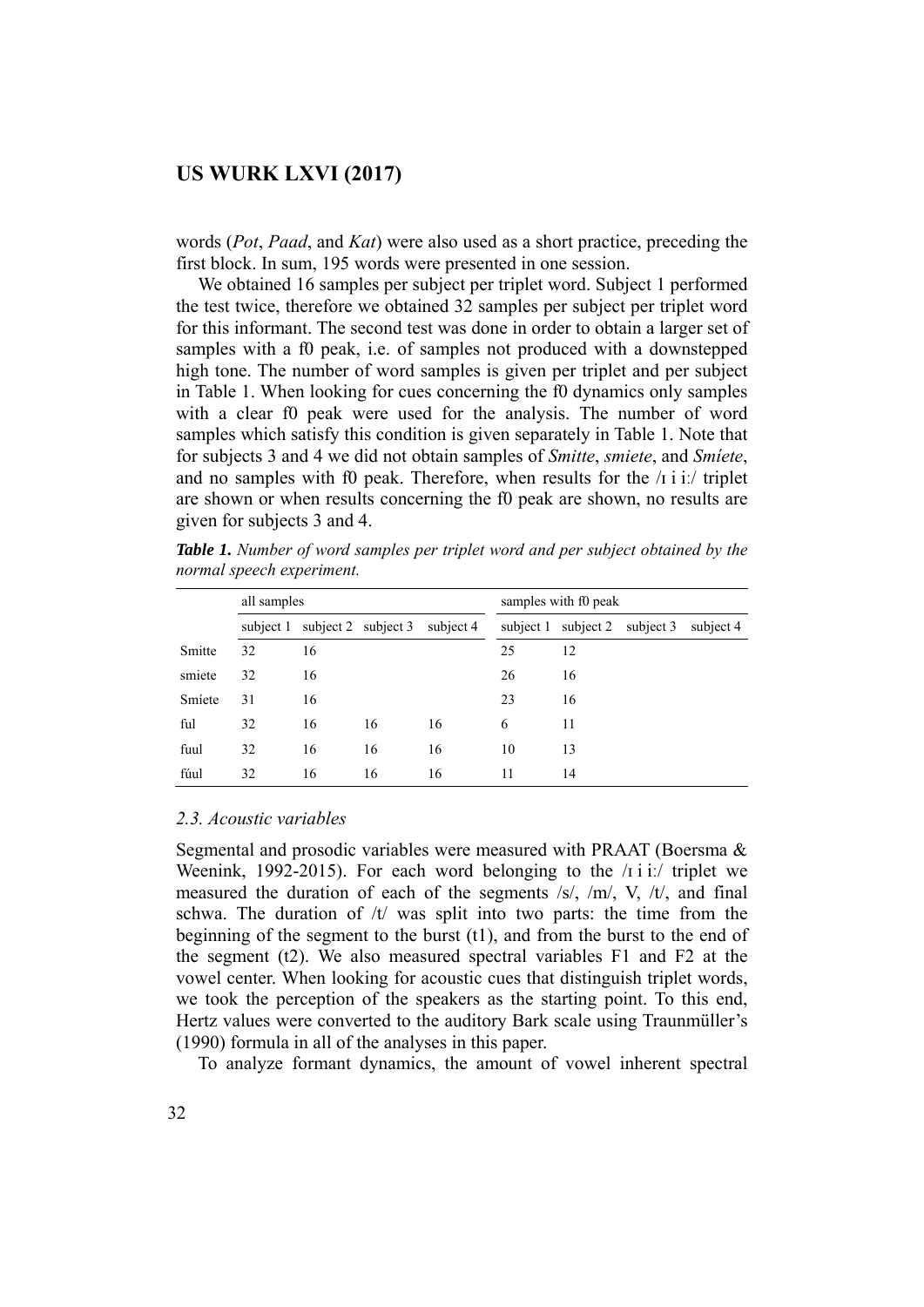change was assessed as the trajectory length (TL), which is obtained on the basis of spectral changes in the vowel interval between the 20% point and the 50% point and between the 50% point and the 80% point of the vowel's duration. These spectral changes are calculated as Euclidean distances in Hertz between the measurement points in the F1-F2 plane following Fox  $\&$ Jacewicz 2009 (cf. Jin & Liu 2013):

$$
VSL_{50-20} = \sqrt{(F1_{50} - F1_{20})^2 + (F2_{50} - F2_{20})^2}
$$
  
\n
$$
VSL_{80-50} = \sqrt{(F1_{80} - F1_{50})^2 + (F2_{80} - F2_{50})^2}
$$
 (1)

Subsequently TL is measured as the sum of the two vowel sections lengths (VSL50-20, VSL80-50).

$$
TL = VSL_{50-20} + VSL_{80-50}
$$
 (2)

To account for dynamic changes in unnormalized time, the spectral rate of change (TL roc) between the 20% and 80% point, i.e. within the central 60%, was calculated as proposed in Fox & Jacewicz 2009 (cf. Mayr & Davies 2011):

$$
TL\,\text{roc} = \frac{TL}{0.60 \times V_{dur}}
$$
\n<sup>(3)</sup>

We measured f0 variation in the interval from the beginning of /m/ to the end of the vowel. Where a clear f0 peak was present within this interval, we measured the rise size and the fall size in semitones (see Figure 2). Relative f0 excursion in semitones per millisecond was used as a measure of f0 dynamics. We calculated f0 excursion by dividing the sum of the f0 rise size (pitch of f0 peak minus pitch at the beginning of the interval) and the f0 fall size (pitch of f0 peak minus pitch at the end of the interval) by the duration of the interval.



*Figure 2. Pitch contour of the triplet word smiete (left) and fuul (right). Vertical lines with R show the f0 rise size and vertical lines with F show the f0 fall size.*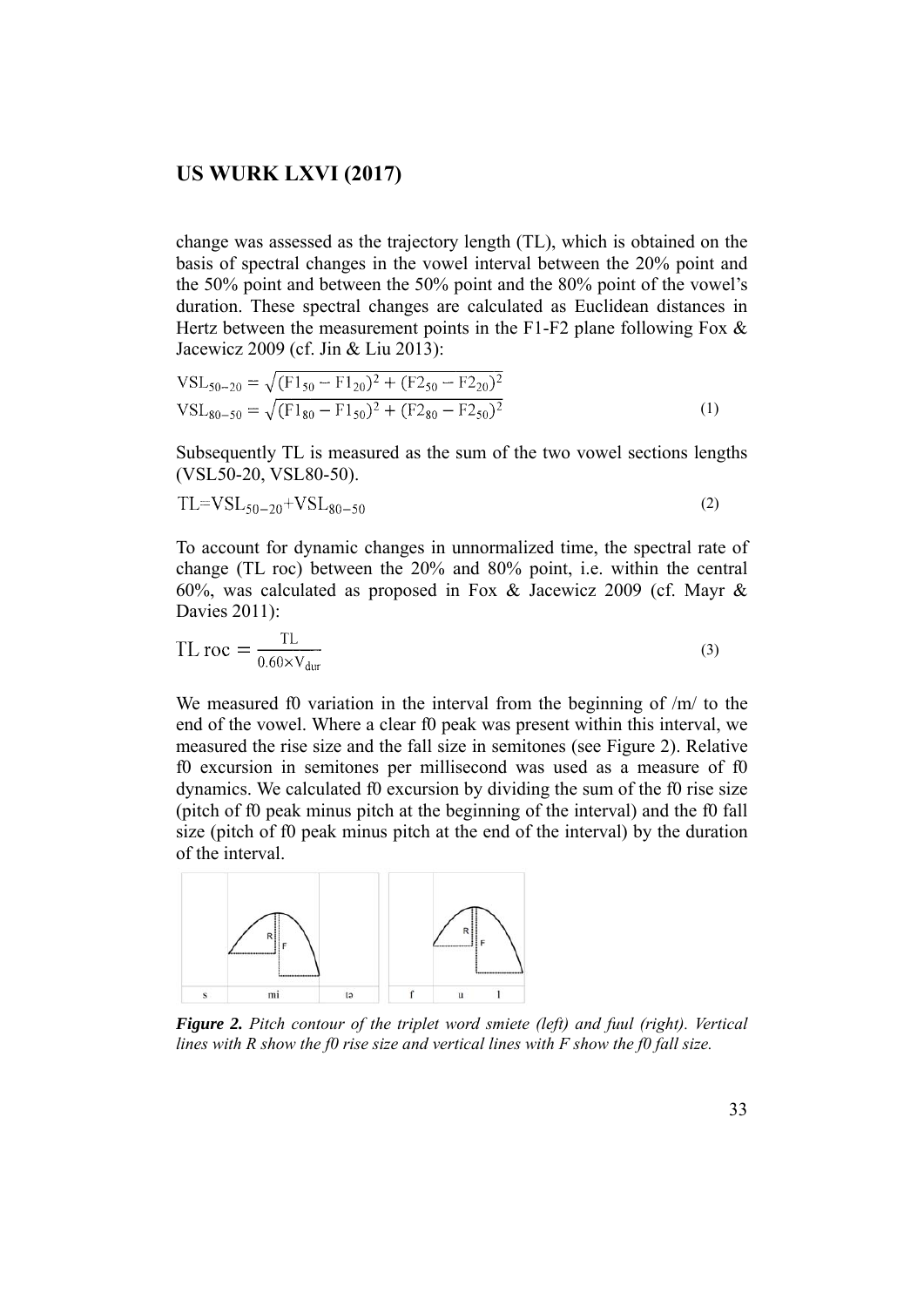For each word belonging to the / $\sigma$  u u:/ triplet we likewise measured the duration of each of the segments, /f/, V, and /l/, mid vowel F1 and F2, TL, and TL roc. When measuring relative f0 excursion, we focused on the interval starting at the beginning of the vowel and ending at the end of  $/1/$ .

#### *2.4. Statistical processing*

In order to measure average differences between triplet words, we used the robust *R* function pbtrmp, which does not require particular sample distributions and can deal with small sample sizes (cf. Table 1). The function pbtrmp was developed by Rand Wilcox (tmcppb uses a strongly related methodology and is discussed in Wilcox 2012). This function performs multiple comparisons for independent groups based on trimmed means and using a percentile bootstrap method. The amount of trimming is 20%. The estimate of a 20% trimmed mean is based on the 20% Winsorized sample variance. In a Winsorized sample outliers are replaced with observed values, rather than discarded. Each of the first k smallest values are replaced by the  $(k+1)$ -th smallest value, and the k largest values are replaced by the  $(k+1)$ -th largest value. The Winsorized variance of a sample is the variance of the winsorized set of values (Hastings, Mosteller, Tukey & Winsor 1947).

 The acoustic variables were initially analyzed per subject and per triplet. However, in this paper the results of the subjects are combined by showing the consensus. For example, when we found  $p \le 0.01$  for the one subject, and  $p \le 0.001$  for the other subject, then the consensus is considered to be p < 0.01. When we do not find a significant effect for one of the subjects for a particular variable or a significant difference in opposite direction, no significance is reported.

 In the tables below, statistical significant differences are measured at the 0.05 level. The direction of the differences is indicated by '<' (measurements for the first triplet word are smaller than for the second triplet word) and '>' (measurements for the first triplet word are larger than for the second triplet word).

 In several analyses we determined how well (combinations of) acoustic variables predict the distinctive triplet words. For this purpose, we use linear discriminant analysis as implemented by the R function lda in the package MASS (Venables & Ripley 2002).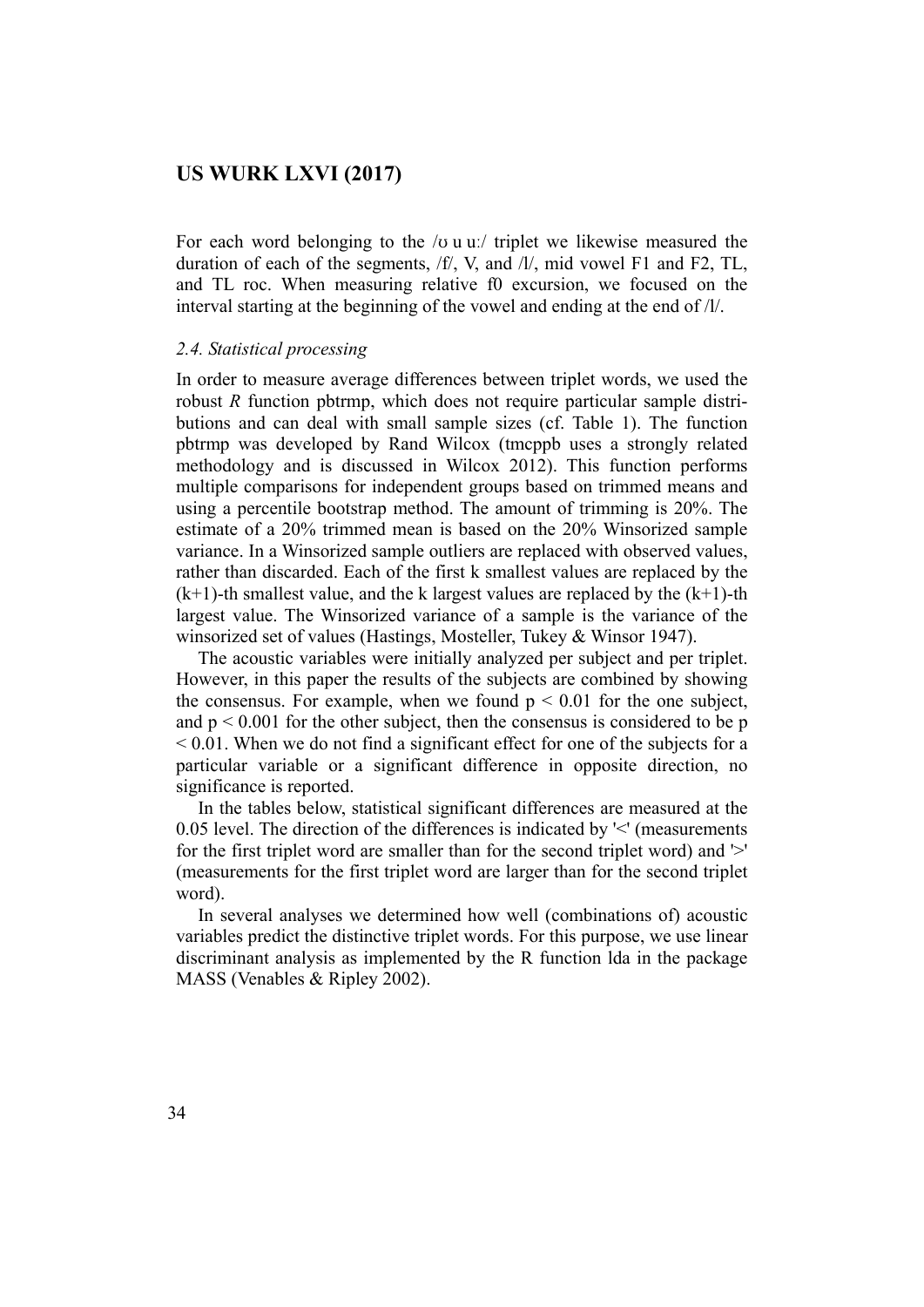#### *2.5 Cues distinguishing triplet words*

Duration values for the  $\pi$  i i:/ triplet are shown in Figure 3 for subject 1 and subject 2. Vowel plots are found in Figure 4 and f0 contour plots in Figure 5.



*Figure 3. Duration values for normal speech of the /ɪ i iː/ triplet (top) and the /ʊ u uː/ triplet (bottom).* 



subject 1 normal speech subject 2 normal speech subject 1 normal speech subject 2 normal speech



*Figure 4. Vowel plots show the mean formant values of the triplet sounds of the /ɪ i iː/ triplet and the /ʊ u uː/ triplet for normal speech. Ellipses represent confidence intervals of 68.27% (equivalent to plus-or-minus 1 sample standard deviation). As expected from the depiction of the Saterland Frisian vowel system in (cf. Fort 1980, p.60) the short vowels /ɪ ʊ/ are produced more centralized than /i: i/ and /u: u/.*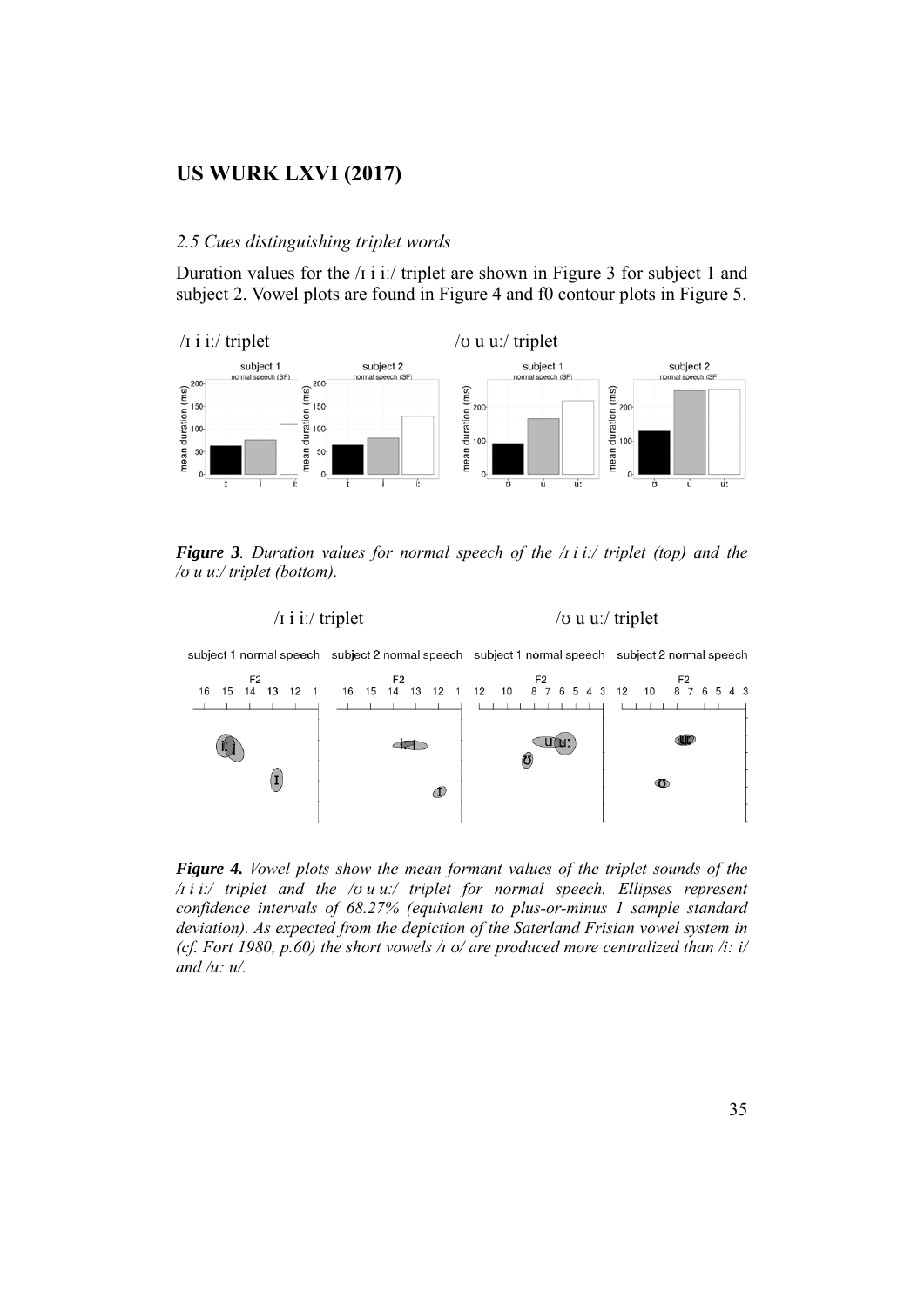

*Figure 5. f0 contours for the /ɪ i iː/ triplet and the /ʊ u uː/ triplet in normal speech. Light grey lines represent short lax vowels, dark gray lines represent short tense vowels, and black lines represent long tense vowels.* 

Consensus results of the two subjects are presented in Table 2a. We find that short lax and tense vowels are distinguished by vowel duration, F1, F2, and f0 fall size. Short and long tense vowels are distinguished by vowel duration and F2.

| (a)                     |         | $1-2$ $1-3$ $2-3$ |         | (b)            |          | $1-2$ $1-3$ $2-3$ | (c)            |        | $1-2$ 1-3<br>$2 - 3$ |
|-------------------------|---------|-------------------|---------|----------------|----------|-------------------|----------------|--------|----------------------|
| $/s$ duration           |         |                   |         | /f/ duration   |          |                   | /f/ duration   |        |                      |
| /m/ duration            |         |                   |         |                |          |                   |                |        |                      |
| V duration              | $\lt$   | $\lt$             | $\,<\,$ | V duration     | $\,<\,$  | $\,<\,$           | V duration     |        |                      |
| t1 duration             |         |                   |         | $/1/$ duration |          |                   | $/1/$ duration |        |                      |
| t <sub>2</sub> duration |         |                   |         |                |          |                   |                |        |                      |
| $\sqrt{2}$ duration     |         |                   |         |                |          |                   |                |        |                      |
| F1                      | >       | >                 |         | F1             | >        | $\geq$            | F <sub>1</sub> | $\geq$ | $\geq$               |
| F2                      | $\,<\,$ | $\,<$             | $\,<\,$ | F <sub>2</sub> | >        | $\geq$            | F2             | $\geq$ | >                    |
| TL                      |         |                   |         | TL             |          |                   | TL             |        |                      |
| TL roc                  |         | >                 |         | TL roc         | $\rm{>}$ |                   | TL roc         |        |                      |
| f0 rise size            |         |                   |         | f0 rise size   |          |                   |                |        |                      |
| f0 fall size            | $\lt$   | $\,<\,$           |         | f0 fall size   |          |                   |                |        |                      |
| f0 dynamics             |         |                   |         | f0 dynamics    |          |                   |                |        |                      |

*Table 2. Consensus results of subjects 1 and 2 for the /ɪ i iː/ triplet (a) and the /ʊ u uː/ triplet (b), and of subjects 1, 2, 3, and 4 for the /ʊ u uː/ triplet (c).* 

In (a) 1=Smitte, 2=smiete, 3=Smíete, and in (b) and (c) 1=ful, 2=fuul, 3=fúul.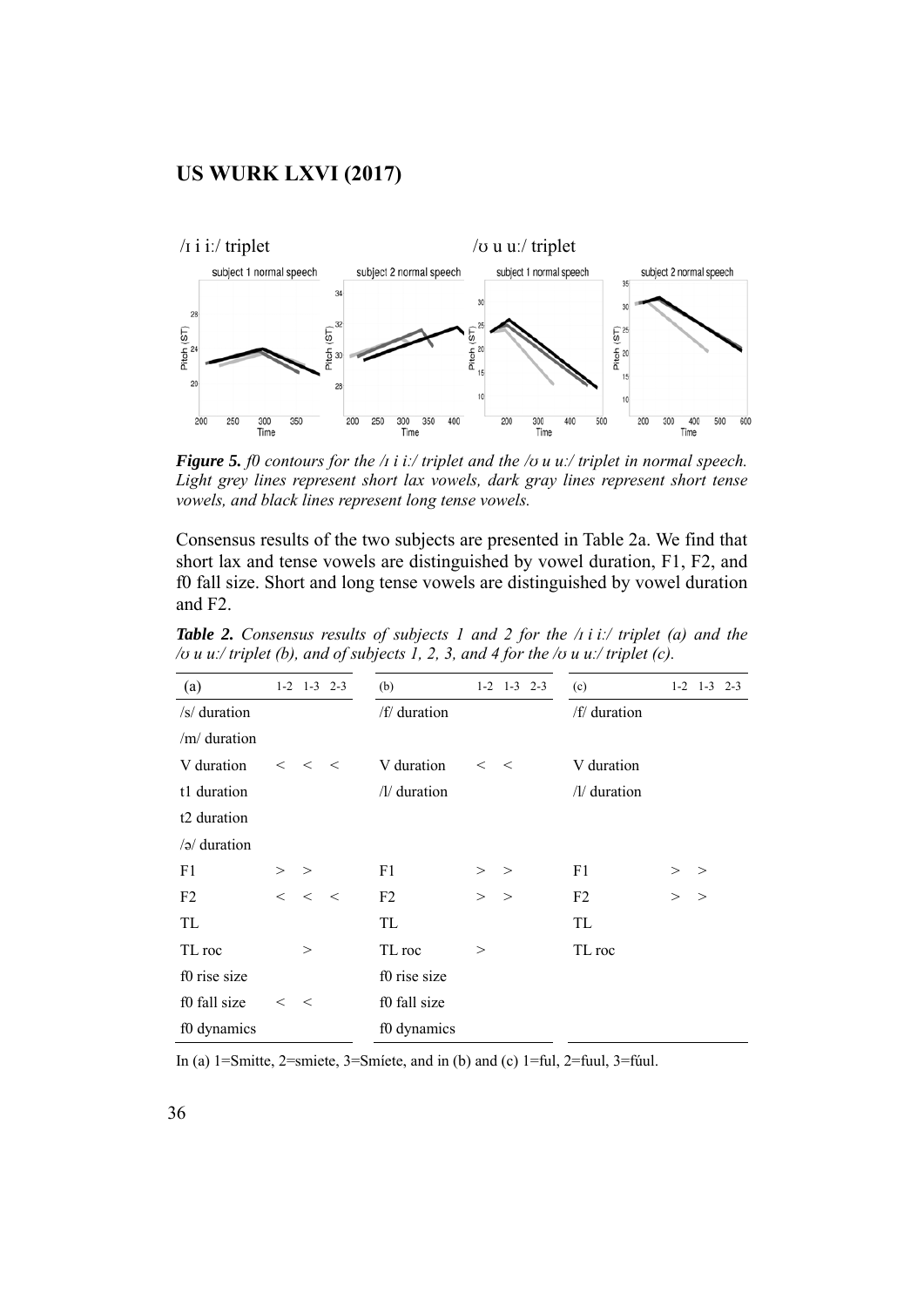Duration values for the / $\sigma$  u u./ triplet are shown in Figure 3 for subject 1 and subject 2. Vowel plots are found in Figure 4 and f0 contour plots in Figure 5.

 Consensus results of the two subjects are presented in Table 2b. Short lax and tense vowels are distinguished by vowel duration, F1 and F2. Short lax and tense vowels are also distinguished by TL roc. The triplet words fuul and fúul are not distinguished by any variable, i.e. short tense and long tense vowels are not distinguished in normal speech.

 The /ʊ u uː/ triplet was also studied for all four subjects. Since the number of samples with a clear f0 peak was not sufficient for subject 3 and subject 4, we studied the triplet without considering variables regarding f0. Duration values for the / $\sigma$  u u:/ triplet are shown in Figure 6 for all four subjects. Vowel plots are found in Figure 7.



*Figure 6. Duration values for normal speech for the /ʊ u uː/ triplet.* 



*Figure 7. Vowel plots show the mean formant values of the triplet sounds for normal speech using Saterland Frisian stimuli. Ellipses represent confidence intervals of 68.27% (equivalent to plus-or-minus 1 sample standard deviation). As expected from the depiction of the Saterland Frisian vowel system in (cf. Fort 1980, p.60) the short vowels /ɪ ʊ/ are produced more centralized than /i: i/ and /u: u/.* 

Consensus results of the four subjects are presented in Table 2c. We find that short lax vowels are distinguished from short and long tense vowels by F1 and F2. The triplet words fuul and fúul are not distinguished by any variable.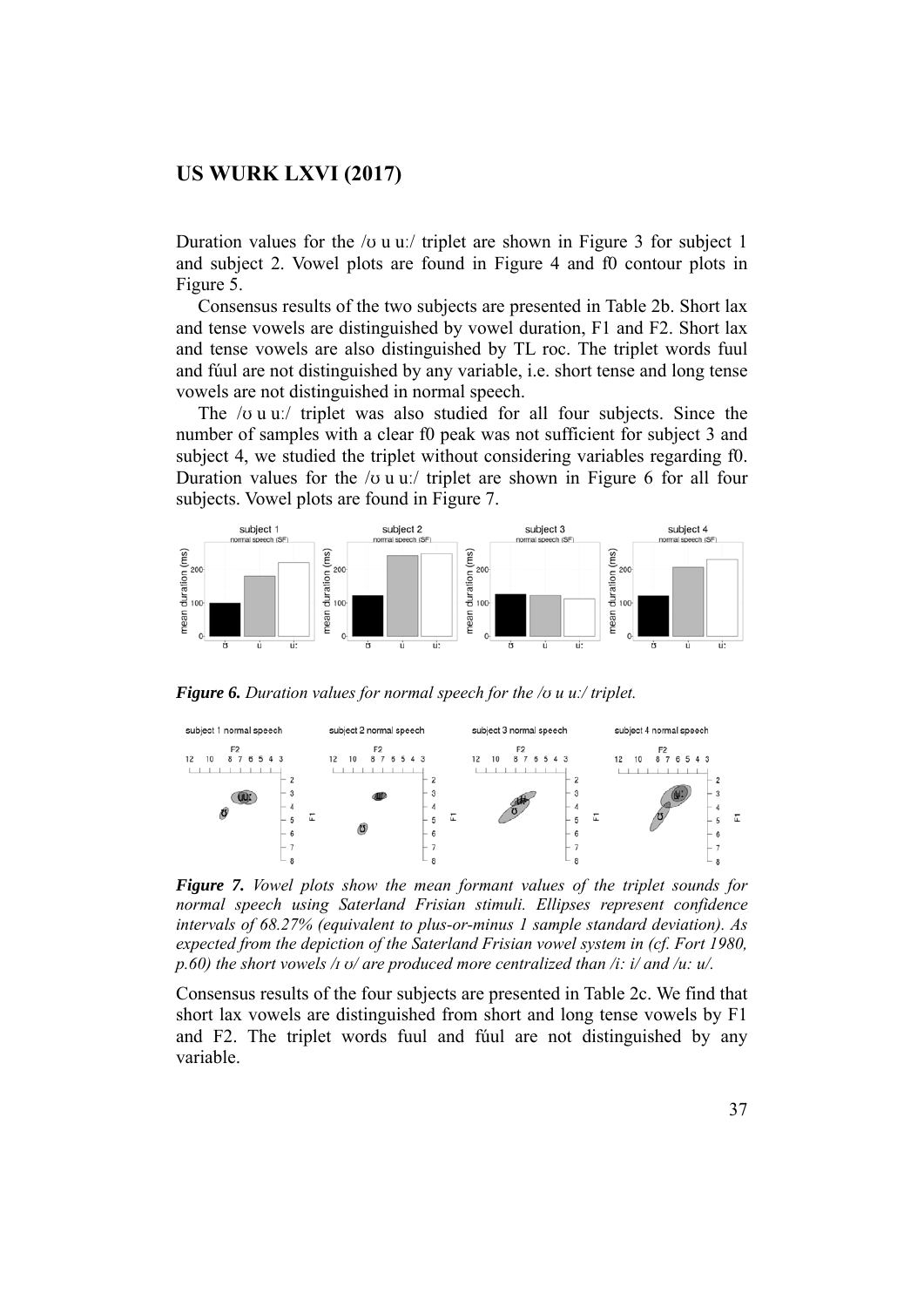For all three data sets we find that short lax and tense vowels are distinguished by F1 and F2. In the  $\pi$  i i. triplet short and long tense vowels are distinguished by vowel duration and F2, but in the  $/\sigma$  u u. Triplet this distinction is not found for any variable.

#### *2.6 Cues predicting triplets*

#### *2.6.1 Prediction of lax/tense and short/long distinction*

Using linear discriminant analysis, we tried to find the variables that best predict the distinction between short lax and tense vowels, and between short and long tense vowels. Table 3a shows the acoustic variables predicting the lax/tense distinction of short vowels and the short/long distinction of tense vowels within the  $\pi$  i i:/ triplet. When we consider the lax/tense distinction we find highest percentages for F2, and second best for F1. The short/long distinction is best predicted by vowel duration.

*Table 3. Acoustic variables predicting the lax/tense distinction of short vowels and the short/long distinction of tense vowels within the /ɪ i iː/ triplet (a) and the /ʊ u uː/ triplet (b) with linear discriminant analysis. The numbers represent the percentage of triplet words that were correctly estimated. The highest percentage(s) per subject and per speech type are represented in bold.* 

| (a)                     | lax versus<br>tense |        | short versus<br>long |        | (b)            | lax versus<br>tense |          | short versus<br>long |        |
|-------------------------|---------------------|--------|----------------------|--------|----------------|---------------------|----------|----------------------|--------|
|                         | subj 1              | subj 2 | subj 1               | subj 2 |                | subj 1              | subj $2$ | subj 1               | subj 2 |
| /s/ duration            | 57                  | 61     | 47                   | 50     | /f/ duration   | 63                  | 54       | 67                   | 63     |
| /m/duration             | 51                  | 61     | 61                   | 72     |                |                     |          |                      |        |
| V duration              | 73                  | 82     | 88                   | 84     | V duration     | 81                  | 96       | 76                   | 52     |
| t1 duration             | 73                  | 68     | 55                   | 53     | $/1/$ duration | 56                  | 54       | 52                   | 63     |
| t <sub>2</sub> duration | 67                  | 64     | 47                   | 50     |                |                     |          |                      |        |
| $\sqrt{a}$ duration     | 45                  | 57     | 65                   | 56     |                |                     |          |                      |        |
| F1                      | 94                  | 100    | 63                   | 56     | F1             | 100                 | 100      | 48                   | 52     |
| F <sub>2</sub>          | 100                 | 100    | 76                   | 75     | F2             | 94                  | 96       | 86                   | 56     |
| TL                      | 53                  | 61     | 65                   | 56     | TL             | 69                  | 54       | 67                   | 67     |
| TL roc                  | 55                  | 64     | 76                   | 50     | TL roc         | 63                  | 88       | 57                   | 63     |
| f0 rise size            | 57                  | 68     | 59                   | 66     | f0 rise size   | 63                  | 54       | 62                   | 59     |
| f0 fall size            | 78                  | 82     | 65                   | 63     | f0 fall size   | 63                  | 54       | 62                   | 48     |
| f0 dynamics             | 55                  | 61     | 53                   | 69     | f0 dynamics    | 63                  | 79       | 52                   | 63     |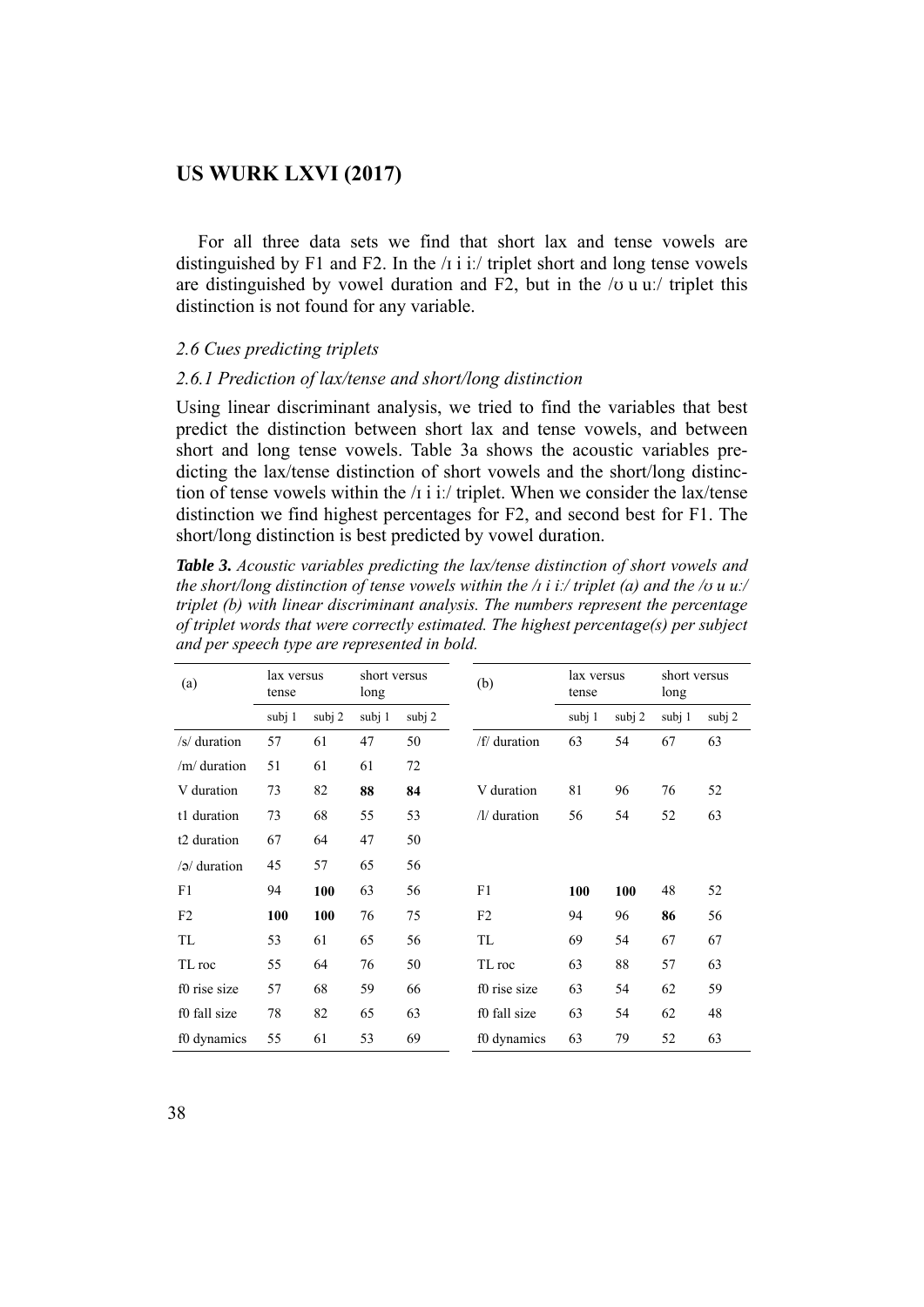For the /ʊ u uː/ triplet results are shown in Table 3b. When we consider the lax/tense distinction, we find the highest percentages for F1, and second highest percentages for F2. Regarding the short/long distinction we find that there is no consensus for the two subjects. For subject 1 F2 has the highest percentage, and for subject 2 TL has the highest percentage. In Table 2b in section 2.5, we found that there is likewise no consensus about which variable distinguishes short and long tense vowels.

 The results on the basis of four speakers in Table 4 are similar. The lax/ tense distinction is best predicted by F1 and second best by F2, but there is no consensus among the four speakers about which variable predicts the short/long distinction best. In Table 2c we find that there is also no consensus about which variable distinguishes short and long tense vowels.

*Table 4. Acoustic variables predicting the lax/tense distinction of short vowels and the short/long distinction of tense vowels within the /ʊ u uː/ triplet. The numbers represent the percentage of triplet words that were correctly estimated. Variables regarding f0 are not considered. The highest percentage(s) per subject and per speech type are represented in bold.* 

|                |        | lax versus tense |        |          | short versus long |          |        |        |  |  |
|----------------|--------|------------------|--------|----------|-------------------|----------|--------|--------|--|--|
|                | subj 1 | subj $2$         | subj 3 | subj $4$ | subi 1            | subj $2$ | subi 3 | subj 4 |  |  |
| /f/duration    | 61     | 56               | 53     | 63       | 61                | 66       | 59     | 66     |  |  |
| V duration     | 77     | 97               | 59     | 88       | 64                | 53       | 56     | 53     |  |  |
| $/1/$ duration | 63     | 50               | 69     | 66       | 58                | 53       | 66     | 72     |  |  |
| F <sub>1</sub> | 98     | 100              | 88     | 91       | 45                | 50       | 69     | 59     |  |  |
| F <sub>2</sub> | 95     | 97               | 72     | 88       | 70                | 59       | 59     | 56     |  |  |
| TL             | 52     | 53               | 44     | 63       | 55                | 59       | 53     | 41     |  |  |
| TL roc         | 72     | 75               | 56     | 66       | 59                | 66       | 47     | 56     |  |  |

The results suggest that the distinction between short lax and tense vowels is predicted by spectral variables, F1 and/or F2 for all subjects and both triplets. Within the  $\pi$  i i:/ triplet tense short and long tense vowels are predicted by vowel duration. For the  $\alpha$  u u. triplet for each subject another variable is found that predicts the distinction between short and long tense vowels best. Note that for none of the subjects vowel duration was found to be the best predictor.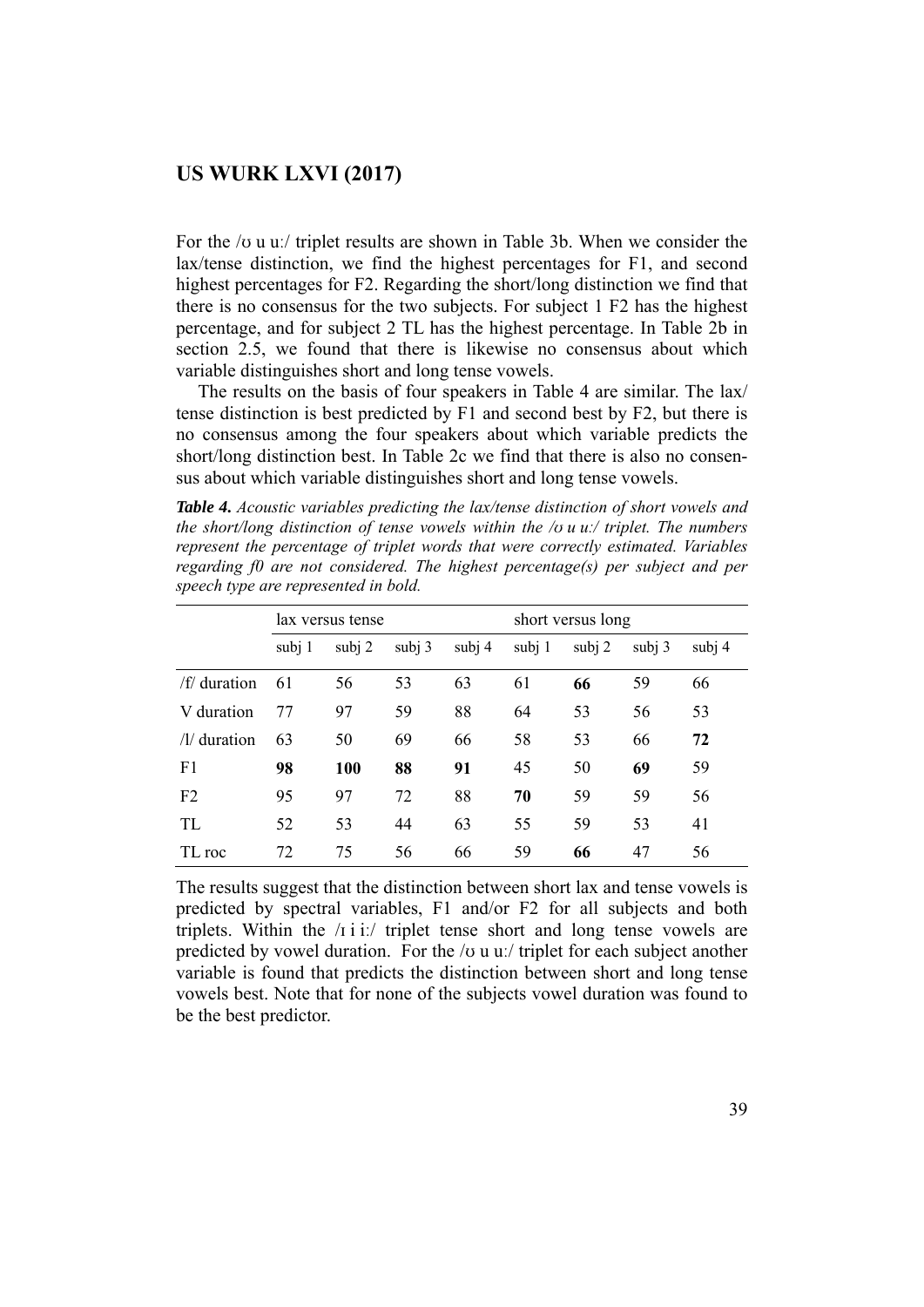#### *2.6.2 Prediction of triplet words by one variable*

In the previous section we looked for variables that predict the lax/tense distinction, and for variables that predict the short/long distinction. In this section we study how well individual variables predict all three vowels within a triplet. Results for the /ɪ i iː/ triplet are shown in Table 5a. The numbers represent the percentage of triplet words that were correctly estimated. The highest percentages are found for F2.

*Table 5. Acoustic variables predicting the words within the /ɪ i iː/ triplet (a) and the /ʊ u uː/ triplet (b). The numbers represent the percentage of triplet words that were correctly estimated. The highest percentage(s) per subject and per speech type are represented in bold.* 

| (a)            | subject 1 | subject 2 | (b)          | subject 1 | subject 2 |
|----------------|-----------|-----------|--------------|-----------|-----------|
| V duration     | 73        | 73        | V duration   | 67        | 61        |
| F1             | 73        | 68        | F1           | 59        | 66        |
| F <sub>2</sub> | 84        | 82        | F2           | 85        | 66        |
| TL             | 42        | 41        | TL           | 56        | 47        |
| f0 rise size   | 39        | 50        | f0 rise size | 48        | 45        |
| f0 fall size   | 62        | 64        | f0 fall size | 48        | 37        |

For the /ʊ u uː/ triplet results are shown in Table 5b. For subject 1 F2 is the best predictor, for subject 2 both F1 and F2 have the highest percentage.

Table 6 shows the results for the  $\alpha$  u u: triplet on the basis of four speakers and all available samples per speaker. As in Table 5b, for subjects 1 and 2 we find that F2 is the best predictor but for subjects 3 and 4 the best predictor is F1.

*Table 6. Acoustic variables predicting the words within the /ʊ u uː/ triplet. The numbers represent the percentage of triplet words that were correctly estimated. Variables regarding f0 are not considered. The highest percentage(s) per subject and per speech type are represented in bold.* 

|                | subject 1 | subject 2 subject 3 |    | subject 4 |
|----------------|-----------|---------------------|----|-----------|
| V duration     | 60        | 67                  | 44 | 60        |
| F1             | 63        | 67                  | 71 | 67        |
| F <sub>2</sub> | 77        | 71                  | 60 | 63        |
| TL.            | 38        | 40                  | 40 | 33        |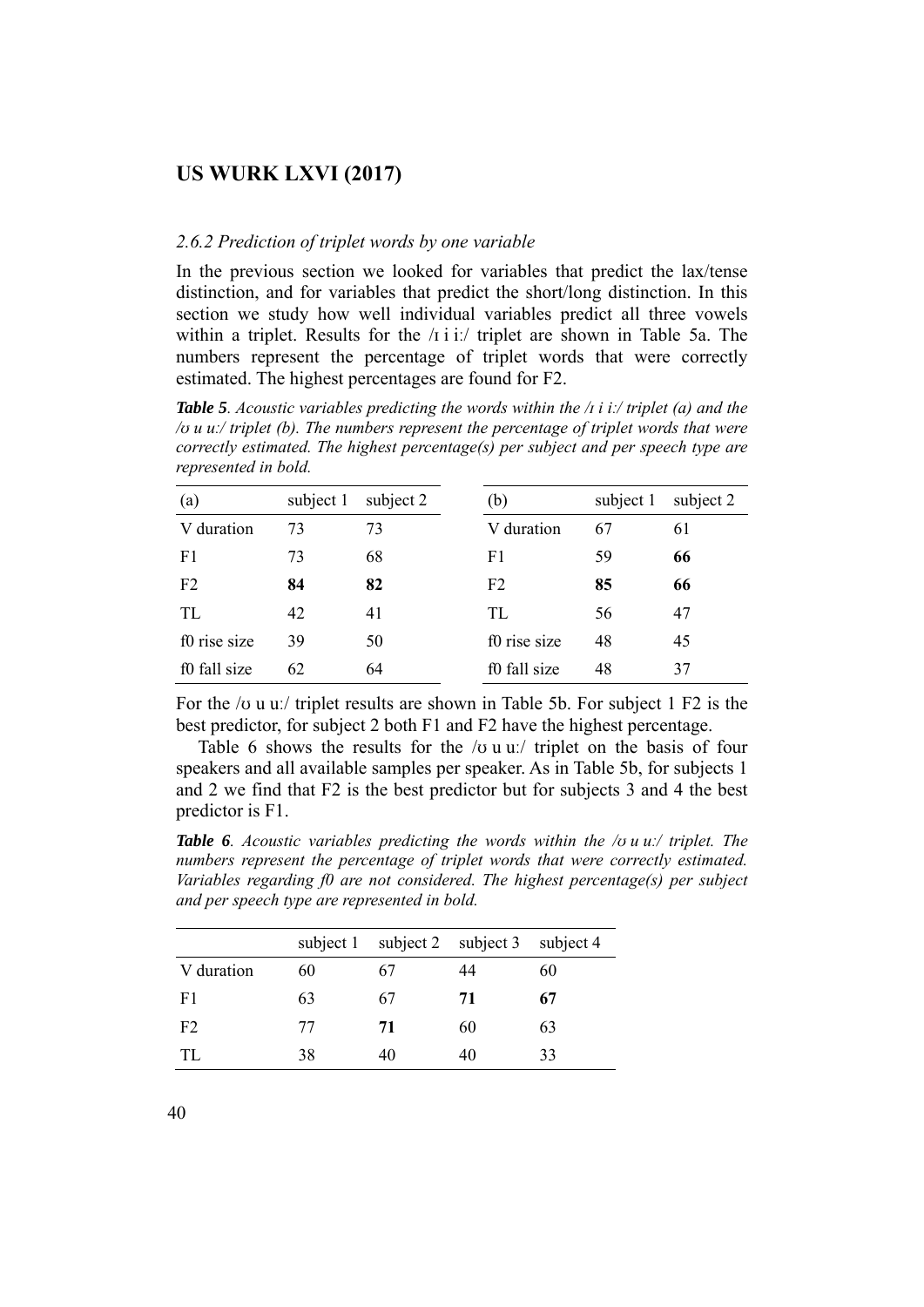For both triplets we find that spectral features best predict triplet words. We find that the vowels within the  $\pi$  i it triplet are predicted relatively well by just one predictor, namely F2. For the  $\alpha$  u u. triplet percentages are lower on average and there is no consensus among the subjects whether F1 or F2 is the best predictor.

#### *2.6.3 Prediction of triplet words by combinations of variables*

In Section 2.6.2 we found that vowels within the  $\pi$  i i. triplet are predicted relatively well by just one predictor. However, using just one predictor for the /ʊ u uː/ triplet was less successful. In Section 2.6.1 we found that the distinction between short lax and tense vowels is predicted by spectral variables, and within the  $\pi$  i i. triplet short and long tense vowels are predicted by vowel duration. This might indicate that at least two different variables are required for an optimal prediction of the vowels within a triplet.

 Table 7a shows combinations of two acoustic variables predicting the words within the /i i i./ triplet with linear discriminant analysis. The highest percentages are found for vowel duration  $+ F2$ , followed by vowel duration + F1. This agrees with the results we found in Section 2.6.1, where spectral properties were found to best predict the lax/tense distinction and vowel duration was the best predictor of the short/long distinction.

*Table 7. Combinations of two acoustic variables predicting the words within the /ɪ i iː/ triplet (a) and the /ʊ u uː/ triplet (b). The numbers represent the percentage of triplet words that were correctly estimated. The highest percentage(s) per subject and per speech type are represented in bold.* 

| (a)        |                | subj 1 | subj 2 | (b)                       |                         | subj 1 | subj 2           |
|------------|----------------|--------|--------|---------------------------|-------------------------|--------|------------------|
| V duration | F1             | 88     | 91     | V duration F1             |                         | 78     | 68               |
| V duration | F2             | 92     | 91     | V duration F <sub>2</sub> |                         | 85     | 66               |
| V duration | TL.            | 69     | 75     | V duration TL             |                         | 74     | 71               |
| V duration | f0 rise size   | 72     | 68     |                           | V duration f0 rise size | 70     | 68               |
| V duration | f0 fall size   | 76     | 80     |                           | V duration f0 fall size | 74     | 68               |
| F1         | F <sub>2</sub> | 82     | 82     | F1                        | F <sub>2</sub>          | 89     | 68               |
| F1         | TL.            | 72     | 70     | F1                        | TL                      | 78     | 76               |
| F1         | f0 rise size   | 70     | 73     | F1                        | f0 rise size            | 78     | 66               |
| F1         | f0 fall size   | 76     | 80     | F1                        | f0 fall size            | 74     | $68 \rightarrow$ |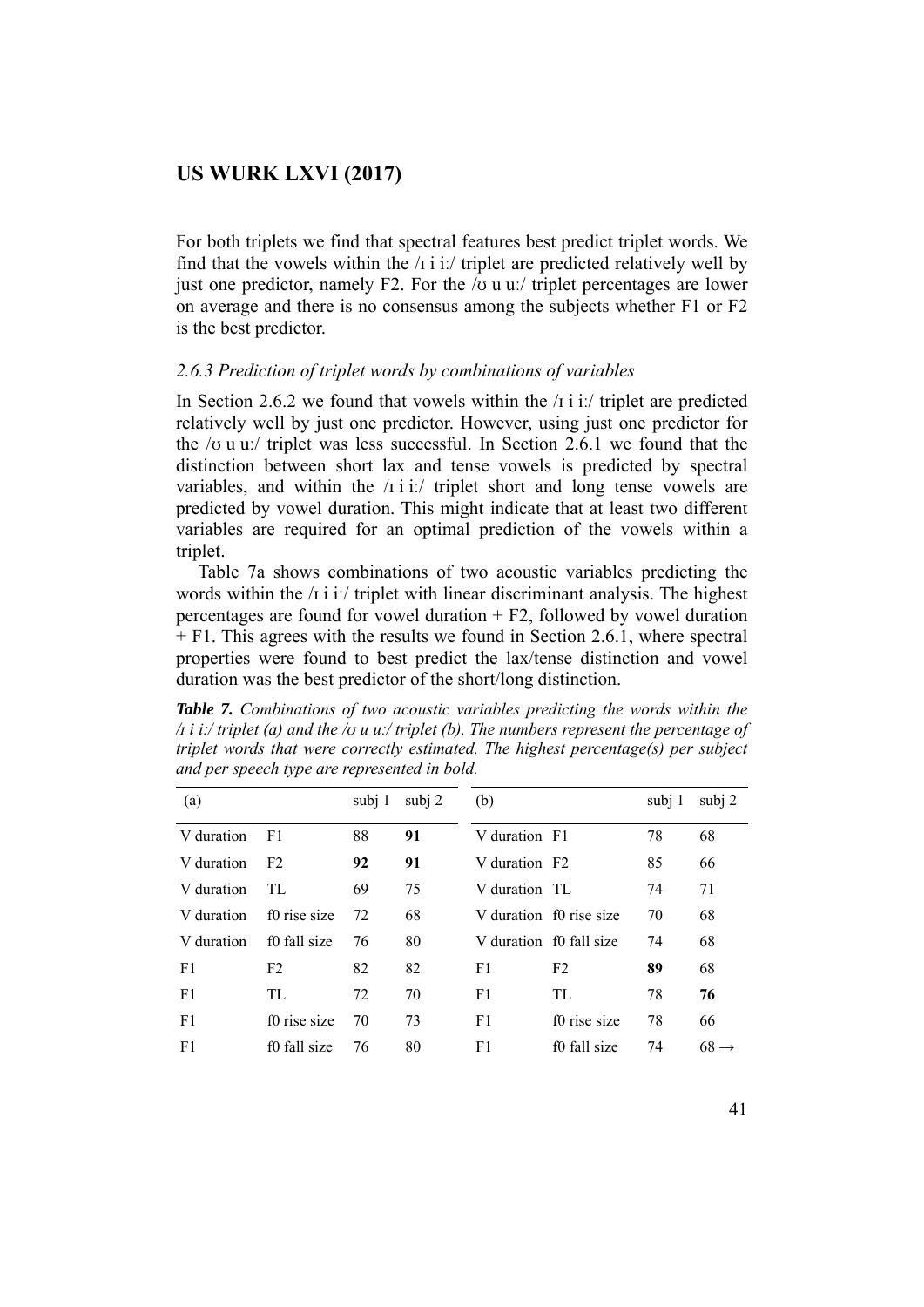| F <sub>2</sub> | TL.          | 86 | 84 | F <sub>2</sub> | TL                        | 85 | 74 |
|----------------|--------------|----|----|----------------|---------------------------|----|----|
| F <sub>2</sub> | f0 rise size | 85 | 84 | F <sub>2</sub> | f0 rise size              | 85 | 68 |
| F <sub>2</sub> | f0 fall size | 86 | 80 | F <sub>2</sub> | f0 fall size              | 85 | 68 |
| TL             | f0 rise size | 46 | 45 | TL.            | f0 rise size              | 63 | 58 |
| TL.            | f0 fall size | 64 | 64 | TL.            | f0 fall size              | 67 | 42 |
| f0 rise size   | f0 fall size | 61 | 68 |                | f0 rise size f0 fall size | 56 | 37 |

Results for the /ʊ u uː/ triplet are given in Table 7b. We could not find a consensus among the subjects. The best combination for subject 1 is  $F1 + F$ F2, and for subject  $2 \text{ F1} + \text{TL}$ . This agrees with the results in Section 2.6.1, where the lax/tense distinction was predicted best by F1, and regarding the short/long distinction F2 had the highest percentage for subject 1, and TL had the highest percentage for subject 2. Since no consensus could be found for the variable predicting the short/long distinction best (see Table 3b), no consensus combination can be found that predicts all three triplet words best.

 Results obtained on the basis of four speakers are shown in Table 8. We could not find consensus for the best combination of variables across the four speakers. This can be explained from the fact that no consensus could be found for the short/long distinction (see Table 4).

*Table 8. Combinations of two acoustic variables predicting the words within the /ʊ u uː/ triplet. The numbers represent the percentage of triplet words that were correctly estimated. Variables regarding f0 are not considered. The highest percentage(s) per subject and per speech type are represented in bold*.

|                |                | subject 1 | subject 2 | subject 3 | subject 4 |
|----------------|----------------|-----------|-----------|-----------|-----------|
| V duration     |                | 60        | 67        | 44        | 60        |
| V duration     | F1             | 77        | 67        | 75        | 63        |
| V duration     | F <sub>2</sub> | 72        | 71        | 65        | 63        |
| V duration     | TL.            | 59        | 73        | 46        | 69        |
| F1             |                | 63        | 67        | 71        | 67        |
| F1             | F <sub>2</sub> | 78        | 65        | 77        | 69        |
| F <sub>1</sub> | TL             | 70        | 73        | 69        | 60        |
| F <sub>2</sub> |                | 77        | 71        | 60        | 63        |
| F <sub>2</sub> | TL.            | 72        | 75        | 58        | 60        |
| TL             |                | 38        | 40        | 40        | 33        |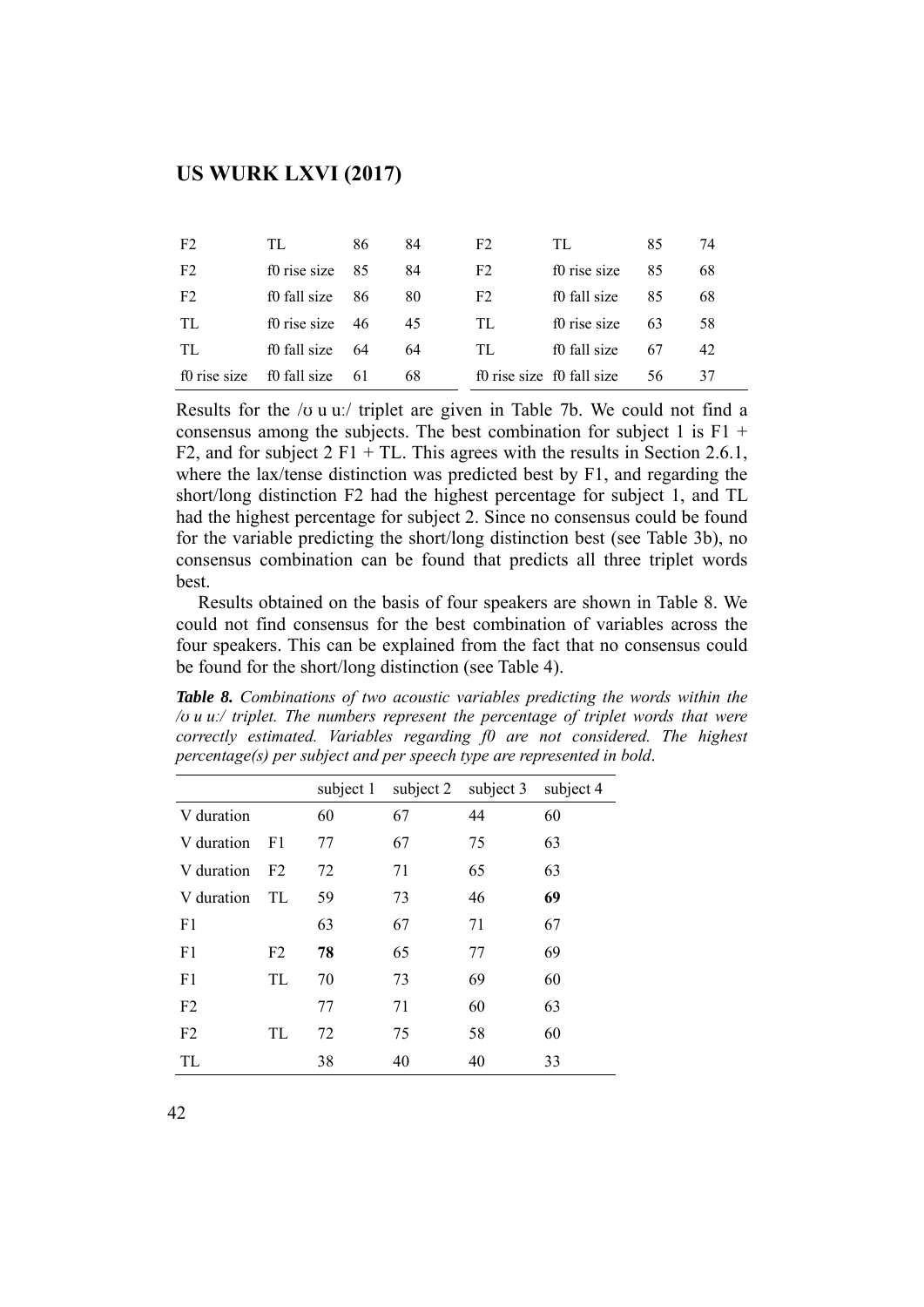To summarize we find consensus for the  $\pi$  i it triplet, where triplet words are predicted best by a combination of F2 and vowel duration, but for the /ʊ u uː/ triplet a consensus combination cannot be found, likely because short tense and long tense vowels are not distinguished in normal speech (see Tables 2b and 2c). The length distinction may be neutralized in some contexts.

 When comparing the results on the basis of two variables with the results on the basis of one variable (Section 2.6.2), we find the biggest improvement for the /i i i./ triplet: 82-84% versus 91-92%. Less improvement is found for the /v u uː/ triplet when considering two speakers: 66-85% versus 76-89%. Hardly any improvement is found for the /ʊ u uː/ triplet when considering four speakers: 67-77% versus 69-78%.

### *3. Experiment 2: Clear speech*

### *3.1 Procedure*

Saterland Frisian words were presented in written form on a computer screen to the same four speakers who participated in experiment 1. In this condition only the six triplet words were used. For maximum discrimination, a triplet word was always presented together with the two other triplet words. The word to be pronounced was encircled and highlighted by blue colour (the other words were black). The three words of a triplet were located on the screen so that they are imaginary vertices of a triangle. Each triangle was rotated over an arbitrary angle. Screenshots of the clear speech condition used to obtain samples of the triplet words *ful*, *fuul*, and *fúul* are exemplified in Figure 8.



*Figure 8. Sequence of three screenshots in a clear speech experiment.* 

One session consisted of four blocks. Each of the triplet words was presented eight times per block. Within a block, 24 words of the /ʊ u uː/ triplet were presented first, followed by 24 words of the /ɪ i iː/ triplet. Thus,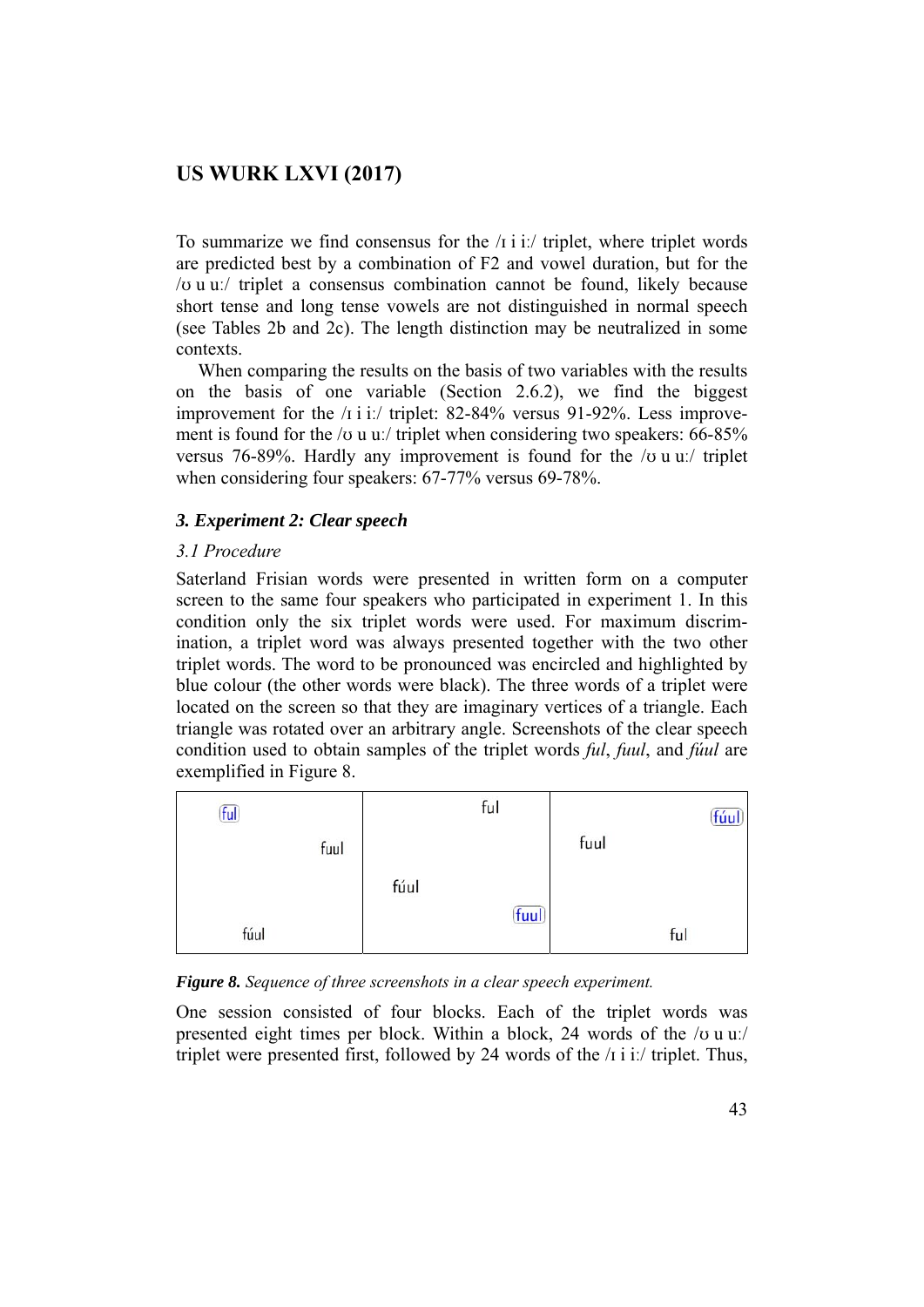in each block 48 words were pronounced. In each part the words were presented in a randomized order so that a word was not followed by the same word.

 In this experiment, the subjects were either speaker or listener and changed roles after each block. When one subject read the words aloud, the other subject marked the triplet word she thought she heard. A screen separated the reader and the listener during this experiment.

 Just as for normal speech we obtained 16 samples per subject per triplet word. The number of word samples is given per triplet and per subject in Table 9. When we look for cues concerning the f0 dynamics, only samples with a clear f0 peak in the vowel can be used for the analysis. The number of word samples, which satisfy this condition, is given separately in Table 9. Note that for subjects 3 and 4 we did not obtain samples of Smitte, smiete, and Smíete, and no samples with an f0 peak. Therefore, when results for the /ɪ i iː/ triplet are shown or when results concerning the f0 peak are shown, no results are given for subjects 3 and 4.

|        | all samples |          |          |          | samples with f0 peak |          |          |        |  |  |
|--------|-------------|----------|----------|----------|----------------------|----------|----------|--------|--|--|
|        | subj 1      | subj $2$ | subj $3$ | subj $4$ | subj 1               | subj $2$ | subj $3$ | subj 4 |  |  |
| Smitte | 16          | 16       |          |          | 14                   | 5        |          |        |  |  |
| smiete | 16          | 16       |          |          | 16                   | 14       |          |        |  |  |
| Smiete | 16          | 16       |          |          | 16                   | 14       |          |        |  |  |
| ful    | 16          | 16       | 14       | 11       | 5                    | 4        |          |        |  |  |
| fuul   | 16          | 16       | 13       | 13       | 4                    | 10       |          |        |  |  |
| fúul   | 16          | 16       | 14       | 12       | 13                   | 10       |          |        |  |  |

*Table 9. Number of word samples per triplet word and per subject obtained by the clear speech experiment with Saterland Frisian stimuli. The right half of the table shows the number of samples which have a clear f0 peak.* 

We conducted a second clear speech experiment, in which we tried to avoid a possible influence of the generally unfamiliar Saterland Frisian spelling on the subject. When a subject reads *fuul* and *fúul* in succession, it is likely that s/he will pronounce *fúul* with longer vowel duration than fuul, even if the subject is not used to pronounce the two words distinctly. In this second experiment High German (HG) equivalents were presented instead of the Saterland Frisian (SF) words. The subjects pronounced the Saterland Frisian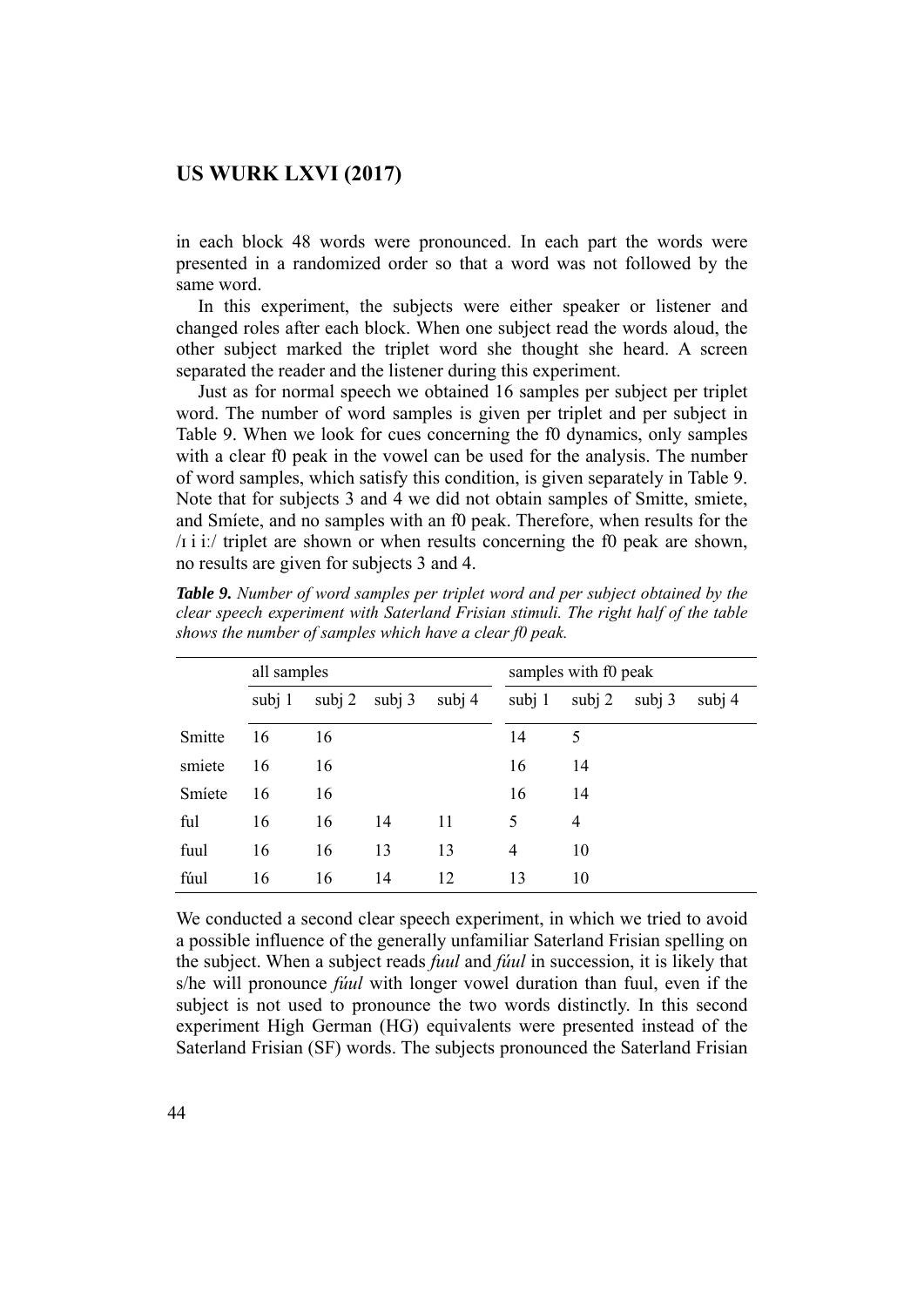translations of the words, i.e. they translated and pronounced the words at the same time.

 We obtained 16 samples per subject per triplet word. The number of word samples is given per triplet and per subject in Table 2b. When we look for cues concerning the f0 dynamics, only samples with a clear f0 peak can be used for the analysis. The number of word samples, which satisfy this condition, is given separately in Table 10. Samples with f0 were obtained only for subjects 1 and 2 for *Smitte*, *smiete*, and *Smíete*.

*Table 10. Number of word samples per triplet word and per subject obtained by the clear speech experiment with High German stimuli.* 

|        | all samples |          |          |        | samples with f0 peak |          |        |        |  |  |
|--------|-------------|----------|----------|--------|----------------------|----------|--------|--------|--|--|
|        | subj 1      | subj $2$ | subj $3$ | subj 4 | subj 1               | subj $2$ | subj 3 | subj 4 |  |  |
| Smitte | 16          | 16       |          |        | 16                   | 8        |        |        |  |  |
| smiete | 16          | 16       |          |        | 15                   | 11       |        |        |  |  |
| Smiete | 16          | 15       |          |        | 16                   | 9        |        |        |  |  |
| ful    | 16          | 15       | 18       | 18     |                      |          |        |        |  |  |
| fuul   | 16          | 16       | 18       | 18     |                      |          |        |        |  |  |
| fúul   | 16          | 16       | 18       | 18     |                      |          |        |        |  |  |

#### *3.2 Cues distinguishing triplet words*

Duration values for the  $\pi$  i ii. triplet as obtained by the clear speech experiment using Saterland Frisian stimuli are shown in Figure 9 for subject 1 and subject 2. Vowel plots are found in Figure 10 and f0 contour plots in Figure 11.

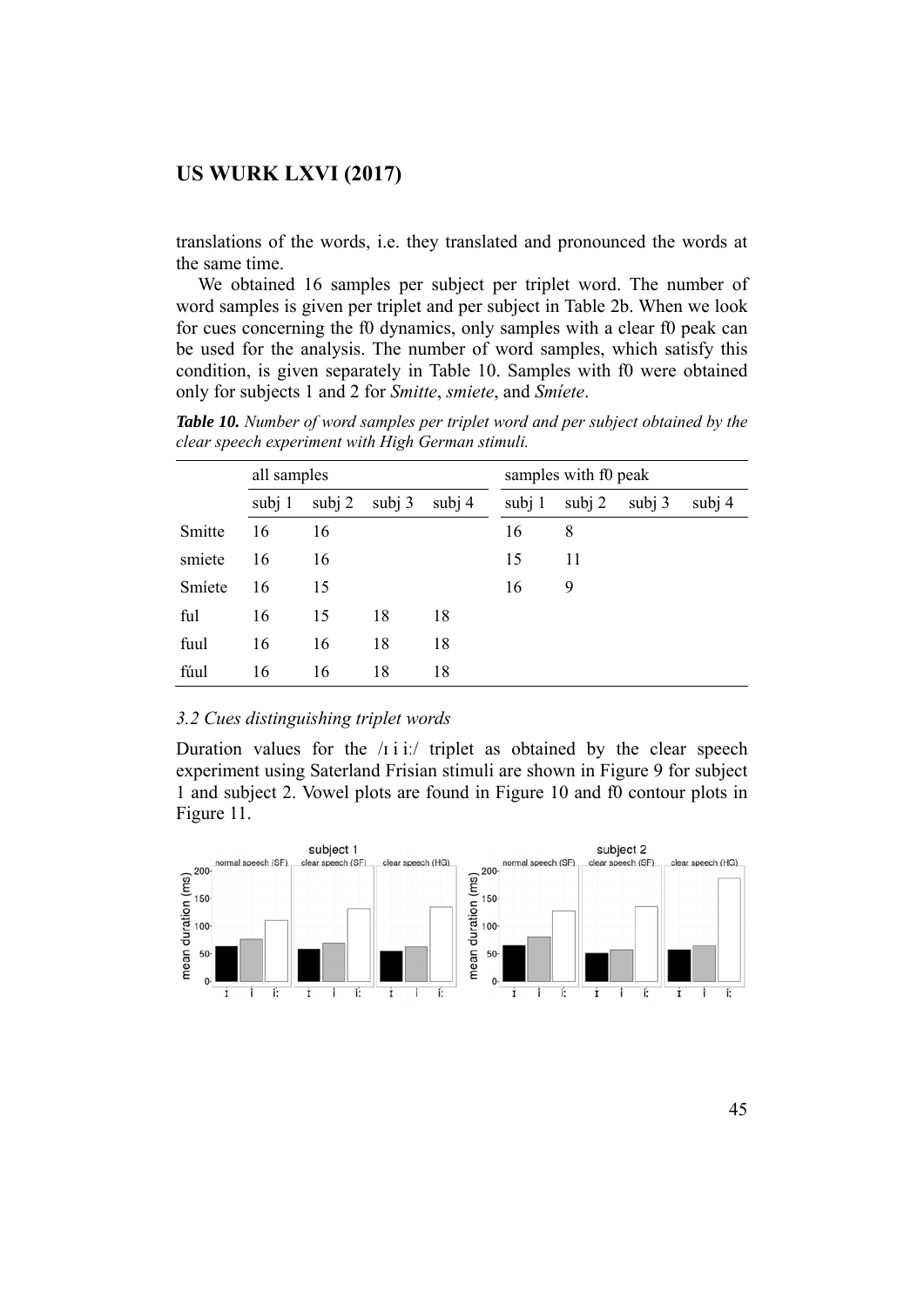

*Figure 9. Duration values for normal speech and clear speech. On top the /ɪ i iː/ triplet and at the bottom the /ʊ u uː/ triplet.* 



# /ɪ i iː/ triplet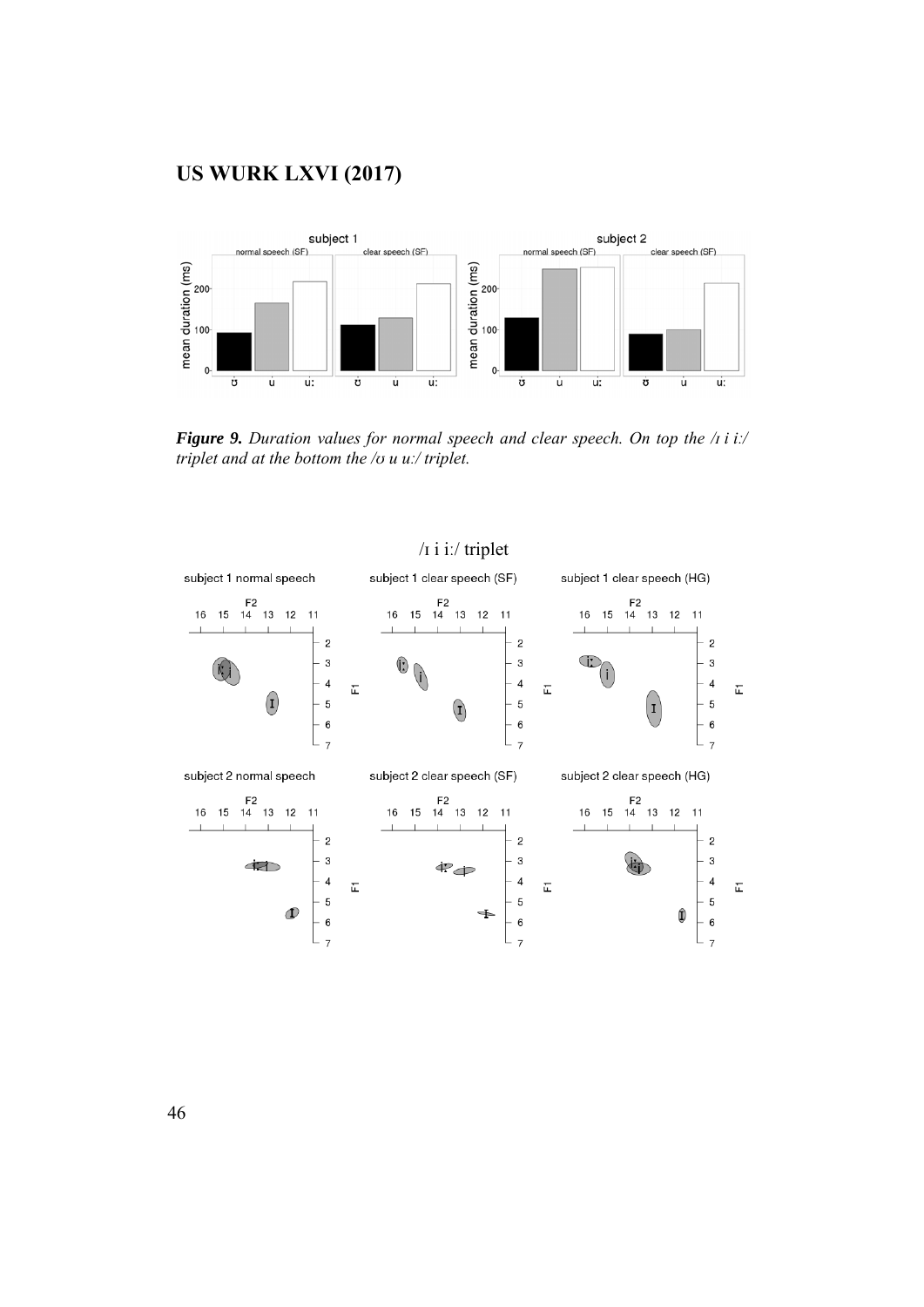

*Figure 10. Vowel plots show the mean formant values of the triplet sounds of the /ɪ i iː/ triplet (top) and the /ʊ u uː/ triplet (bottom) for normal speech (left), clear speech using Saterland Frisian stimuli (middle), and clear speech using High German stimuli (right). Ellipses represent confidence intervals of 68.27% (equivalent to plus-or-minus 1 sample standard deviation).*

# /ɪ i iː/ triplet



47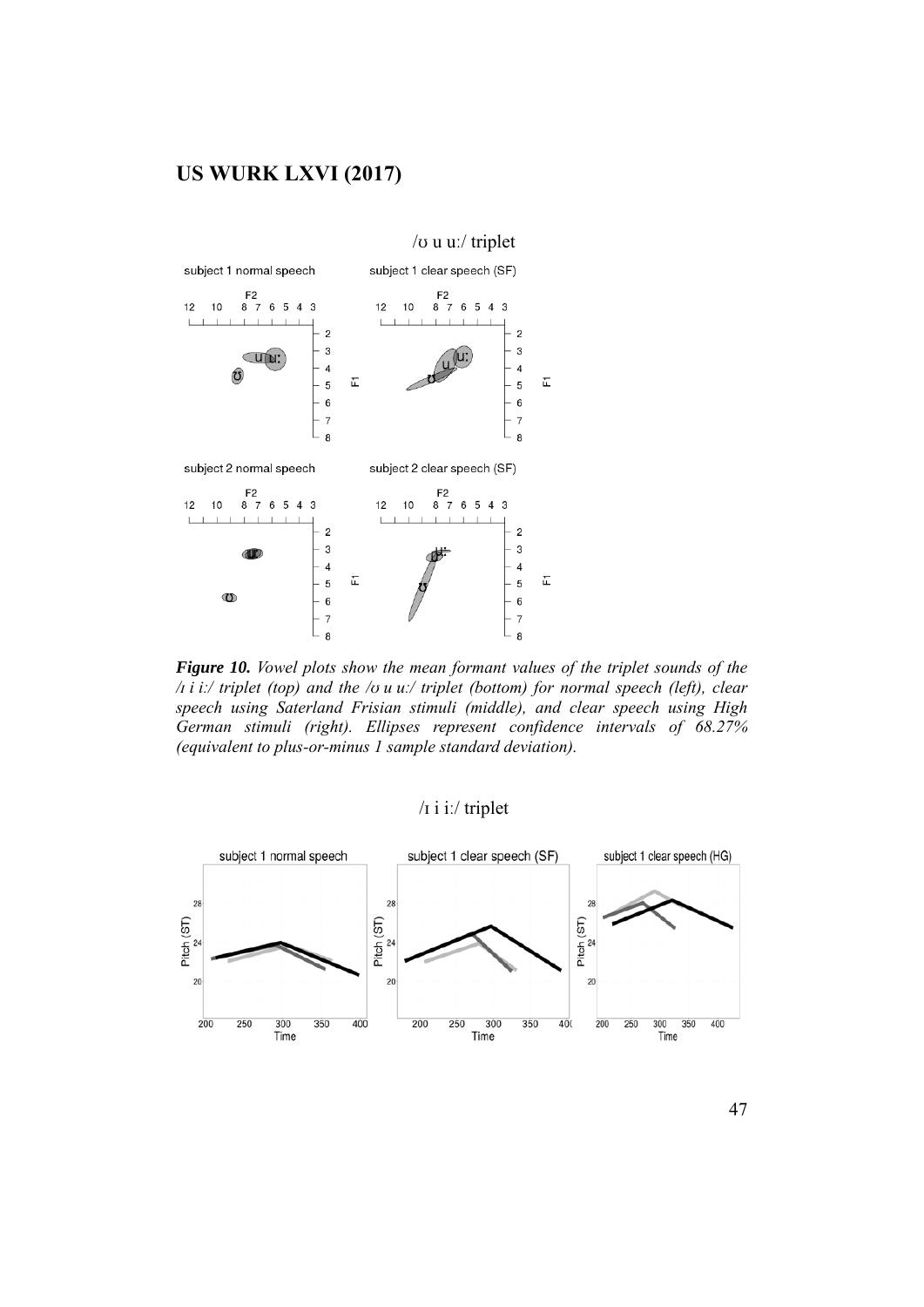

*Figure 11. f0 contours for the /ɪ i iː/ triplet (top) and the /ʊ u uː/ triplet (bottom) in normal speech (left), clear speech using Saterland Frisian stimuli (middle), and clear speech using High German stimuli (right). Lighter lines represent short lax vowels, darker gray lines represent short tense vowels, and black lines represent long tense vowels.* 

Consensus results of the two subjects on the basis of normal speech and clear speech are presented in Table 11a. For both normal speech and clear speech all three triplet words are distinguished from each other by vowel duration. The distinctions in normal speech found for F1 and TLroc are also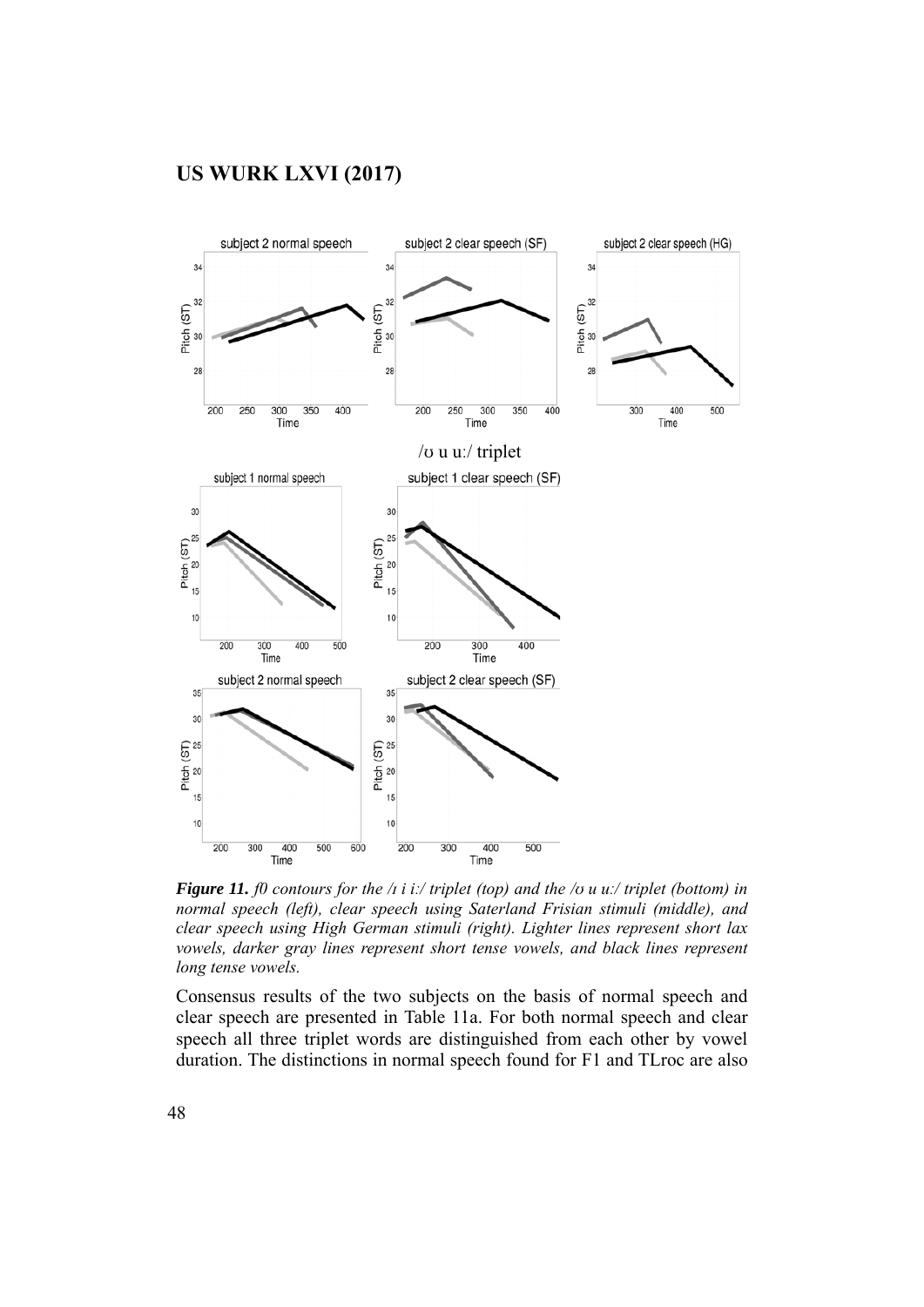found in the two types of clear speech. When comparing clear speech to normal speech, we find that a larger number of variables distinguish short vowels and long vowels. In addition to vowel duration, F1 and F2, short and long tense vowels are distinguished by durations of  $/m/$ , t2, and  $/\gamma$ , and by TLroc. Differences between clear speech elicited by Saterland Frisian stimuli and clear speech elicited by High German stimuli are small. When Saterland Frisian stimuli were used, short lax and long tense vowels are distinguished by f0 rise size. However, short lax and short and long tense vowels are distinguished by f0 fall size when High German stimuli were used. Using Saterland Frisian stimuli F2 distinguished short and long tense vowels and f0 dynamics distinguished short lax and tense vowels. When using High German stimuli this is no longer the case.

 The results for f0 are different for each type of speech. But in both normal speech and clear speech (HG) short lax and long tense vowels are distinguished by f0 fall size, and in the two types of clear speech short tense and long tense vowels are distinguished by f0 dynamics.

| (a)                 |         | normal<br>speech      |            | (SF)    |         | clear speech | (HG)    | clear speech |         | (b)            |             | normal<br>speech  | clear | speech            |          |
|---------------------|---------|-----------------------|------------|---------|---------|--------------|---------|--------------|---------|----------------|-------------|-------------------|-------|-------------------|----------|
|                     |         | $1-2$ $1-3$ $2-3$     |            | $1 - 2$ | $1 - 3$ | $2 - 3$      | $1 - 2$ | $1 - 3$      | $2 - 3$ |                |             | $1-2$ $1-3$ $2-3$ |       | $1-2$ $1-3$ $2-3$ |          |
| /s/ duration        |         |                       |            |         |         |              |         |              |         | /f/ duration   |             |                   |       |                   |          |
| /m/ duration        |         |                       |            |         | $\,<\,$ | $\,<\,$      |         | $\,<\,$      | $\,<\,$ |                |             |                   |       |                   |          |
| V duration          |         | $\langle \ \ < \ \ <$ |            | $\lt$   | $\lt$   | $\,<$        | $\lt$   | $\,<\,$      | $\,<\,$ | V duration     | $\lt$ $\lt$ |                   |       | $\lt$             | $\,<$    |
| t1 duration         |         |                       |            |         |         |              |         |              |         | /l/ duration   |             |                   |       |                   |          |
| t2 duration         |         |                       |            |         | $\,<\,$ | $\,<\,$      |         | $\lt$        | $\,<\,$ |                |             |                   |       |                   |          |
| $\sqrt{2}$ duration |         |                       |            |         | $\,<\,$ | $\,<\,$      |         | $\,<\,$      | $\,<$   |                |             |                   |       |                   |          |
| F1                  | $>$ $>$ |                       |            | $\geq$  | $\geq$  | $\geq$       | $\geq$  | $\geq$       | $\geq$  | F1             | >           | $\geq$            | $>$ > |                   |          |
| F <sub>2</sub>      | $\lt$   | $\lt$                 | $\epsilon$ | $\lt$   | $\lt$   | $\,<$        | $\lt$   | $\,<$        |         | F2             | $\geq$      | $\geq$            |       | >                 |          |
| TL                  |         |                       |            |         |         |              |         |              |         | TL             |             |                   |       |                   |          |
| TL roc              |         | $\geq$                |            |         | $\geq$  | >            |         | $\geq$       | $\geq$  | TL roc         | >           |                   |       | >                 |          |
| f0 rise size        |         |                       |            |         | $\,<$   |              |         |              |         | f0 rise size   |             |                   |       |                   |          |
| f0 fall size        | $\lt$   | $\,<\,$               |            |         |         |              |         | $\,<$        |         | f0 fall size   |             |                   |       |                   |          |
| f0<br>dynamics      |         |                       |            | $\,<\,$ |         | >            |         |              | $\geq$  | f0<br>dynamics |             |                   |       |                   | $\rm{>}$ |

*Table 11. Consensus results of subject 1 and subject 2 for the /ɪ i iː/ triplet (a) and the*  $\alpha$  *u u: triplet* (*b*).

In (a) 1=Smitte, 2=smiete, 3=Smíete, and in (b) 1=ful, 2=fuul, 3=fúul.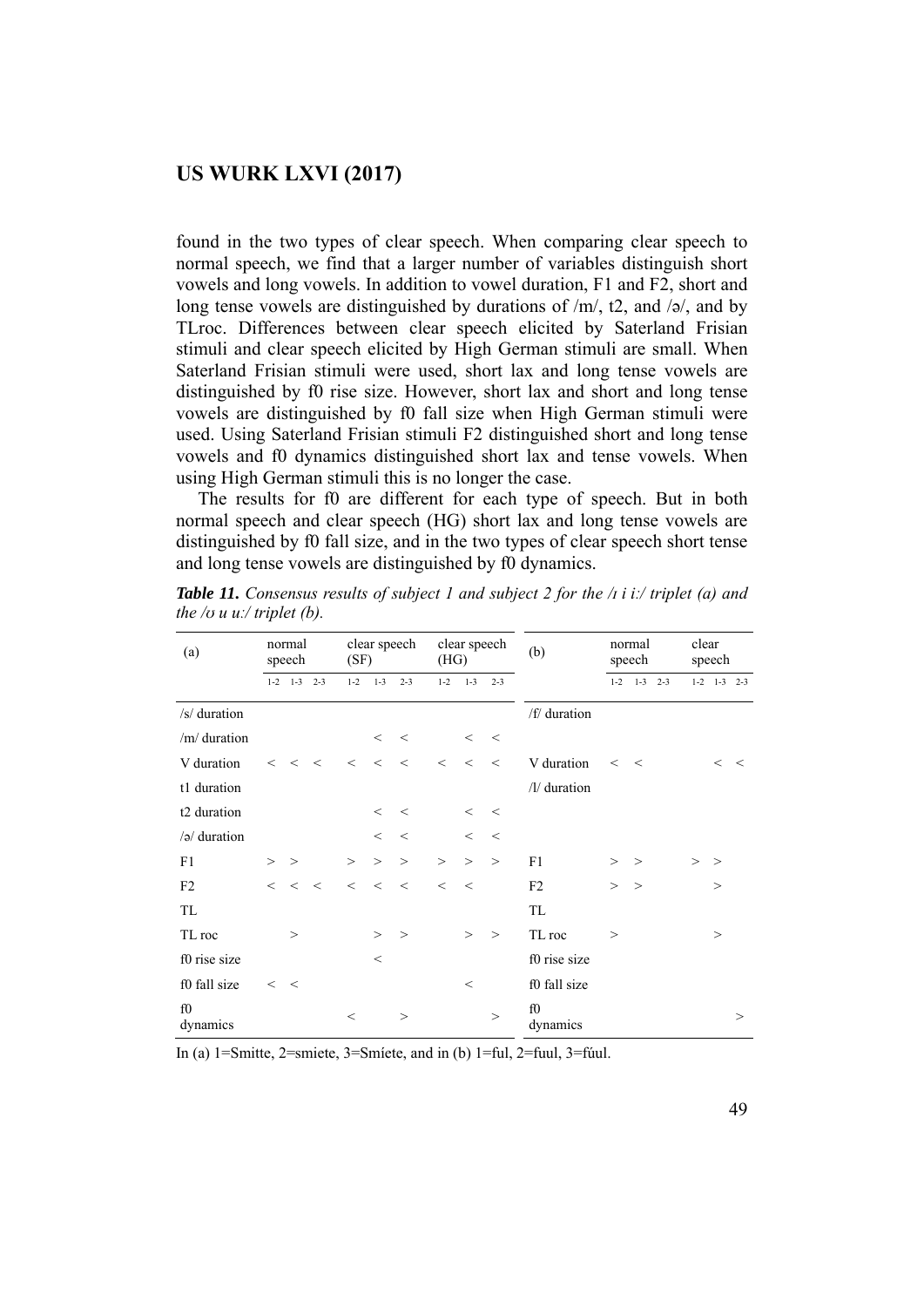Duration values for the  $\alpha$  u u:/ triplet as obtained by the clear speech experiment using Saterland Frisian stimuli are shown in Figure 3 for subject 1 and subject 2. Vowel plots are found in Figure 12 and f0 contour plots in Figure 13.



*Figure 12. Duration values for normal speech and clear speech for the /ʊ u uː/ triplet.*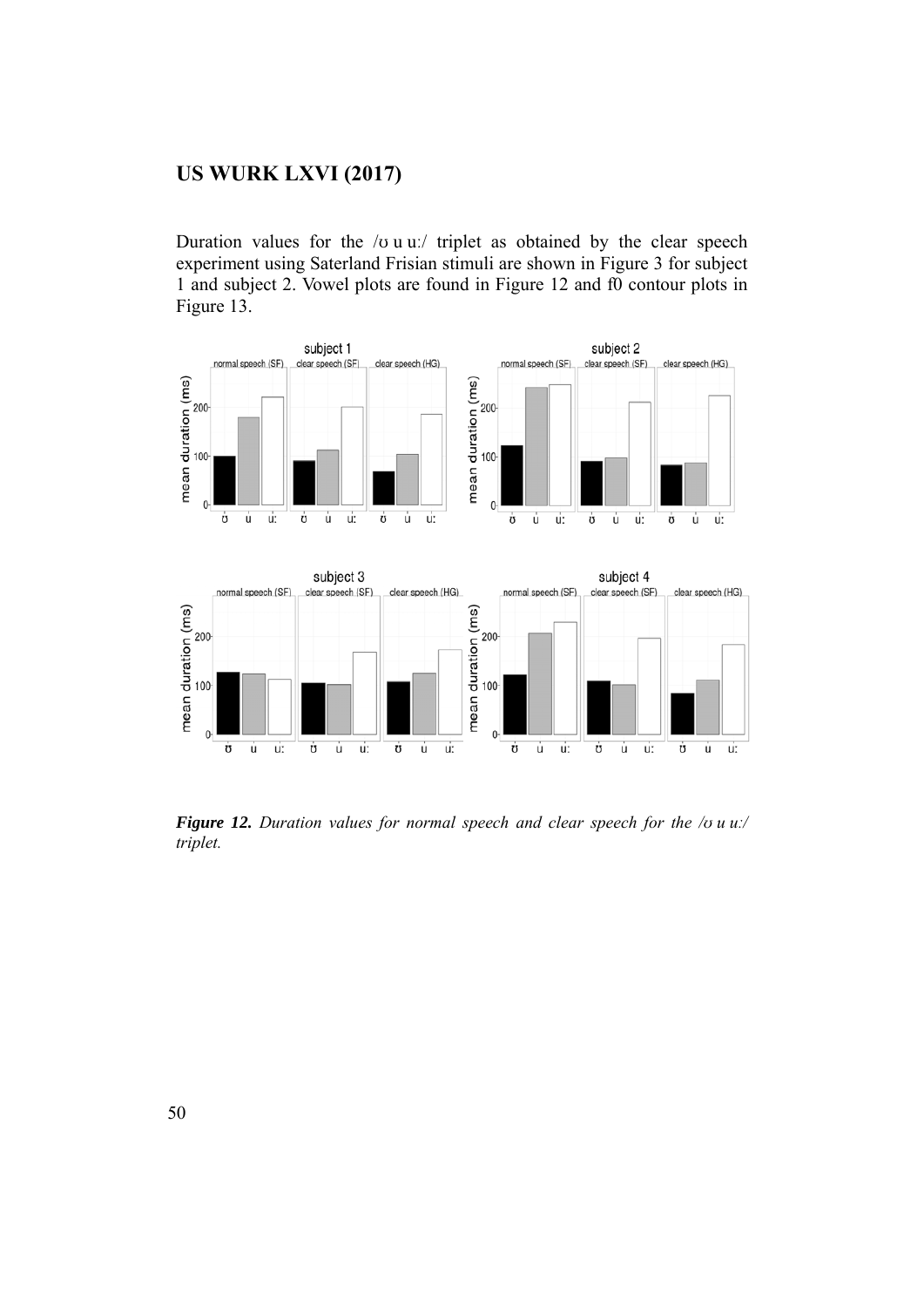

*Figure 13. Vowel plots show the mean formant values of the triplet sounds for normal speech (left), clear speech using Saterland Frisian stimuli (middle), and →*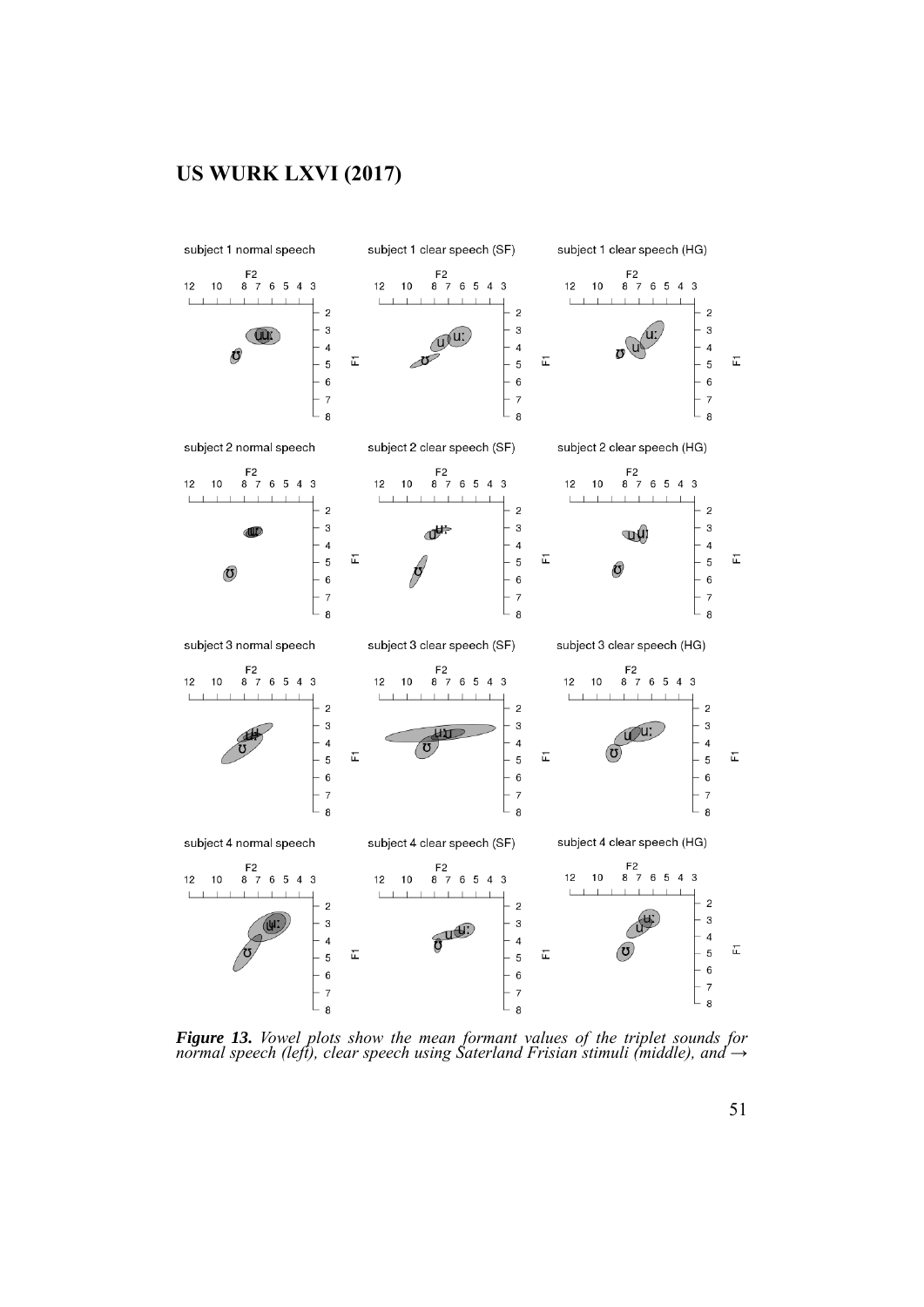*clear speech using High German stimuli (right). Ellipses represent confidence intervals of 68.27% (equivalent to plus-or-minus 1 sample standard deviation).* 

Consensus results for normal speech and clear speech of the two subjects are presented in Table 11b. Normal speech and clear speech agree concerning F1, which distinguishes short lax vowels from short tense vowels. When comparing clear speech to normal speech, we find that the number of variables that distinguish short lax and tense vowels has decreased, in clear speech they are distinguished only by F1. In normal speech short and long tense vowels were not distinguished. In clear speech they are distinguished by two variables: vowel duration and f0 dynamics.

Duration values for the / $\sigma$  u uː/ triplet are shown in Figure 11 for all four subjects. Vowel plots are found in Figure 12. Consensus results of the four subjects for the normal speech and the two clear speech experiments are presented in Table 12. In all three types of speech, short lax and tense vowels are distinguished by F1 and F2. When comparing clear speech to normal speech, we find that short and long tense vowels are also distinguished. When using Saterland Frisian stimuli, this distinction is represented by just one variable  $-$  V duration  $-$  but when using High German stimuli, three extra variables represent this distinction: /l/ duration, F2, and TL roc.

|                 |              | normal speech     |         | clear speech (SF) |         | clear speech (HG) |         |         |  |
|-----------------|--------------|-------------------|---------|-------------------|---------|-------------------|---------|---------|--|
|                 |              | $1-2$ $1-3$ $2-3$ | $1 - 2$ | $1 - 3$           | $2 - 3$ | $1 - 2$           | $1 - 3$ | $2 - 3$ |  |
| /f/ duration    |              |                   |         |                   |         |                   |         |         |  |
| V duration      |              |                   |         | $\lt$ $\lt$       |         |                   | $\lt$   | $\,<\,$ |  |
| $/$ l/ duration |              |                   |         |                   |         |                   |         | $\,<$   |  |
| F1              | $\mathbf{r}$ | $\geq$            | $\geq$  | $\geq$            |         | $\geq$            | $\geq$  |         |  |
| F2              | $\geq$       | >                 | $\geq$  | $\geq$            |         | $\geq$            | $\geq$  | $\geq$  |  |
| <b>TL</b>       |              |                   |         |                   |         |                   |         |         |  |
| TL roc          |              |                   |         |                   |         |                   |         | $\gt$   |  |

*Table 12. Consensus results of subject 1, subject 2, subject 3, and subject 4 for the /ʊ u uː/ triplet.* 

1=ful, 2=fuul, 3=fúul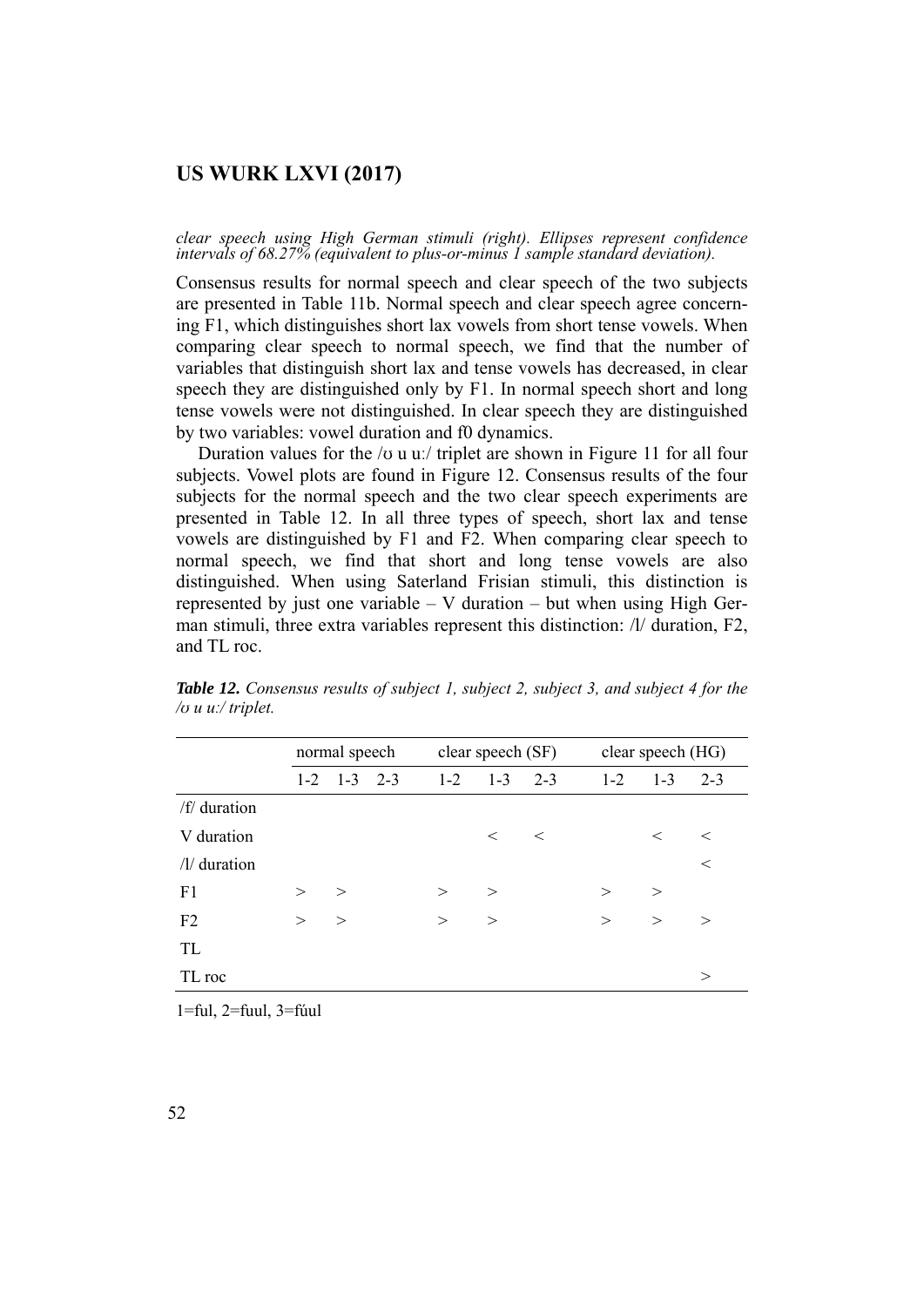When considering the results of both triplets, we conclude that the effect of clear speech compared to normal speech is that the distinction between short and long tense vowels is revealed ( $\alpha$  u u. triplet) or is revealed in a larger number of variables (/1 i i:/).

 The effect of presenting High German stimuli instead of Saterland Frisian stimuli in the clear speech experiment seems to have a different effect on the two triplets. For the  $\pi$  i i. triplet some variables lost their significance for some distinctions but for the  $/\sigma$  u u. triplet the number of variables that distinguish short and long tense vowels increased from one to four. In order to try to explain the difference in effect on the triplets, we consider that translating the High German words into Saterland Frisian is harder than just reading the Saterland Frisian words. This is especially the case for the /ɪ i iː/ triplet, where the subjects had to translate the German words *werfen*, *Würfe*, and *Schmiede* into Saterland Frisian *Smitte*, *smiete*, and *Smíete* respectively. When translating the German words *voll*, *faul*, and *viel* into Saterland Frisian *ful*, *fuul* and *fúul* the subjects may have felt more confident, since all of the German words are cognates of the Saterland Frisian words, while the different pronunciation of the nucleus for each of the three triplet words might have stimulated them to pronounce the Saterland Frisian words even more clearly. Finally, we have to take into account that the results for the /ʊ u uː/ triplet are obtained on the basis of a larger number of speakers and samples than the results for the  $\pi$  i i. thus smaller effects reach statistical significance more easily.

### *3.3 Cues predicting triplets*

In Section 2.6 we used linear discriminant analysis in order to find the variables that predict best the distinction between short lax and tense vowels, and between short and long tense vowels for normal speech. In this section we also consider clear speech, obtained on the basis of both Saterland Frisian stimuli and High German stimuli. In Section 3.3.1 we find the variables that best predict the distinction between short lax and tense vowels, and between short and long tense vowels. In Section 3.3.2 we find the variables, which best predict all distinctions within a triplet. In Section 3.3.3 we consider combinations of two variables and try to find the combination, which optimally predicts all three vowels within a triplet.

#### *3.3.1 Prediction of the lax/tense and short/long distinction*

Table 13 shows the acoustic variables predicting the lax/tense distinction of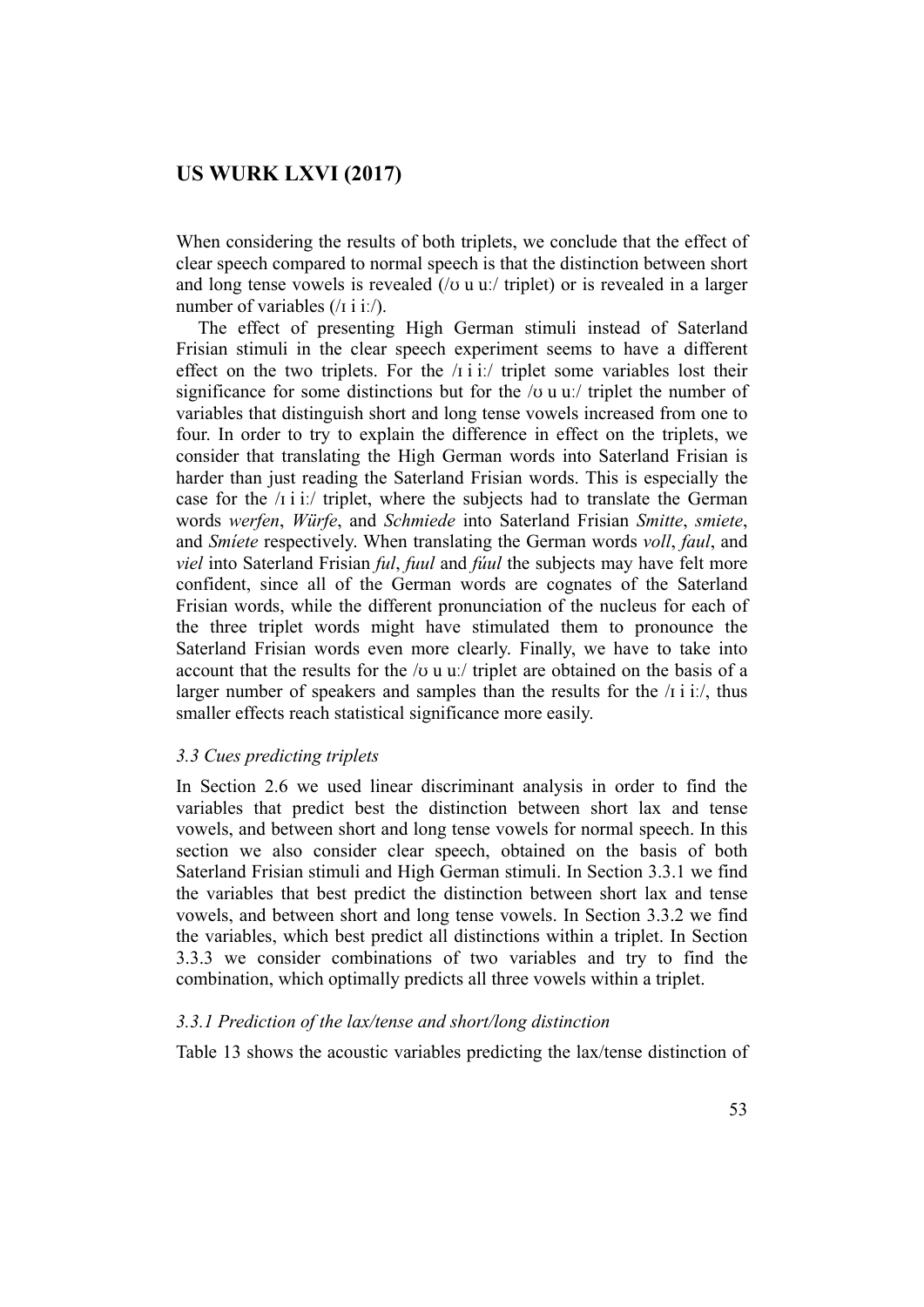short vowels and the short/long distinction of tense vowels within the  $\pi$  i i:/ triplet. The numbers represent the percentage of triplet words that were correctly estimated by the procedure. Both for normal speech and clear speech we find the highest percentages for the spectral features F1 and F2 when we consider the lax/tense distinction, and the highest percentages for duration when considering the short/long distinction. For subject 1 we also find high percentages for /ə/ duration and TL roc in the two types of clear speech.

 For f0 we do not find any clear pattern. None of the three variables systematically performs better than the others, there is not a clear difference for the lax/tense and short/long distinction among the three types of speech, and the percentages are relatively low, varying between 48% and 82%.

*Table 13. Acoustic variables predicting the lax/tense distinction of short vowels and the short/long distinction of tense vowels within the /ɪ i iː/ triplet. The numbers represent the percentage of triplet words that were correctly estimated. The highest percentage(s) per subject and per speech type are represented in bold.* 

|                         |                  | lax versus tense |                         |                   |                         |                             | short versus long |    |                         |          |                         |        |  |
|-------------------------|------------------|------------------|-------------------------|-------------------|-------------------------|-----------------------------|-------------------|----|-------------------------|----------|-------------------------|--------|--|
|                         | normal<br>speech |                  | clear<br>speech<br>(SF) |                   | clear<br>speech<br>(HG) |                             | normal<br>speech  |    | clear<br>speech<br>(SF) |          | clear<br>speech<br>(HG) |        |  |
|                         | subj 1           | subj 2           |                         | subj $1$ subj $2$ |                         | subj 1 subj 2 subj 1 subj 2 |                   |    | subj 1                  | subj $2$ | subj 1                  | subj 2 |  |
| /s/ duration            | 57               | 61               | 60                      | 84                | 61                      | 58                          | 47                | 50 | 59                      | 75       | 61                      | 65     |  |
| /m/duration             | 51               | 61               | 57                      | 74                | 48                      | 58                          | 61                | 72 | 81                      | 79       | 84                      | 85     |  |
| V duration              | 73               | 82               | 77                      | 84                | 61                      | 79                          | 88                | 84 | 100                     | 100      | 100                     | 100    |  |
| t1 duration             | 73               | 68               | 87                      | 74                | 55                      | 58                          | 55                | 53 | 56                      | 82       | 61                      | 75     |  |
| t <sub>2</sub> duration | 67               | 64               |                         | 74                | 61                      | 58                          | 47                | 50 | 69                      | 75       | 77                      | 90     |  |
| $\sqrt{2}$ duration     | 45               | 57               | 60                      | 74                | 58                      | 58                          | 65                | 56 | 94                      | 86       | 90                      | 80     |  |
| F1                      | 94               | 100              | 97                      | 100               | 97                      | 100                         | 63                | 56 | 75                      | 82       | 87                      | 90     |  |
| F <sub>2</sub>          | 100              | 100              | 100                     | 95                | 100                     | 100                         | 76                | 75 | 100                     | 96       | 87                      | 65     |  |
| <b>TL</b>               | 53               | 61               | 57                      | 74                | 61                      | 58                          | 65                | 56 | 72                      | 64       | 87                      | 55     |  |
| TL roc                  | 55               | 64               | 53                      | 74                | 52                      | 47                          | 76                | 50 | 91                      | 82       | 94                      | 70     |  |
| f0 rise size            | 57               | 68               | 57                      | 79                | 68                      | 74                          | 59                | 66 | 59                      | 50       | 77                      | 60     |  |
| f0 fall size            | 78               | 82               | 70                      | 68                | 77                      | 58                          | 65                | 63 | 59                      | 61       | 48                      | 70     |  |
| f0 dynamics             | 55               | 61               | 80                      | 68                | 48                      | 68                          | 53                | 69 | 66                      | 71       | 74                      | 90     |  |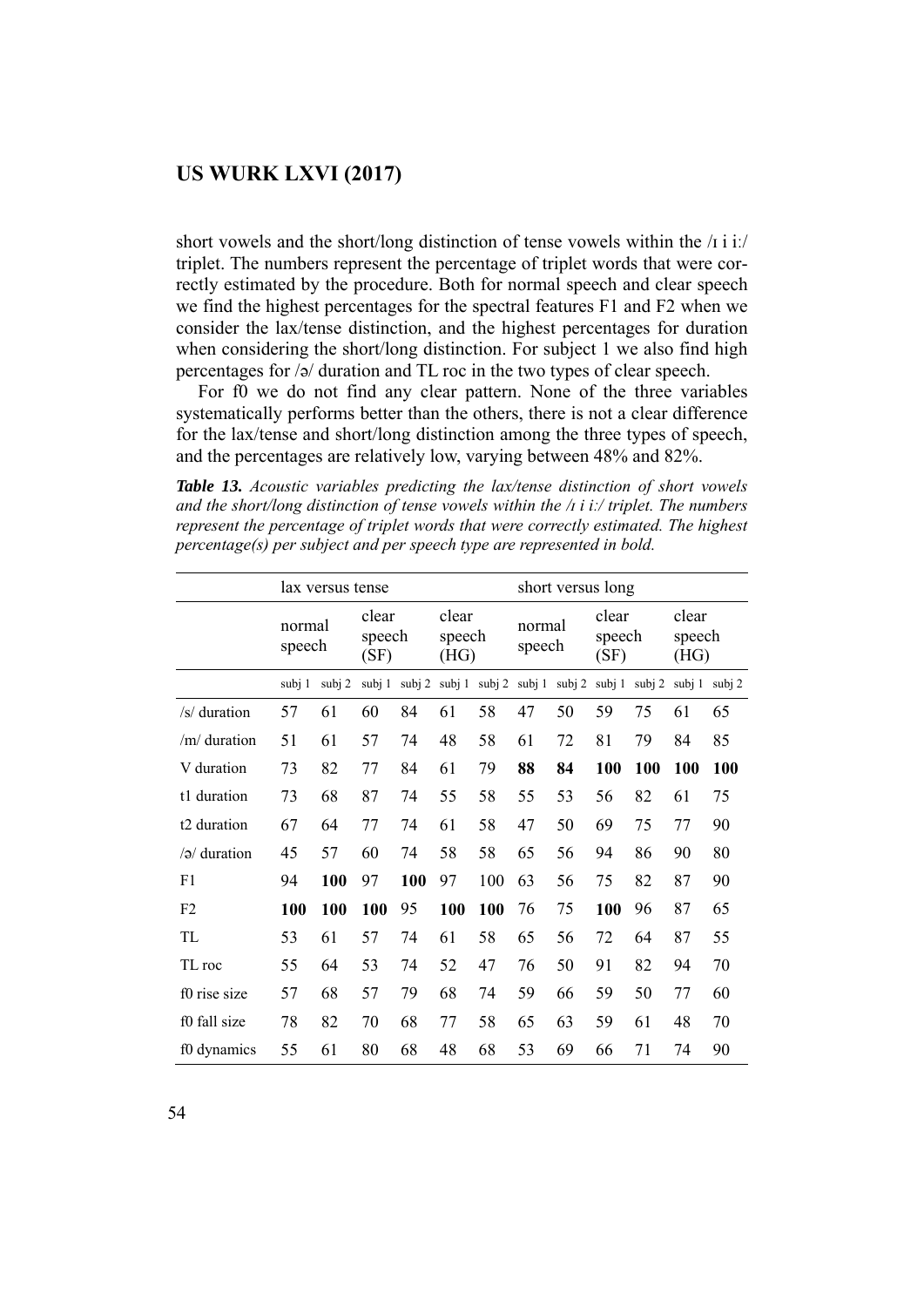For the /ʊ u uː/ triplet results are shown in Table 14. Considering the lax/tense distinction, we find the highest percentages for F1. For subject 1, the highest percentage (78%) is shared with f0 fall size. Regarding the short/long distinction, we find that there is no consensus for the two subjects in normal speech. However, for clear speech there is a clear consensus: short and long tense vowels are distinguished by vowel duration. For subject 1, the largest percentage (94%) is shared with F2 and f0 dynamics. The results give the impression that f0 distinguishes the triplet words better for subject 1 than for subject 2.

*Table 14. Acoustic variables predicting the lax/tense distinction of short vowels and the short/long distinction of tense vowels within the /ʊ u uː/ triplet. The numbers represent the percentage of triplet words that were correctly estimated. The highest percentage(s) per subject and per speech type are represented in bold.* 

|                 |                  | lax versus tense |        |                      | short versus long |        |                      |        |  |  |
|-----------------|------------------|------------------|--------|----------------------|-------------------|--------|----------------------|--------|--|--|
|                 | normal<br>speech |                  |        | clear speech<br>(SF) |                   |        | clear speech<br>(SF) |        |  |  |
|                 | subj 1           | subj 2           | subj 1 | subj 2               | subj 1            | subj 2 | subj 1               | subj 2 |  |  |
| /f/ duration    | 63               | 54               | 56     | 71                   | 67                | 63     | 76                   | 70     |  |  |
| V duration      | 81               | 96               | 56     | 64                   | 76                | 52     | 94                   | 100    |  |  |
| $/$ l/ duration | 56               | 54               | 67     | 71                   | 52                | 63     | 76                   | 55     |  |  |
| F1              | 100              | 100              | 78     | 93                   | 48                | 52     | 76                   | 90     |  |  |
| F <sub>2</sub>  | 94               | 96               | 67     | 93                   | 86                | 56     | 94                   | 65     |  |  |
| TL              | 69               | 54               | 67     | 79                   | 67                | 67     | 76                   | 70     |  |  |
| TL roc          | 63               | 88               | 44     | 79                   | 57                | 63     | 88                   | 60     |  |  |
| f0 rise size    | 63               | 54               | 67     | 71                   | 62                | 59     | 82                   | 65     |  |  |
| f0 fall size    | 63               | 54               | 78     | 86                   | 62                | 48     | 82                   | 55     |  |  |
| f0 dynamics     | 63               | 79               | 67     | 79                   | 52                | 63     | 94                   | 80     |  |  |

The results on the basis of four speakers are given in Tables 15 and 16. In nearly all cases we find that the lax/tense distinction is best predicted by F1 and second best by F2. There is no consensus among the four speakers on which variable predicts the short/long distinction best. However, in clear speech there is a clear consensus: vowel duration predicts this distinction best.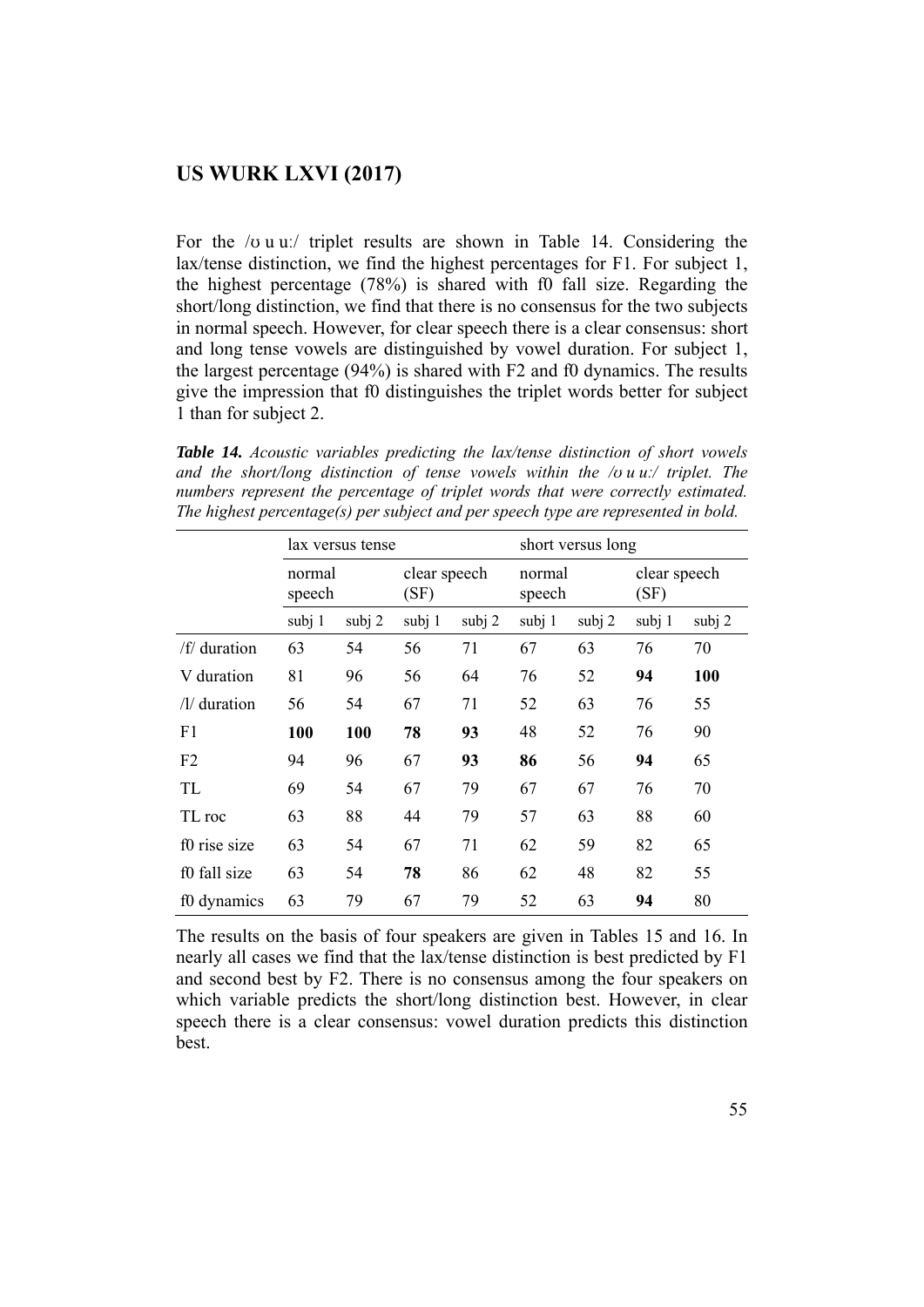*Table 15. Acoustic variables predicting the lax/tense distinction of short vowels within the /ʊ u uː/ triplet. The numbers represent the percentage of triplet words that were correctly estimated. Variables regarding f0 are not considered. The highest percentage(s) per subject and per speech type are represented in bold.* 

|                        | normal speech |     |    |    |    | clear speech (SF)                                                                                           |    |    | clear speech $(HG)$ |     |    |     |
|------------------------|---------------|-----|----|----|----|-------------------------------------------------------------------------------------------------------------|----|----|---------------------|-----|----|-----|
|                        |               |     |    |    |    | $\frac{\text{subj }1}{\text{subj }2}$ subj 3 subj 4 subj 1 subj 2 subj 3 subj 4 subj 1 subj 2 subj 3 subj 4 |    |    |                     |     |    |     |
| /f/ duration           | 61            | 56  | 53 | 63 | 69 | 59                                                                                                          | 56 | 75 | 59                  | 61  | 42 | 53  |
| V/duration             | 77            | 97  | 59 | 88 | 84 | 56                                                                                                          | 59 | 63 | 88                  | 65  | 53 | 75  |
| $\frac{1}{2}$ duration | 63            | 50  | 69 | 66 | 66 | 47                                                                                                          | 67 | 96 | 44                  | 68  | 61 | 86  |
| F1                     | 98            | 100 | 88 | 91 | 94 | 97                                                                                                          | 93 | 96 | 69                  | 100 | 92 | 100 |
| F <sub>2</sub>         | 95            | 97  | 72 | 88 | 94 | 91                                                                                                          | 85 | 96 | 94                  | 90  | 83 | 86  |
| TL                     | 52            | 53  | 44 | 63 | 66 | 78                                                                                                          | 81 | 50 | 84                  | 39  | 61 | 72  |
| TL roc                 | 72            | 75  | 56 | 66 | 53 | 78                                                                                                          | 81 | 54 | 72                  | 48  | 53 | 64  |

*Table 16. Acoustic variables predicting the short/long distinction of tense vowels within the /ʊ u uː/ triplet. The numbers represent the percentage of triplet words that were correctly estimated. Variables regarding f0 are not considered. The highest percentage(s) per subject and per speech type are represented in bold.* 

|                        |    | normal speech |                                                                                                             |    |    | clear speech (SF) |    |     | clear speech (HG) |            |    |    |
|------------------------|----|---------------|-------------------------------------------------------------------------------------------------------------|----|----|-------------------|----|-----|-------------------|------------|----|----|
|                        |    |               | $\frac{\text{subj }1}{\text{subj }2}$ subj 3 subj 4 subj 1 subj 2 subj 3 subj 4 subj 1 subj 2 subj 3 subj 4 |    |    |                   |    |     |                   |            |    |    |
| /f/ duration           | 61 | 66            | 59                                                                                                          | 66 | 56 | 63                | 70 | 60  | 66                | 84         | 64 | 47 |
| V duration             | 64 | 53            | 56                                                                                                          | 53 | 94 | <b>100</b>        | 89 | 100 | <b>100</b>        | <b>100</b> | 81 | 89 |
| $\frac{1}{2}$ duration | 58 | 53            | 66                                                                                                          | 72 | 75 | 56                | 59 | 60  | 84                | 91         | 72 | 75 |
| F1                     | 45 | 50            | 69                                                                                                          | 59 | 78 | 91                | 70 | 68  | 81                | 59         | 69 | 78 |
| F <sub>2</sub>         | 70 | 59            | 59                                                                                                          | 56 | 94 | 75                | 44 | 88  | 88                | 94         | 89 | 78 |
| TL.                    | 55 | 59            | 53                                                                                                          | 41 | 53 | 75                | 52 | 60  | 63                | 59         | 56 | 78 |
| TL roc                 | 59 | 66            | 47                                                                                                          | 56 | 78 | 59                | 48 | 60  | 72                | 69         | 64 | 86 |

We conclude that for both triplets the lax/tense distinction is best predicted by spectral features F1 and F2, and the short/long distinction is best predicted by vowel duration. The effect of clear speech compared to normal speech is found for the short/long distinction in the  $\alpha$  u u. triplet. While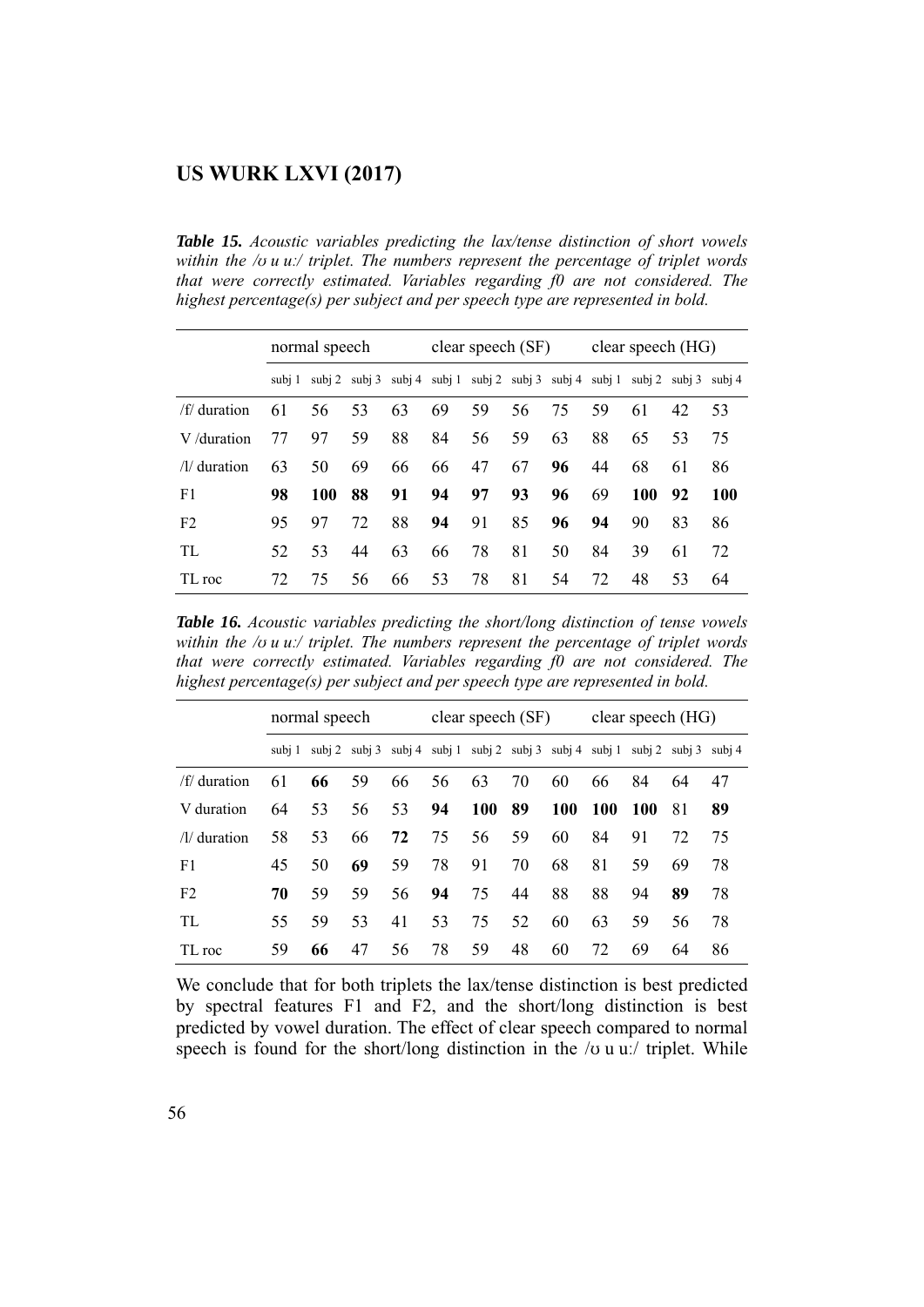there is no consensus about speakers for normal speech, in clear speech we do find a consensus: vowel duration has the highest percentage of correctly predicted short tense and long tense vowels. Considering the two types of clear speech, no consistent difference between the use of Saterland Frisian stimuli and High German stimuli is evident.

### *3.3.2 Prediction of triplet words by one variable*

Table 17a shows the acoustic variables, which predict the complete set of vowels within the /ɪ i iː/ triplet. Regarding normal speech and clear speech (SF) there is a clear consensus: F2 is the best predictor. For clear speech (HG) the consensus is that triplet words are best predicted by spectral features but there is no consensus about which spectral features are the best predictors. For subject 1 this would either be F2 or TL, for subject 2 this would be F2.

*Table 17. Acoustic variables predicting the words within the /ɪ i iː/ triplet (a) and the /ʊ u uː/ triplet (b). The numbers represent the percentage of triplet words that were correctly estimated. The highest percentage(s) per subject and per speech type are represented in bold.* 

| (a)            |        | clear<br>normal<br>speech<br>speech<br>(SF) |        |        | clear<br>speech<br>(HG) |               | (b)            | normal<br>speech |        | clear<br>speech<br>(SF) |        |
|----------------|--------|---------------------------------------------|--------|--------|-------------------------|---------------|----------------|------------------|--------|-------------------------|--------|
|                | subj 1 | subj 2                                      | subj 1 | subj 2 |                         | subj 1 subj 2 |                | subj 1           | subj 2 | subj 1                  | subj 2 |
| V duration     | 73     | 73                                          | 83     | 85     | 77                      | 75            | V duration     | 67               | 61     | 77                      | 83     |
| F1             | 73     | 68                                          | 80     | 85     | 89                      | 93            | F1             | 59               | 66     | 73                      | 88     |
| F <sub>2</sub> | 84     | 82                                          | 100    | 94     | 91                      | 75            | F <sub>2</sub> | 85               | 66     | 82                      | 67     |
| <b>TL</b>      | 42     | 41                                          | 48     | 55     | 91                      | 75            | TL             | 56               | 47     | 59                      | 58     |
| f0 rise size   | 39     | 50                                          | 46     | 42     | 51                      | 54            | f0 rise size   | 48               | 45     | 64                      | 54     |
| f0 fall size   | 62     | 64                                          | 52     | 52     | 51                      | 50            | f0 fall size   | 48               | 37     | 68                      | 46     |
| V duration     | 73     | 73                                          | 83     | 85     | 77                      | 75            | V duration     | 67               | 61     | 77                      | 83     |

In Table 17b shows that regarding the  $\alpha$  u u. triplet F2 is the best predictor for subject 1 both in normal speech and clear speech. For subject 2 F1 or F2 are the best predictors for normal speech, whereas in clear speech only F1 serves as the best predictor.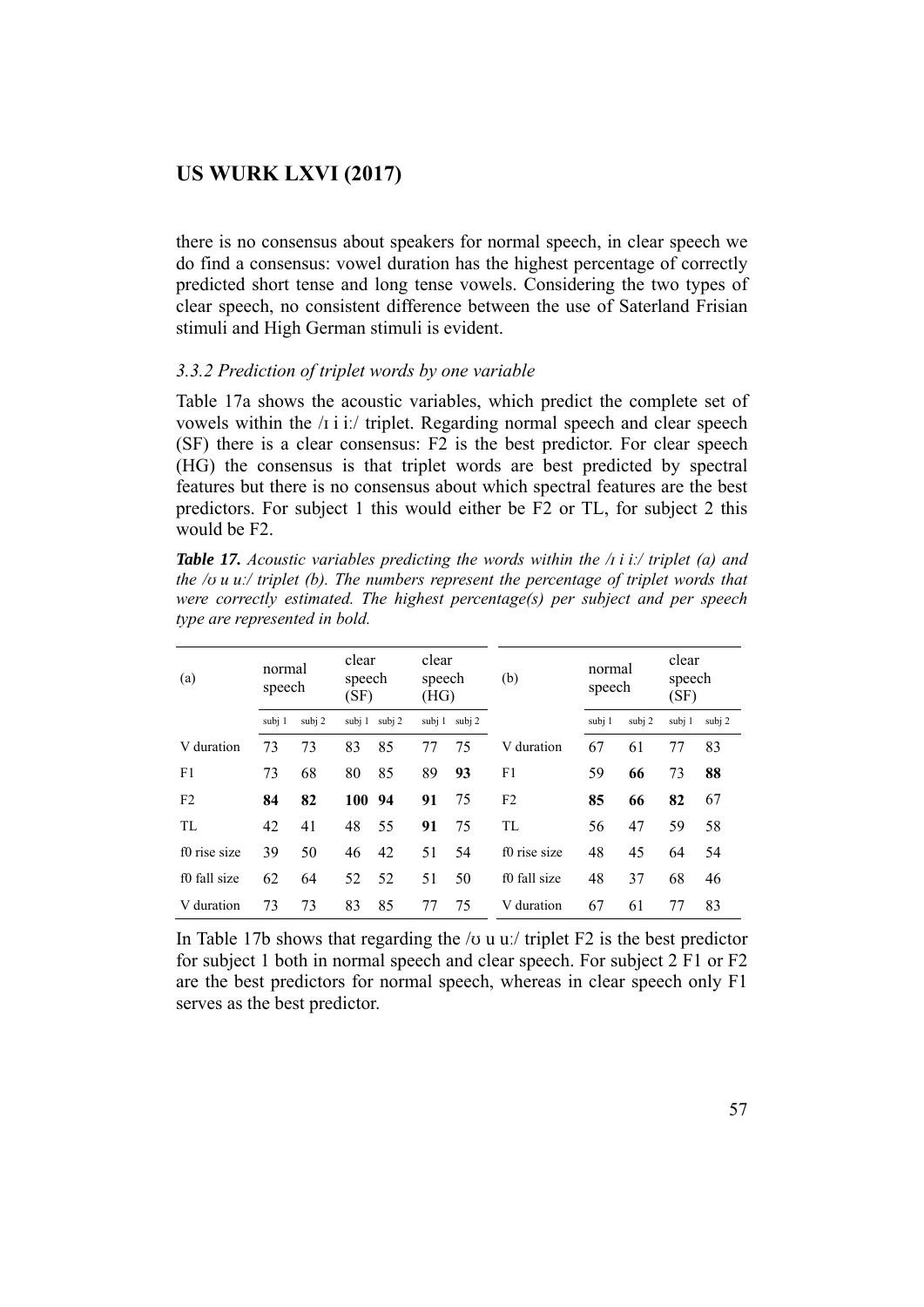Considering all four speakers using all available samples we find that for the  $\overline{\prime}$  v u u:  $\overline{\prime}$  triplet either F1 or F2 has the highest percentage of correctly predicted triplet vowels, as shown in Table 18.

*Table 18. Acoustic variables predicting the words within the /ʊ u uː/ triplet. The numbers represent the percentage of triplet words that were correctly guessed. Variables regarding f0 are not considered. The highest percentage(s) per subject and per speech type are represented in bold.* 

|                |    | normal speech |    |    |    | clear speech (SF)                                                                                    |    |      | clear speech (HG) |    |     |    |
|----------------|----|---------------|----|----|----|------------------------------------------------------------------------------------------------------|----|------|-------------------|----|-----|----|
|                |    |               |    |    |    | $\frac{\text{subj}}{1}$ subj 2 subj 3 subj 4 subj 1 subj 2 subj 3 subj 4 subj 1 subj 2 subj 3 subj 4 |    |      |                   |    |     |    |
| V duration     | 60 | 67            | 44 | 60 | 85 | 71                                                                                                   | 68 | - 75 | 92                | 74 | 56. | 76 |
| F1             | 63 | 67            | 71 | 67 | 81 | 92                                                                                                   | 71 | 75   | 67                | 72 | 74  | 85 |
| F <sub>2</sub> |    | 71            | 60 | 63 | 92 | 77                                                                                                   | 54 | 89   | 88                | 89 | 81  | 76 |
| TL             | 38 | 40            | 40 | 33 | 46 | 54                                                                                                   | 51 | 39   | 65                | 38 | 39  | 54 |

For both triplets we find that spectral features best predict the vowels within a triplet. For the  $\pi$  i i:/ triplet this is mainly F2, for the  $\pi$  u u:/ triplet this is either F1 or F2. For f0 we found relative small percentages.

*3.3.3 Prediction of triplet words by combinations of variables* 

In the previous section we found that the lax/tense distinction is best predicted by spectral features, and the short/long distinction by vowel duration. We now look for variables and combinations of two variables that predict all three words within a triplet in normal speech and in clear speech. Again, linear discriminant analysis was used.

 Table 19 shows combinations of two acoustic variables predicting the words within the  $\pi$  i i:/ triplet. We find that V duration + F1 and/or V duration  $+ F2$  has the highest percentages across all speakers. This result agrees with the finding in the previous section, where we found that spectral features and vowel duration are the most important predictors.

 For subject 1 F2 is sufficient to predict the triplet words with 100% accuracy for clear speech using Saterland Frisian stimuli (see Table 17a). Adding any other variable does not improve or worsen this percentage.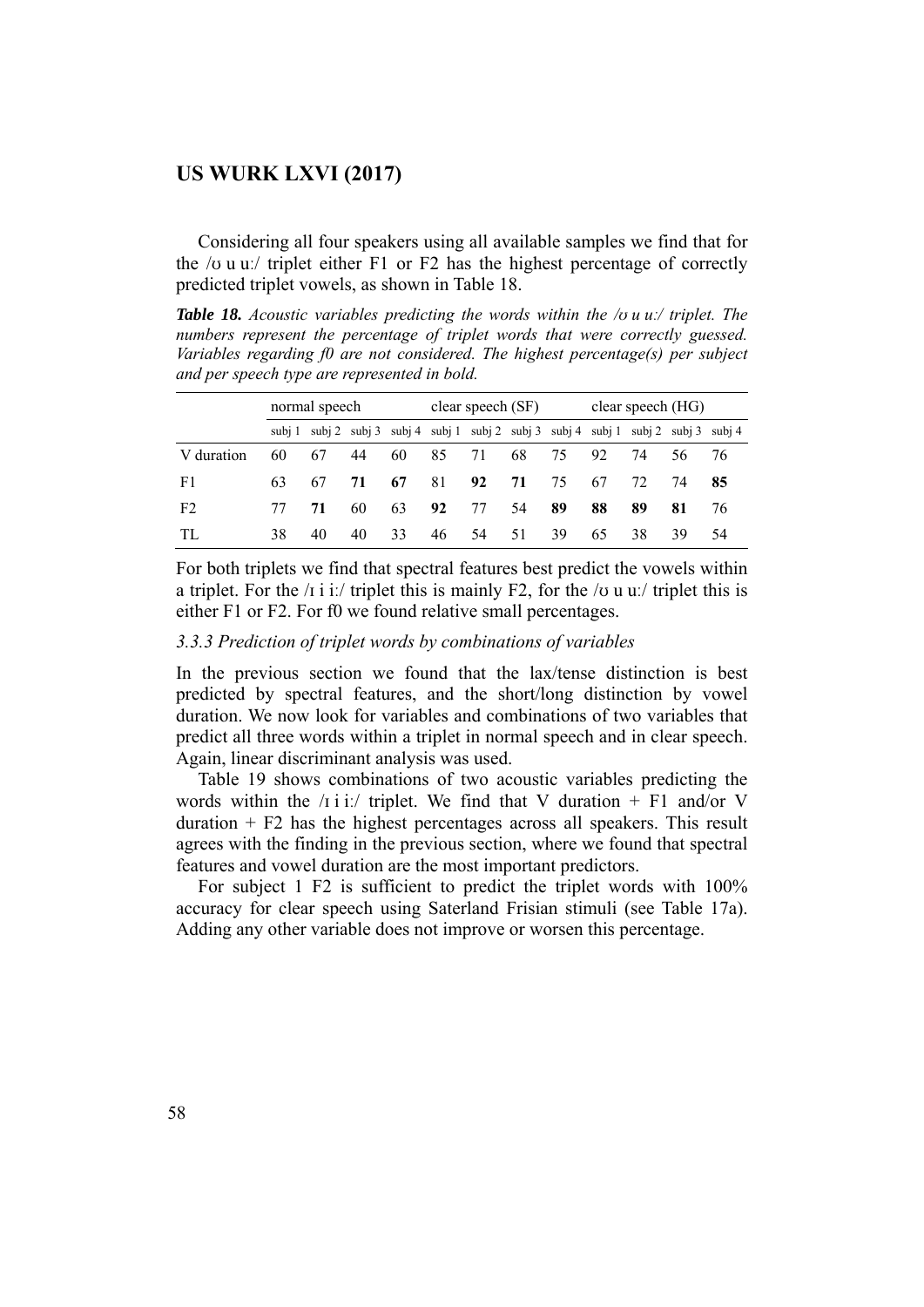*Table 19. Combinations of two acoustic variables predicting the words within the /ɪ i iː/ triplet. The numbers represent the percentage of triplet words that were correctly estimated. The highest percentage(s) per subject and per speech type are represented in bold.* 

|                |                | normal speech |    | clear speech (SF)                                           |     | clear speech (HG) |     |  |
|----------------|----------------|---------------|----|-------------------------------------------------------------|-----|-------------------|-----|--|
|                |                |               |    | subject 1 subject 2 subject 1 subject 2 subject 1 subject 2 |     |                   |     |  |
| V duration     | F1             | 88            | 91 | 98                                                          | 100 | 98                | 100 |  |
| V duration     | F <sub>2</sub> | 92            | 91 | 100                                                         | 97  | 100               | 100 |  |
| V duration     | TL             | 69            | 75 | 85                                                          | 85  | 83                | 75  |  |
| V duration     | f0 rise size   | 72            | 68 | 87                                                          | 88  | 83                | 89  |  |
| V duration     | f0 fall size   | 76            | 80 | 89                                                          | 85  | 85                | 75  |  |
| F1             | F <sub>2</sub> | 82            | 82 | 100                                                         | 100 | 91                | 89  |  |
| F1             | TL             | 72            | 70 | 85                                                          | 79  | 94                | 93  |  |
| F1             | f0 rise size   | 70            | 73 | 87                                                          | 88  | 87                | 89  |  |
| F1             | f0 fall size   | 76            | 80 | 80                                                          | 85  | 91                | 86  |  |
| F <sub>2</sub> | TL             | 86            | 84 | 100                                                         | 97  | 91                | 68  |  |
| F <sub>2</sub> | f0 rise size   | 85            | 84 | 100                                                         | 97  | 91                | 71  |  |
| F2             | f0 fall size   | 86            | 80 | 100                                                         | 97  | 96                | 82  |  |
| TL             | f0 rise size   | 46            | 45 | 52                                                          | 58  | 62                | 54  |  |
| TL             | f0 fall size   | 64            | 64 | 61                                                          | 63  | 57                | 57  |  |
| f0 rise size   | f0 fall size   | 61            | 68 | 57                                                          | 58  | 68                | 71  |  |

Results for the /ʊ u uː/ triplet are given in Table 20. No consensus is found for the best combination of predicting variables, neither for normal speech nor for clear speech. For normal speech for subject 1 F2+F1 gives the best results, for subject 2 F1+TL yields the highest percentage. Looking at the results for clear speech, for subject 1 F2+f0 fall size and for subject 2 F1or  $F2 + V$  duration gives the highest percentage. The lack of consensus for normal speech may be explained by the fact that there is no consensus about the distinction of short and long tense vowels (see Section 2.6.1). For clear speech the result for subject 2 is in line with the previous results. The result for subject 1 is more unexpected. Looking at Table 14, we find that the lax/ tense distinction is best predicted by F1 or f0 fall size, and the short/long distinction by V duration, F2 or f0 dynamics. In view of these results, in the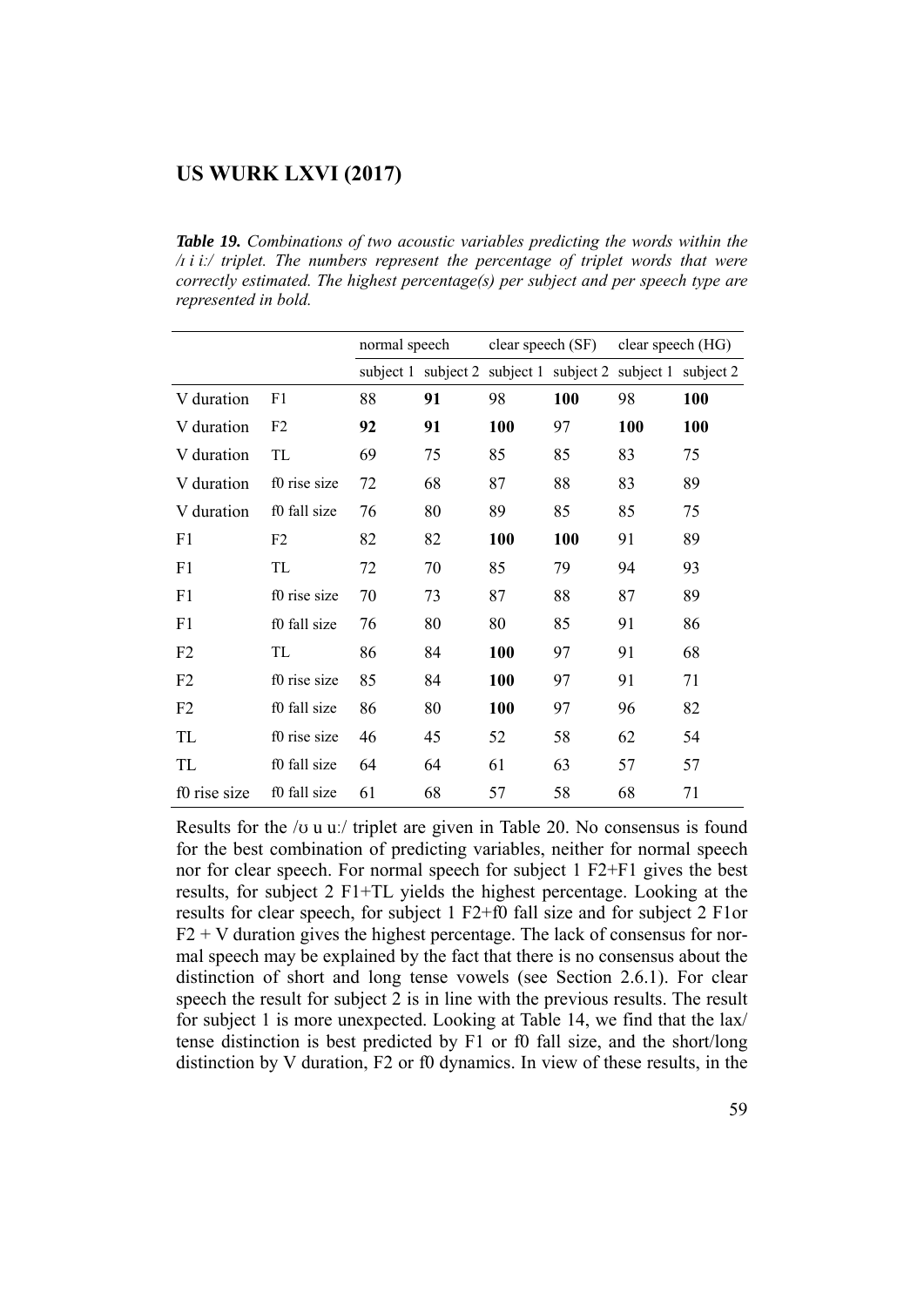combination F2+f0 fall size, f0 fall size is likely the cue for distinguishing short lax and tense vowels, and F2 for distinguishing short and long tense vowels.

*Table 20. Combinations of two acoustic variables predicting the words within the /ʊ u uː/ triplet. The numbers represent the percentage of triplet words that were correctly estimated. The highest percentage(s) per subject and per speech type are represented in bold.* 

|                |              | normal speech |           | clear speech (SF) |           |
|----------------|--------------|---------------|-----------|-------------------|-----------|
|                |              | subject 1     | subject 2 | subject 1         | subject 2 |
| V duration     | F1           | 78            | 68        | 86                | 95        |
| V duration     | F2           | 85            | 66        | 86                | 95        |
| V duration     | TL           | 74            | 71        | 86                | 88        |
| V duration     | f0 rise size | 70            | 68        | 82                | 83        |
| V duration     | f0 fall size | 74            | 68        | 86                | 92        |
| F1             | F2           | 89            | 68        | 82                | 67        |
| F1             | TL           | 78            | 76        | 77                | 79        |
| F <sub>1</sub> | f0 rise size | 78            | 66        | 77                | 79        |
| F1             | f0 fall size | 74            | 68        | 77                | 88        |
| F <sub>2</sub> | TL           | 85            | 74        | 82                | 71        |
| F <sub>2</sub> | f0 rise size | 85            | 68        | 82                | 67        |
| F2             | f0 fall size | 85            | 68        | 91                | 67        |
| TL             | f0 rise size | 63            | 58        | 64                | 67        |
| TL             | f0 fall size | 67            | 42        | 68                | 67        |
| f0 rise size   | f0 fall size | 56            | 37        | 68                | 50        |

Results obtained on the basis of four speakers are shown in Table 21. We do not find any consensus across speakers for normal speech, since no consensus could be found for the short/long distinction (see Section 2.6.1). Considering the results for clear speech, however, the combination of V duration  $+$  F1 and/or F2 gives the highest percentage of correctly predicted triplet words, except for clear speech pronounced by subject 3 when using High German stimuli, in which case the combination F1+F2 predicts triplet words the best.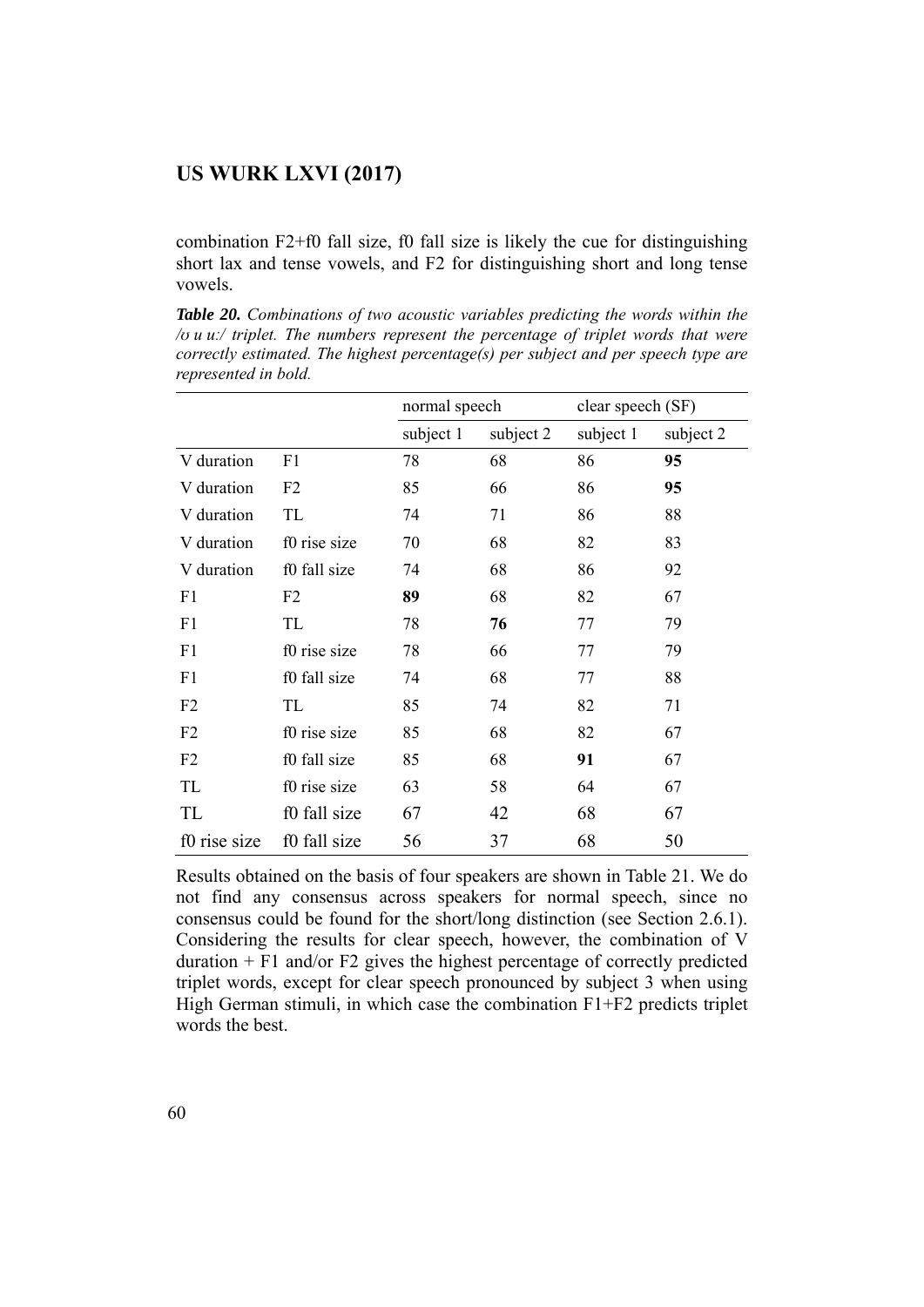*Table 21. Combinations of two acoustic variables predicting the words within the /ʊ u uː/ triplet. The numbers represent the percentage of triplet words that were correctly estimated. Variables regarding f0 are not considered. The highest percentage(s) per subject and per speech type are represented in bold.* 

|                           |     |        | normal speech |        |        |        | clear speech (SF) |    |                      |        | clear speech (HG) |        |        |  |
|---------------------------|-----|--------|---------------|--------|--------|--------|-------------------|----|----------------------|--------|-------------------|--------|--------|--|
|                           |     | subi 1 | subj 2        | subj 3 | subj 4 | subj 1 |                   |    | subj 2 subj 3 subj 4 | subj 1 | subj 2            | subi 3 | subj 4 |  |
| V duration F1             |     | 77     | 67            | 75     | 63     | 92     | 98                | 88 | 97                   | 94     | 100               | 81     | 96     |  |
| V duration F <sub>2</sub> |     | 72     | 71            | 65     | 63     | 92     | 94                | 88 | 97                   | 96     | 96                | 78     | 89     |  |
| V duration TL             |     | 59     | 73            | 46     | 69     | 79     | 85                | 78 | 75                   | 92     | 74                | 69     | 76     |  |
| F1                        | F2  | 78     | 65            | 77     | 69     | 92     | 81                | 70 | 83                   | 94     | 96                | 89     | 89     |  |
| F1                        | TL  | 70     | 73            | 69     | 60     | 81     | 88                | 76 | 83                   | 69     | 77                | 70     | 81     |  |
| F <sub>2</sub>            | TL. | 72.    | 75.           | 58     | 60     | 92     | 81                | 59 | 86                   | 90     | 89                | 81     | 81     |  |

Note that the results for the / $\sigma$  u u:/ triplet on the basis of the four speakers show a much clearer pattern than the results on the basis of the two speakers. The results on the basis of the four speakers may be considered more reliable since they are obtained on the basis of a larger number of samples per speaker (see Table 9) apart from the fact that the number of speakers is larger. Taking this into account we conclude again that the distinction of the triplet words of the  $\pi$  i i:/ triplet and the  $\pi$  u u:/ is best predicted by a combination of a spectral features (F1 or F2) and vowel duration.

 When comparing the results of this section with the results for individual variables in Section 3.3.2, we find that the percentages on the basis of two variables are slightly higher than the percentages obtained on the basis of one variable. The differences between clear speech and normal speech are much bigger, whereas differences between clear speech (SF) and clear speech (HG) are negligible.

#### *3.4 Normal speech versus clear speech*

In this section we study in more detail the effect clear speech has on duration, spectral properties, and f0 compared to normal speech. Figure 9 shows durations of speech segments within the  $\pi$  i i.  $\pi$  triplet words for subject 1 and subject 2, shown as percentages of the total word length. For both speakers we find that the long tense vowel in Smíete has become proportionally longer. For all triplet words and for both speakers we find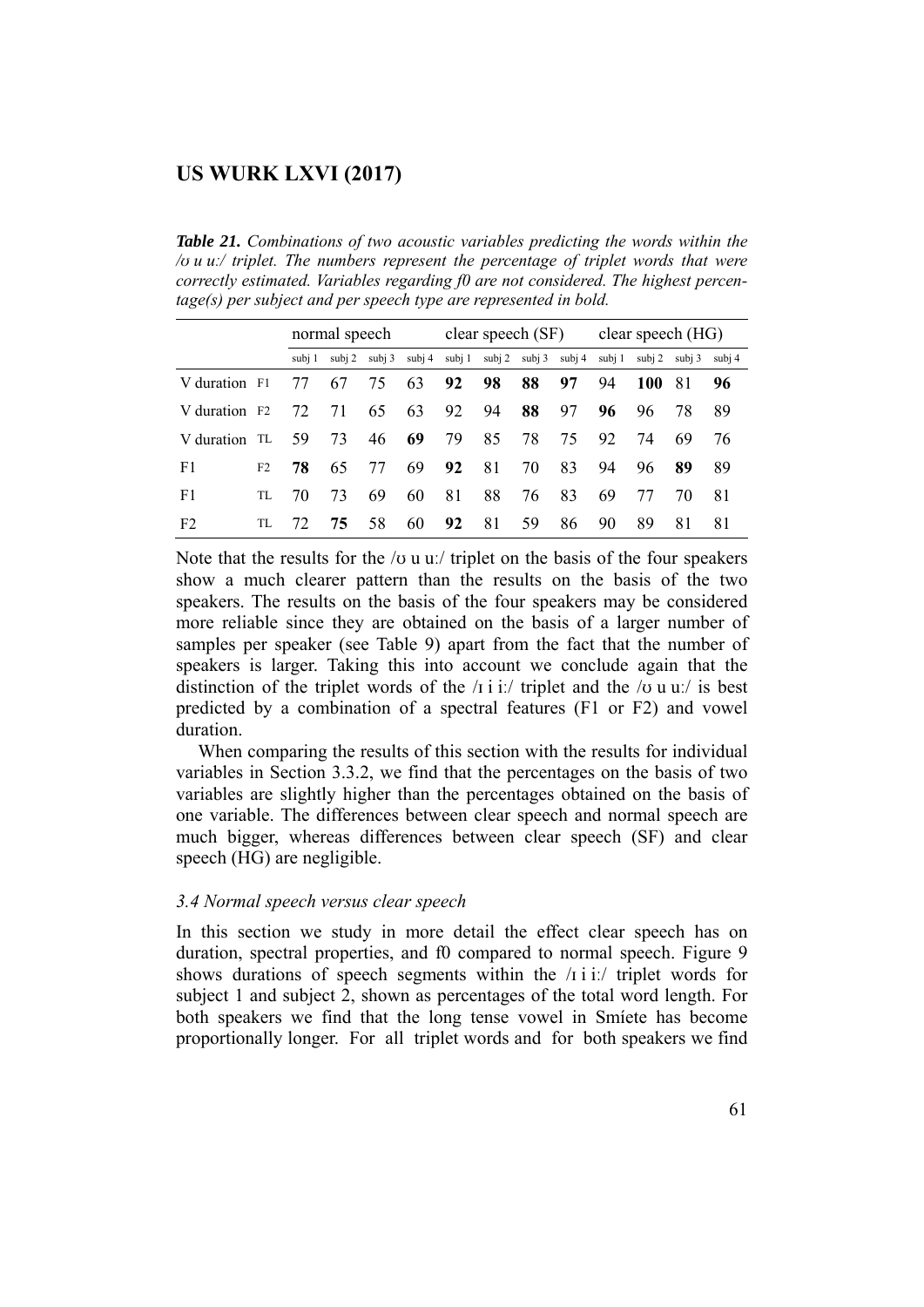that the final /ə/ has proportionally been shortened in clear speech. All of these differences are significant at the 0.05 level.

 Considering the total word duration, the triplet words Smitte and smiete are longer in normal speech than in clear speech. The word Smíete is longer only for subject 2.

 We do not find any consensus for the two subjects regarding spectral differences, neither do we find consensus regarding f0 differences, except that f0 fall size in the short lax vowel in Smitte is larger in clear speech than in normal speech.



*Figure 14. Proportional durations of speech segments within the /ɪ i iː/ triplet words for subject 1 (left) and subject 2 (right)l shown as percentages of the total word duration.* 

Figure 10 shows durations of speech segments within the  $/\sigma$  u u: triplet words for subject 1 and subject 2, shown as percentages of the total word length. We find that clear speech does not affect the proportional durations of speech segments and the total word durations of subject 1. For subject 2 clear speech causes an increased proportional duration of initial /f/ and a decreased proportional vowel duration for all triplet words. The final /l/ in ful is proportionally shortened as well as the total duration of the triplet word fuul.

 There are no consensus differences in proportional duration and in spectral properties when comparing clear speech with normal speech. However, when regarding f0, for both subjects we found that f0 fall size and f0 dynamics in the short tense vowel in fuul increases in clear speech.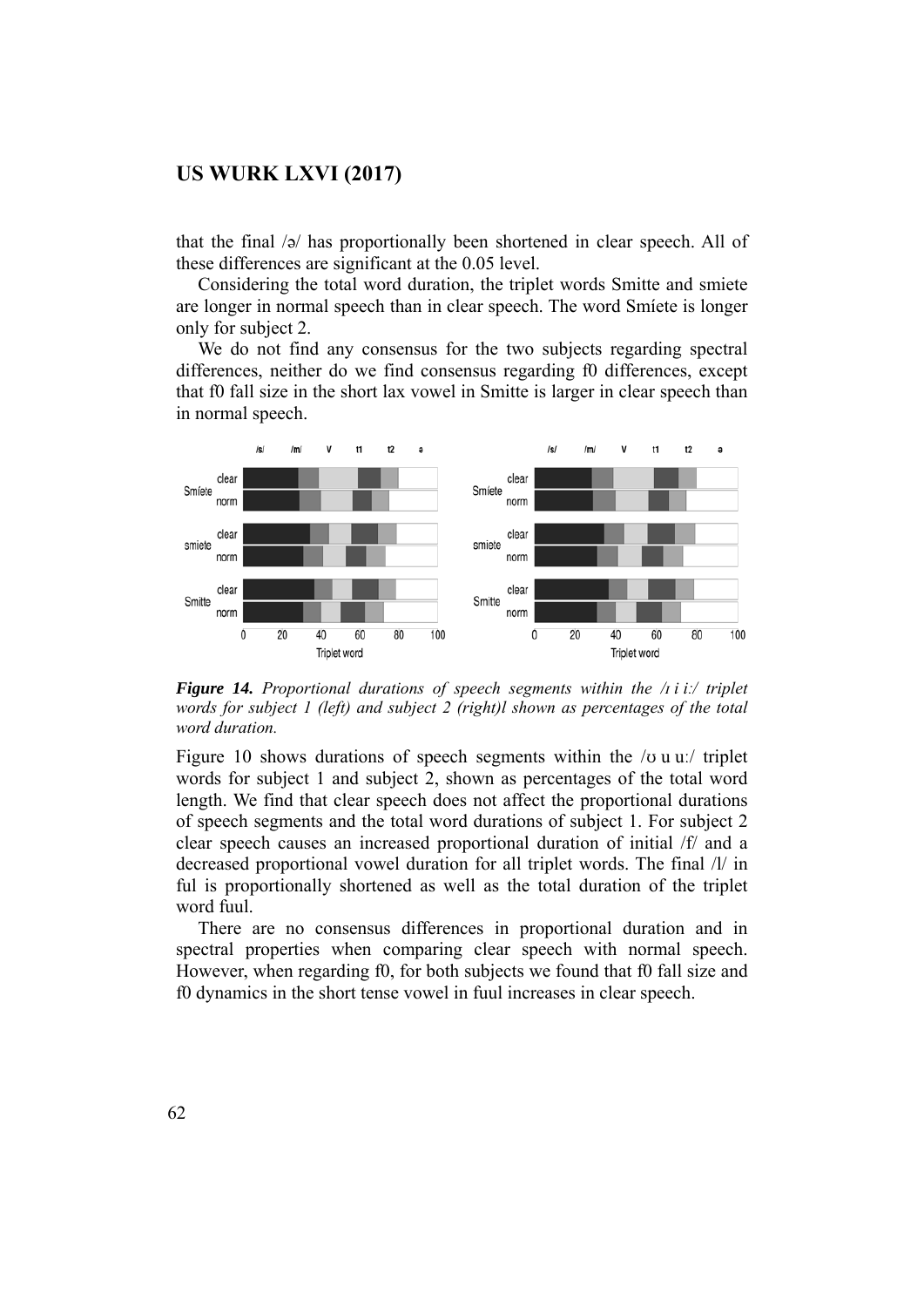

*Figure 15. Proportional durations of speech segments within the /ʊ u uː/ triplet words for subject 1 (left) and subject 2 (right), shown as percentages of the total word length.* 

When considering durations of speech segments within the /o u u./ triplet words for all four subjects on the basis of samples which do not necessarily have a clear f0 peak, for subject 2 we again find that clear speech causes an increased proportional duration of initial /f/ and a decreased proportional vowel duration for all triplet words. For subject 4 we find similar results: proportional duration of /f/ in *fuul* and *fúul* is increased in clear speech and the proportional vowel duration in *fuul* is decreased. For subject 3 we find that the proportional vowel duration of the long tense vowel in *fúul* is increased in clear speech. Subject 4 pronounces the final /l/ in *fúul* relatively longer, subject 2 does the same both in *ful* and *fúul*.

 There are no consensus differences in proportional duration and in spectral properties when comparing clear speech with normal speech. We find a tendency of the total word duration to be shortened in clear speech for all triplet words. For the triplet word *ful* this is the case for subjects 1, 2, and 3, for the triplet word *fuul* this is the case for subjects 1, 2, and 4, for the triplet word *fúul* this is the case for subject 4 only. Regarding the spectral properties, for subject 1, subject 2, and subject 4 we found that the short tense vowel /u/ in *fuul* has higher F1 and F2 frequencies in clear speech.

When comparing the effect of clear speech on the triplets  $\pi$  i it and /ʊ u uː/, we do not find any consistent effects for both triplets. High German translations of the words of the /ʊ u uː/ triplet differ from the Saterland Frisian words only in their nuclei, which may have led the subjects to pronounce the words even more clearly. The German translations of two words of the /i i i/ triplet are not cognates of the Saterland Frisian words, which might have made the subjects less confident.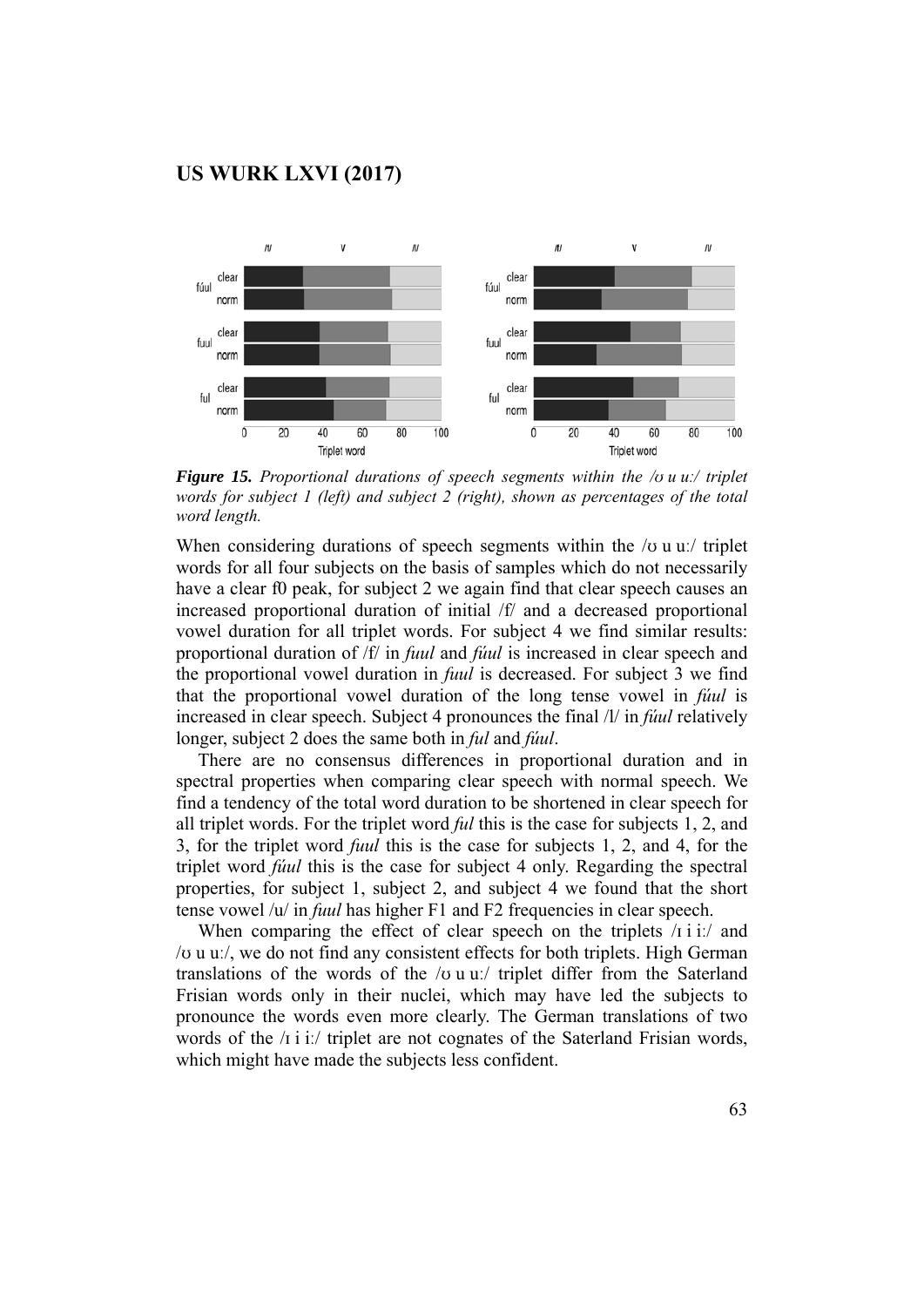Within the  $\pi$  i i:/ triplet there is consensus among the speakers for proportionally lengthening the long tense vowel in *Smíete* and shortening the final schwa in clear speech. Within the /ʊ u uː/ triplet we do not find any consensus effect regarding proportional duration and spectral properties for the speakers. However, we found that both subject 1 and 2 increase f0 fall size and f0 dynamics in the short tense vowel in fuul in clear speech.

 Regarding f0 differences, for both triplets and for both subject 1 and subject 2 we find a higher f0 peak for short tense vowels in clear speech. Subject 1 also has a higher f0 peak for the long tense vowel in the  $\pi$  i i. triplet.

#### *4. Experiment 3: Perception*

#### *4.1 Procedure*

In this experiment we tested to what extent the words were perceived as intended by the speaker. All four subjects listened to the triplet words. As stimuli we used the realizations recorded from subject 1 in the clear speech experiment (SF), as subject 1 was the most confident speaker and only in clear speech all vowels were distinguished within both triplets (see Table 11).

 For each word the participants indicated which word within the triplet was pronounced. There were two tests, one testing the *Smitte/smiete/Smíete* triplet and one testing the *ful/fuul/fúul* triplet. The first test was carried out by subject 1 and subject 2 only, since the other subjects were not familiar with all of the words of the *Smitte/smiete/Smíete* triplet. The second test was carried out by all four subjects. The stimuli were presented via headphones.

 Each test started by a short practice session, in which six triplet words were presented in a randomized order. After this session, three blocks followed. Since each of three triplet words was represented by 15 instances, in each block 45 triplet words were presented.

 When a word was played, the triplet words were presented on the screen. Since the orthography of Saterland Frisian would suggest an order in duration due to the use of diacritics and/or double vowels, High German translations were shown on the screen instead (see Figure 16, left picture). A choice was made by clicking on the line close to the word the subject thought she heard. A little triangle showed the choice and appeared when the mouse pointer was moved on top of the line (see Figure 16, right picture).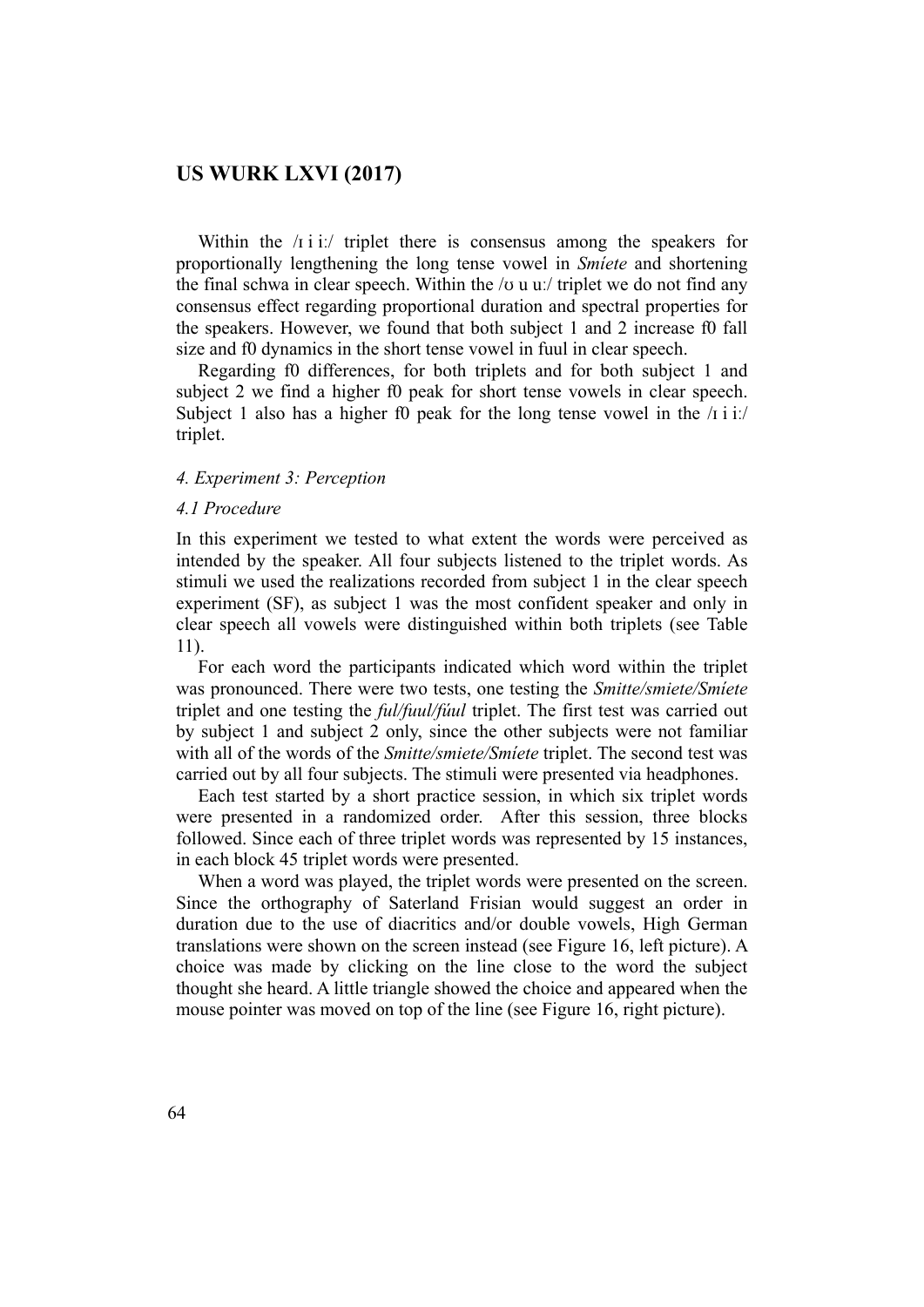

*Figure 16. Screenshots of the perception experiment.* 

### *4.2 Agreement between production and perception*

Results for the /i i i./ triplet are shown in Table 22. The tables show a strong agreement between the stimulus which was intended to be pronounced and the triplet word perceived by the speakers. For subject 2 there is a perfect agreement, for subject 1 only 2% of the words intended to be pronounced with the short tense /i/ (smiete) were misperceived as words with the long tense /iː/.

*Table 22. For the intended production of each word within the /ɪ i iː/ triplet the percentages of word forms perceived by subject 1 (left) and subject 2 (right) are given.* 

|       |          |            | perceived by subject 1 |                      |  |  |  |
|-------|----------|------------|------------------------|----------------------|--|--|--|
|       |          |            |                        | Smitte smiete Smiete |  |  |  |
|       |          | Smitte 100 |                        |                      |  |  |  |
|       | smiete 0 |            | 98                     |                      |  |  |  |
| $\Xi$ | Smiete 0 |            |                        | 100                  |  |  |  |

Table 23 shows the agreement between production and perception for the /ʊ u uː/ triplet for all four speakers. Again, there is a strong agreement, albeit slightly less strongly than for the /ɪ i iː/ triplet. Regarding the confusions, *ful* is mostly misperceived as *fúul*, which is unexpected. We would rather have expected that ful would be confused with *fuul*, both forms having a short vowel. This unexpected pattern is consistent across all speakers and hence suggests that the confusion does not lie in perception but might be rather due to the fact, that the stimulus was mistaken as *fúul* and pronounced respectively when originally recorded. On average, *fuul* is most frequently confused with *fúul*, and *fúul* with *fuul*, both words having a tense vowel. stimulus stimulus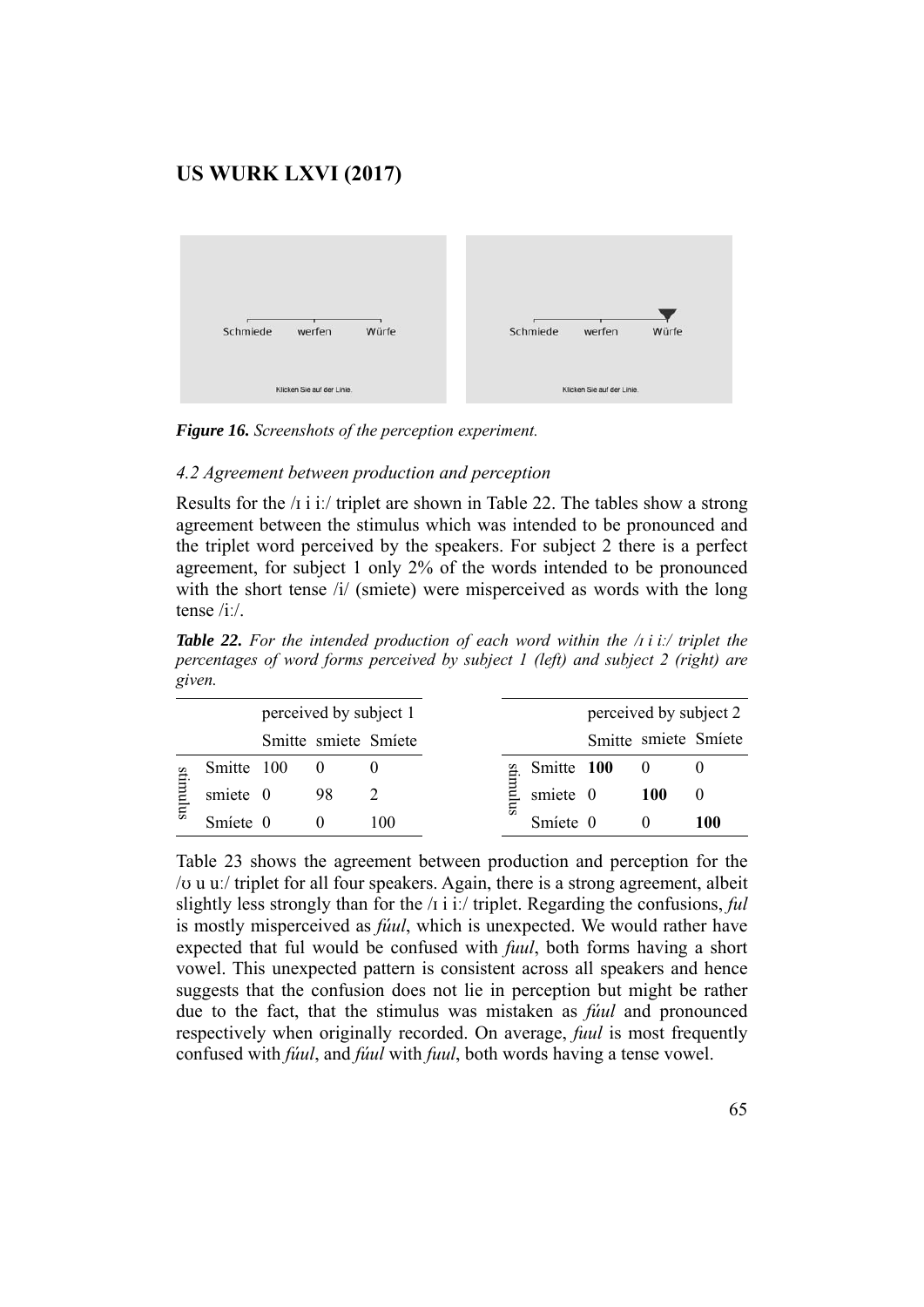*Table 23. For the intended production of each word within the /ʊ u uː/ triplet the percentages of word forms perceived by subject 1 (top left), subject 2 (top right), subject 3 (bottom left) and subject 4 (bottom right) are given*.

|          |        |     | perceived by subject 1       |                |                                                                                                                                                                    |         |        |     | perceived by subject 2 |                |
|----------|--------|-----|------------------------------|----------------|--------------------------------------------------------------------------------------------------------------------------------------------------------------------|---------|--------|-----|------------------------|----------------|
|          |        | ful | fuul                         | fúul           |                                                                                                                                                                    |         |        | ful | fuul                   | fúul           |
|          | ful    | 93  | $\boldsymbol{0}$             | $\overline{7}$ |                                                                                                                                                                    |         | ful    | 93  | $\boldsymbol{0}$       | $\tau$         |
| supprime | fuul 0 |     | 98                           | $\overline{2}$ |                                                                                                                                                                    | sulumut | fuul 0 |     | 93                     | 7              |
|          | fúul 0 |     | 9                            | 91             |                                                                                                                                                                    |         | fúul 0 |     | 7                      | 93             |
|          |        |     |                              |                |                                                                                                                                                                    |         |        |     |                        |                |
|          |        |     | perceived by subject 3       |                |                                                                                                                                                                    |         |        |     | perceived by subject 4 |                |
|          |        | ful | fuul                         | fúul           |                                                                                                                                                                    |         |        | ful | fuul                   | fúul           |
|          | ful    | 93  | $\mathbf{0}$                 | $\overline{7}$ |                                                                                                                                                                    |         | ful    | 91  | $\overline{2}$         | $\overline{7}$ |
| sumulus  | fuul 0 |     | 84                           | 16             |                                                                                                                                                                    | sumulus | fuul 7 |     | 89                     | $\overline{4}$ |
|          | fúul 0 |     | $\overline{4}$               | 96             |                                                                                                                                                                    |         | fúul 0 |     | 18                     | 82             |
|          |        |     | 4.3 Cues predicting triplets |                |                                                                                                                                                                    |         |        |     |                        |                |
|          |        |     |                              |                | In Sections 2.6 and 3.3 we found that duration and spectral features predict                                                                                       |         |        |     |                        |                |
|          |        |     |                              |                | the words within a triplet best. In these analyses we used linear discriminant<br>analysis in order to predict the triplet words which were intended to be         |         |        |     |                        |                |
|          |        |     |                              |                | pronounced. In this section we will consider duration, F1 and F2 and find                                                                                          |         |        |     |                        |                |
|          |        |     |                              |                | how well they predict the word forms as they were perceived by the                                                                                                 |         |        |     |                        |                |
|          |        |     |                              |                | speakers. Results will be compared to the percentages of correctly predicted                                                                                       |         |        |     |                        |                |
|          |        |     | intended word forms.         |                |                                                                                                                                                                    |         |        |     |                        |                |
|          |        |     |                              |                | In Table 24a the percentages of correctly predicted intended triplet words                                                                                         |         |        |     |                        |                |
|          |        |     |                              |                | and the triplet words perceived by the two speakers are shown for the $\pi$ i i.<br>triplet. Percentages are high and all of them significant with $p<0.0001$ . F2 |         |        |     |                        |                |
|          |        |     |                              |                | only yields the highest percentages, adding another second variable will not                                                                                       |         |        |     |                        |                |
|          |        |     |                              |                | improve the prediction. Results for production and perception are                                                                                                  |         |        |     |                        |                |
|          |        |     |                              |                | comparable: somewhat lower percentages for vowel duration and F1 only                                                                                              |         |        |     |                        |                |
|          |        |     |                              |                | $(84\% - 85\%)$ , and higher percentages for the other variables or combinations                                                                                   |         |        |     |                        |                |
|          |        |     | of variables (97%-100%).     |                |                                                                                                                                                                    |         |        |     |                        |                |

#### *4.3 Cues predicting triplets*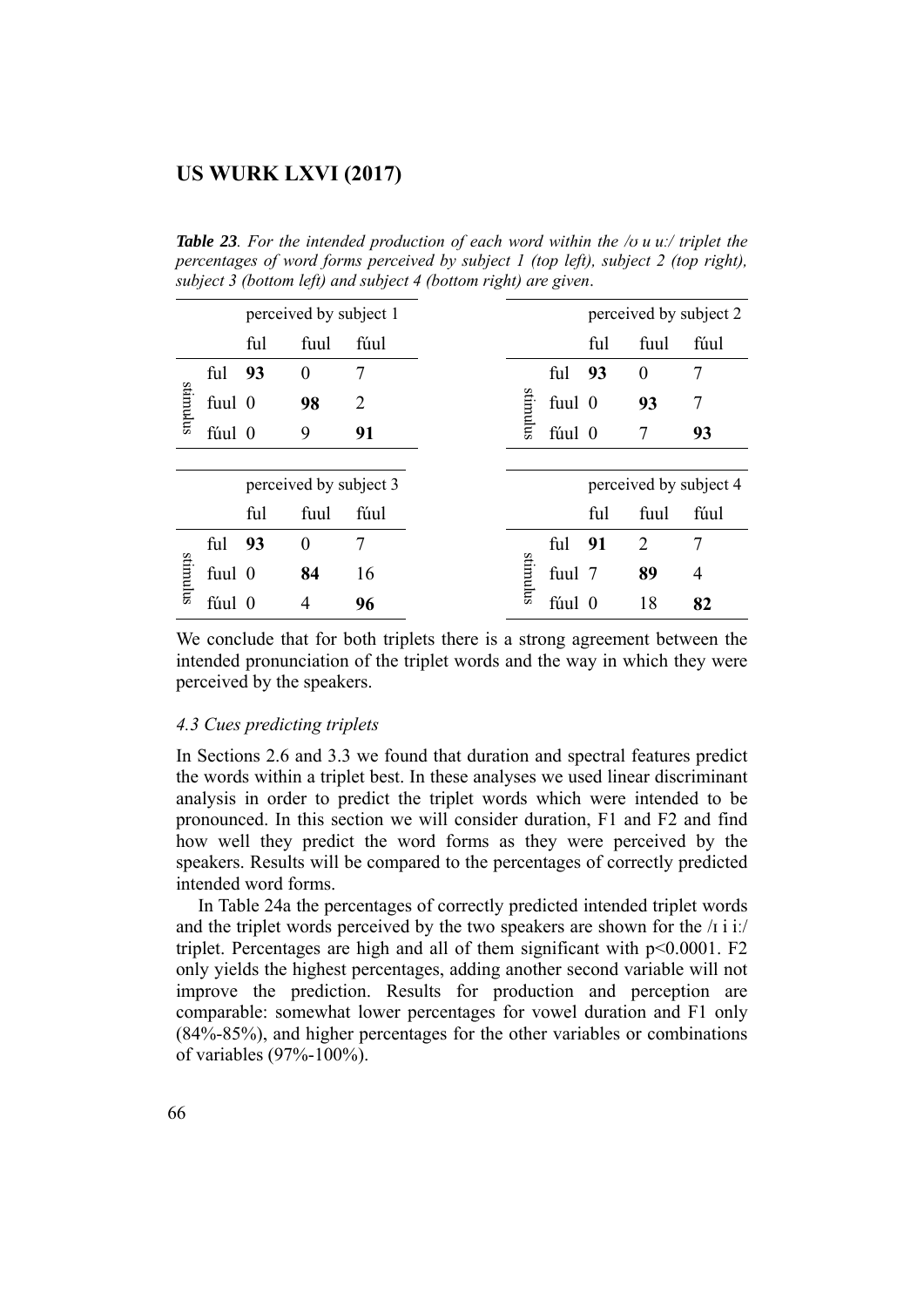*Table 24. Prediction of the intended production and the perceived word (subject 1 and subject 2) by (combinations of) duration, F1, and F2 for the /ɪ i iː/ triplet (a) and the /ʊ u uː/ triplet (b).* 

| (a)            |                |                | prod.   | perc.  | perc.   | (b)            |                |    | prod.  | perc.  | perc.  | perc.  | perc.  |
|----------------|----------------|----------------|---------|--------|---------|----------------|----------------|----|--------|--------|--------|--------|--------|
|                |                |                | subj 1  | subj 1 | subj 2  |                |                |    | subj 1 | subj 1 | subj 2 | subj 3 | subj 4 |
| dur            |                |                | 84%     | 84%    | 84%     | dur            |                |    | 84%    | 87%    | 87%    | 86%    | 79%    |
| F1             |                |                | 84%     | 85%    | 84%     | F1             |                |    | 82%    | 84%    | 83%    | 81%    | 82%    |
| F <sub>2</sub> |                |                | $100\%$ | 99%    | 100%    | F <sub>2</sub> |                |    | 91%    | 94%    | 95%    | 90%    | 86%    |
| $dur$ F1       |                |                | 98%     | 97%    | 98%     | dur            | - F1           |    | 91%    | 96%    | 96%    | 94%    | 90%    |
| dur            | F <sub>2</sub> |                | $100\%$ | 99%    | $100\%$ | dur            | F <sub>2</sub> |    | 91%    | 96%    | 96%    | 94%    | 92%    |
| F1.            | F <sub>2</sub> |                | $100\%$ | 99%    | 100%    | F1             | F <sub>2</sub> |    | 91%    | 94%    | 95%    | 90%    | 84%    |
| dur            | F <sub>1</sub> | F <sub>2</sub> | $100\%$ | 99%    | $100\%$ | dur            | F1             | F2 | 91%    | 96%    | 96%    | 94%    | 90%    |
| dur            |                |                | 84%     | 84%    | 84%     | dur            |                |    | 84%    | 87%    | 87%    | 86%    | 79%    |

Results for the  $\alpha$  u u. triplet are shown in Table 24b. All percentages are high and significant with p<0.0001. The combination of duration and F2 gives the highest percentages for all subjects. Again, we find a high agreement between production and perception, with lower percentages for vowel duration and F1 individually (79%-87%) and higher percentages for other variables or combinations of variables (84%-96%).

 When considering individual predictors, we find for both triplets that F2 predicts both the intended pronunciation of the triplet words and the way they were perceived by the speakers best. For the  $\pi$  i i. triplet adding other variables – F1 and duration – does not improve the percentage of correctly predicted triplet words. For the /ʊ u uː/ triplet, however, adding duration improves the percentages. Both for production and perception high percentages are obtained, varying between 86% and 100% when using F2 only.

### *5. Conclusions and discussion*

In this paper we presented two production experiments and one perception experiment, by means of which we systematically searched for the cues, which distinguish the vowels being the nuclei in the triplet Smitte / smiete / Smíete and ful / fuul / fúul. The two production experiments are a normal speech experiment and a clear speech experiment.

### *Normal speech*

In the normal speech experiment we found for both triplets that short lax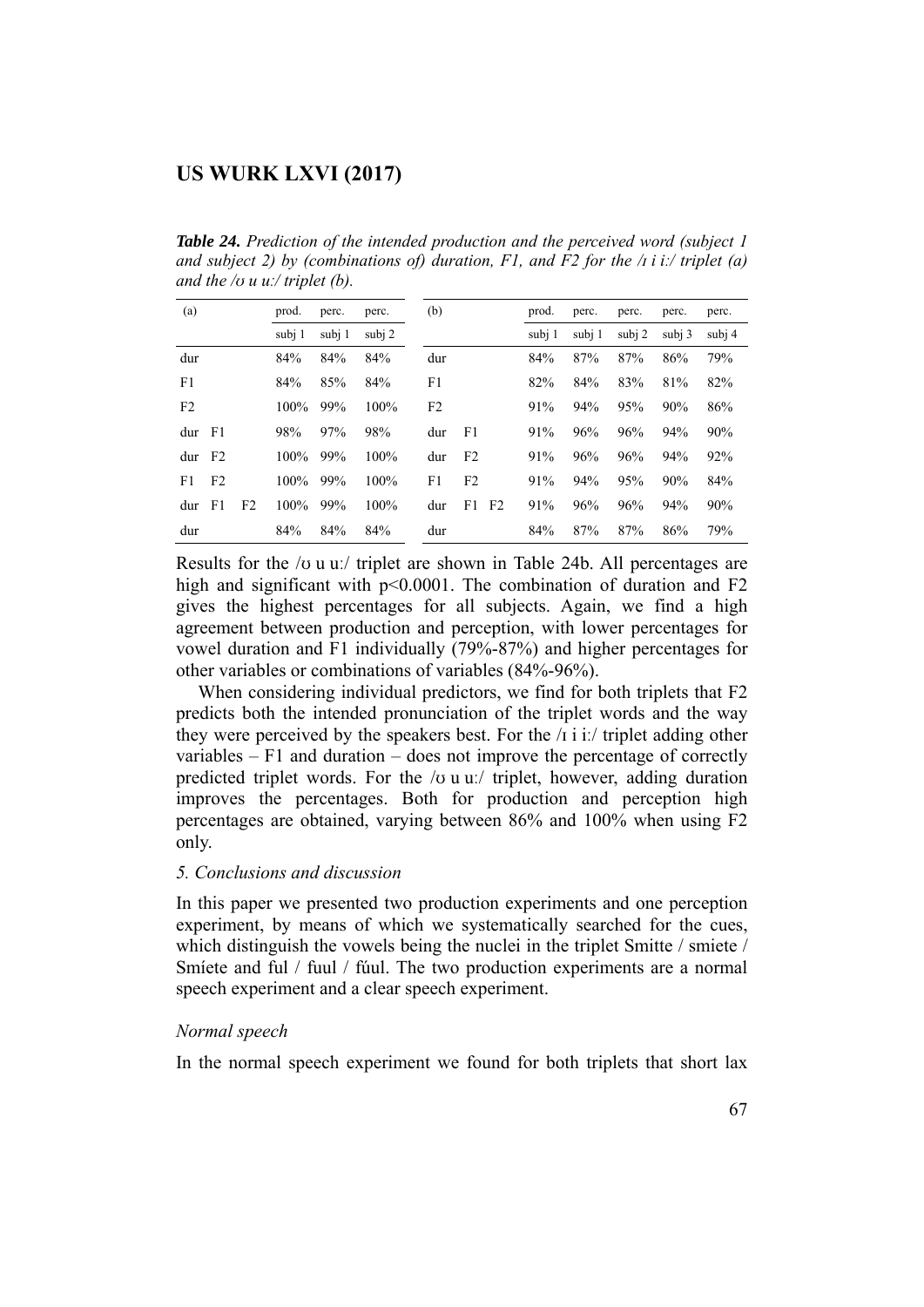and tense vowels were distinguished by F1 and F2. In the  $\pi$  i i. triplet short and long tense vowels were distinguished by vowel duration and F2, but in the /ʊ u uː/ triplet this distinction was not found for any variable. The distinction between short lax and short tense vowels was predicted by spectral variables, F1 and/or F2 for all subjects and both triplets. Within the /ɪ i iː/ triplet short and long tense vowels were predicted by vowel duration. For the  $\alpha$  u u:/ triplet we could not find a variable that predicts the distinction between short and long tense vowels best for all speakers. All three vowels in the  $\pi$  i i. triplet were predicted best by a combination of F2 and vowel duration, but for the  $/\sigma$  u u:/ triplet a consensus combination could not be found.

 As to the role of vowel duration, we found that all three triplet words of the /ɪ i iː/ triplet are distinguished from each other by vowel duration. For the /ʊ u uː/ triplet short lax and tense vowels are distinguished by duration when considering the consensus of subjects 1 and 2, but this consensus cannot be found when considering all four subjects.

#### *Clear speech*

The main finding from the clear speech condition is that short and long tense vowels in the / $\sigma$  u uː/ triplet were distinguished. The distinguishing cues may differ depending on the data set we used but we found consensus about vowel duration distinguishing short and long tense vowels. Eventually, for both triplets, short and long tense vowels are distinguished by vowel duration. Additionally, we found that vowel duration has the highest percentage of correctly predicted short tense and long tense vowels. The distinction of the triplet words of the  $\pi$  i i. triplet and the  $\pi$  u u. triplet is best predicted by a combination of spectral features (F1 or F2) and vowel duration. Our results are similar to Kohler (2001) for triplets of closed vowels in High German and in Low German dialects spoken in Schleswig-Holstein and Lower Saxony. In some dialects he found that short lax and tense vowels within a triplet differ qualitatively, and short and long tense vowels differ quantitatively.

Considering the role of vowel duration for the  $\pi$  i ii. triplet, all three triplet words are distinguished from each other by vowel duration. For the /ʊ u uː/ triplet only short and long tense vowels are distinguished by duration.

 Siebs' (1889) mentioned the use of Stoßton and Schleifton in Saterland Frisian. This suggests that f0 might play an additional role. Among others, Yu (2010) found that listeners perceived stimuli with f0 dynamics to be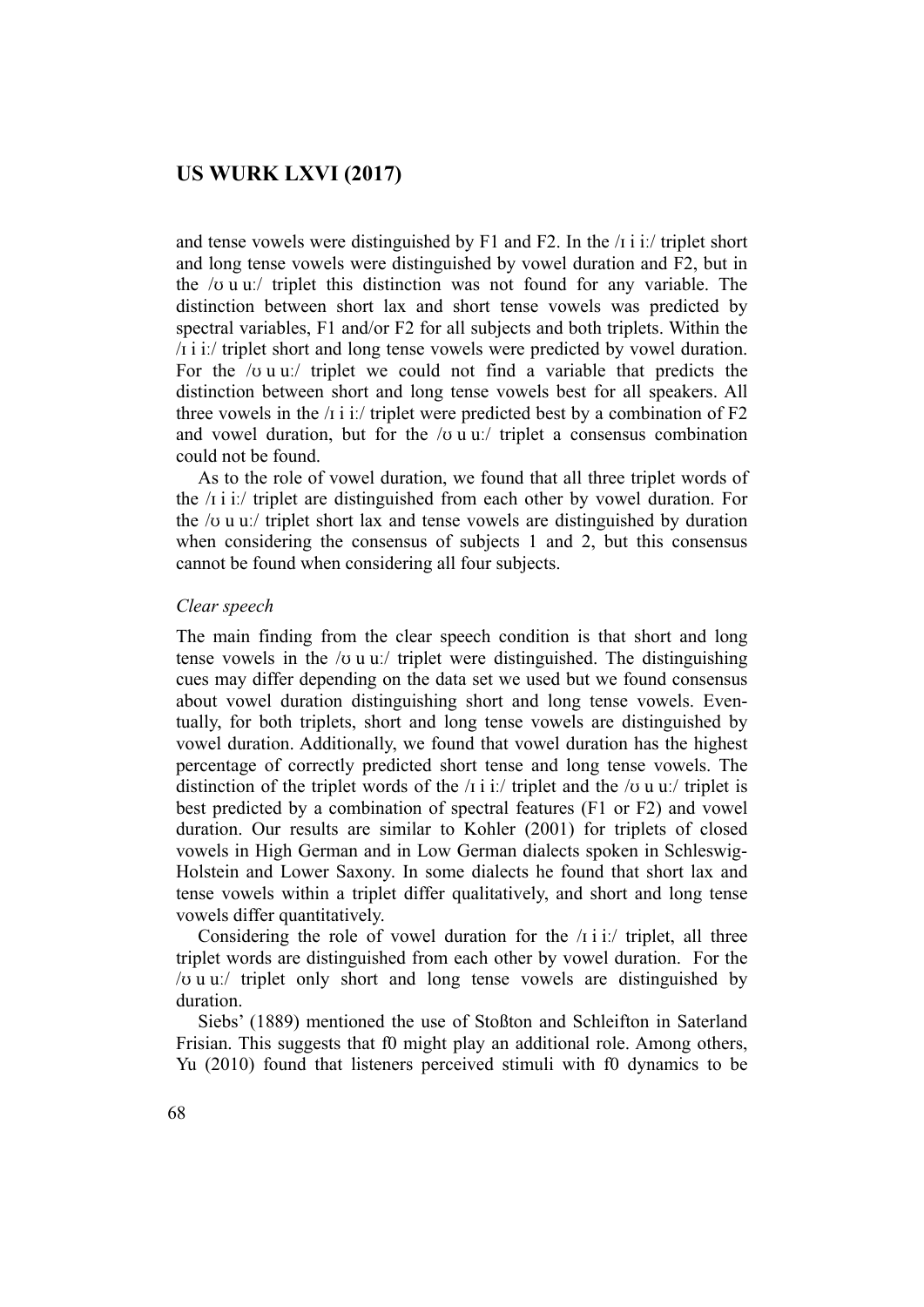longer even when the stimuli have the same acoustic duration. We also studied the role of f0, and for the  $\pi$  i i. triplet we found that in normal speech as well as clear speech (HG) long tense vowels have a larger f0 fall size than short lax vowels. In clear speech we find for both triplets that short tense and long tense vowels are in addition to vowel duration (and to other variables in case of the  $\pi$  i i.  $\pi$ ) distinguished by f0 dynamics. Short tense vowels have significantly more f0 dynamics than long tense vowels. These results indicate that f0 plays a role in the distinction of short and long tense vowels.

 The latter result is unexpected. For example, Gordon (2001) mentions the hierarchy of tone bearing ability, in which syllables with a greater overall sonorous energy are better equipped to support

contour tones than syllables with lesser sonorous energy. Yu (2010) mentions that "it is repeatedly observed that dynamic tones tend to be restricted to phonetically long sonorous segments" and refers to Gordon (2001) and others. In the light of this we would have expected that the long tense vowels would have more f0 dynamics than the short tense vowels, but our results are the other way around. The short tense vowels with most f0 dynamics make them perceptually longer and therefore closer to the long tense vowels, and more distant to the short lax vowels. With reference to Figures 3 and 6 it may be noted that the durations of short tense vowels are on average closer to the durations of short lax vowels than to the durations of the long tense vowels. For the  $\alpha$  u u. triplet short lax and tense vowels are not significantly distinguished by duration in clear speech (see Tables 11 and 12). It is thus likely that f0 dynamics serves as an enhancing factor to make short tense vowels perceptually more distinct from short lax vowels.

 Several studies such as Smiljanić & Bradlow (2005) compared clear speech to normal speech. According to those studies, clear speech may decrease the speaking rate, which involves longer segments, an expansion of the vowel space, and an increase in the pitch range. We compared the effect of clear speech on the triplets  $\pi$  i i:/ and  $\pi$  u u... For both triplets and for both subject 1 and subject 2 we found a higher f0 peak for short tense vowels in clear speech. Subject 1 also had a higher f0 peak for the long tense vowel in the  $\pi$  i i./ triplet. For the other variables we did not find consistent effects for both triplets and all subjects.

Within the  $/1$  i i:/ triplet we found consensus among the speakers for proportional lengthening of the long tense vowel in Smíete and shortening of the final schwa in clear speech. Within the  $\alpha$  u u. triplet we did not find any consensus effect regarding proportional duration and spectral properties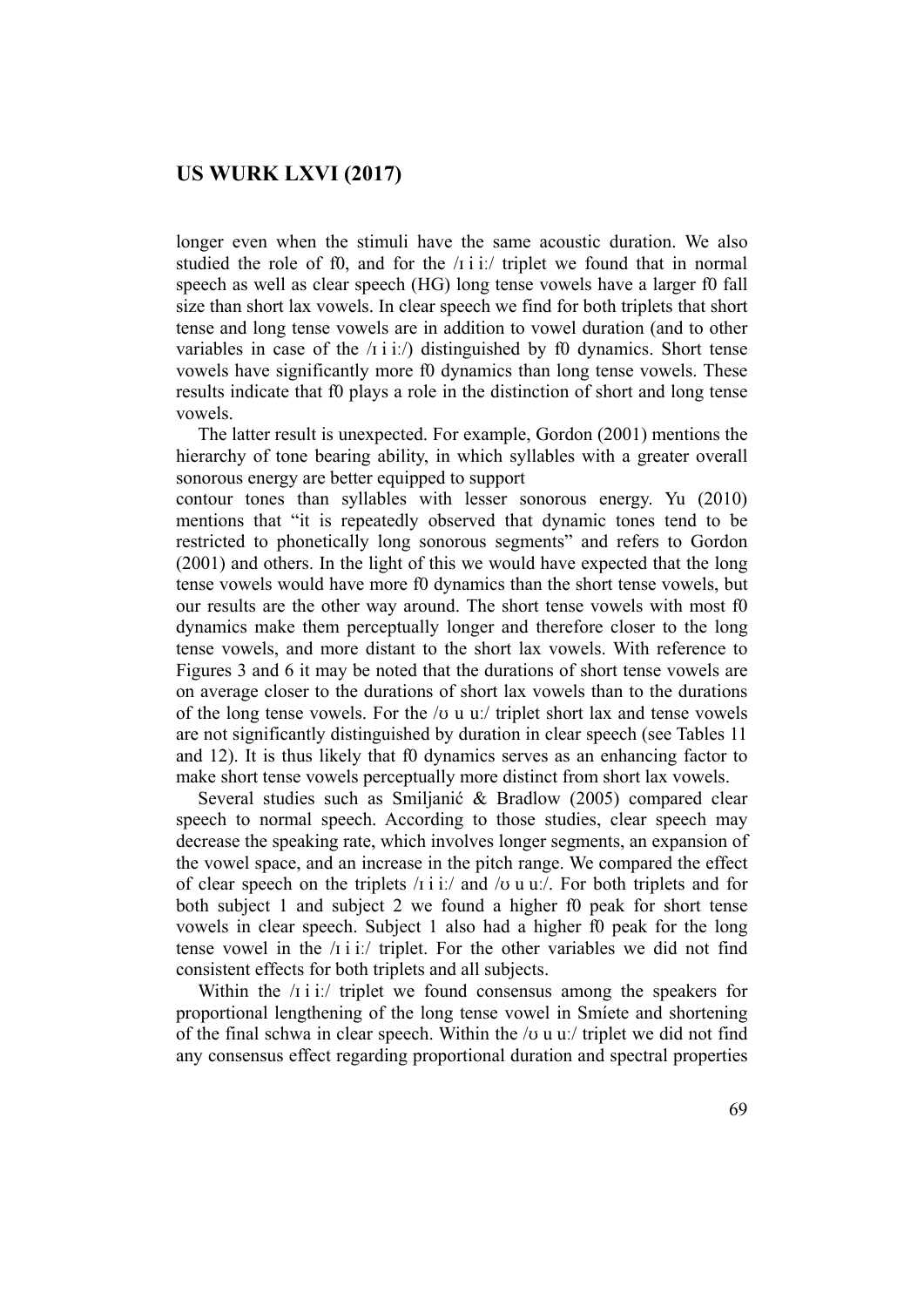for all speakers. However, we found that both subject 1 and 2 increase f0 fall size and f0 dynamics in the short tense vowel in fuul in clear speech.

#### *Perception*

The production experiments suggest that the lax/tense distinction is explained by spectral differences (F1 and/or F2), while the short/long distinction is explained by duration (and F2). In addition to the production experiments where we tried to explain the intended pronunciation of samples on the basis of acoustic variables that were measured on the basis of those samples, we carried out a perception experiment where subjects listened to word samples which enabled us to explain the perceived pronunciation by acoustic measurements that were obtained on the basis of the samples the subjects heard.

 In section 1 we asked whether native speakers of Saterland Frisian still perceive the phonological distinctions within a triplet. For both triplets we find a strong agreement between the intended pronunciation of the triplet words and the way in which they were perceived by the speakers.

 When considering individual predictors, we find for both triplets that F2 predicts both the intended pronunciation of the triplet words and the way they were perceived by the speakers best. For the  $\pi$  i i:/ triplet adding other variables  $- F1$  and duration  $-$  does not improve the percentage of correctly predicted triplet words. For the /ʊ u uː/ triplet, however, adding duration improves the percentages. The latter case is in agreement with the results of the production experiments that suggest that a combination of spectral features and duration explains the distinctions within a triplet. For the /ɪ i iː/ triplet, however, it is remarkable that combination of duration and F2 does not improve the prediction that is made on the basis of only F2. However, we have to keep in mind that the perception test is based on the clear speech samples of subject 1 only. Considering the vowel plot of subject 1 obtained on the basis of the clear speech samples of the  $\pi$  i it triplet (SF version) in Figure 4, we find that all three ellipses are clearly distinguished in the F2 dimension.

#### *Discussion*

Our finding that short lax and tense vowels are spectrally distinguished and short and long tense vowels primarily are distinguished by duration is consistent with the representation of Saterland Frisian vowel categories by Kramer (1968) and Fort (1980, p. 62). The high vowels  $\ell$  i:  $\ell$  and  $\ell$ u u:  $\ell$  are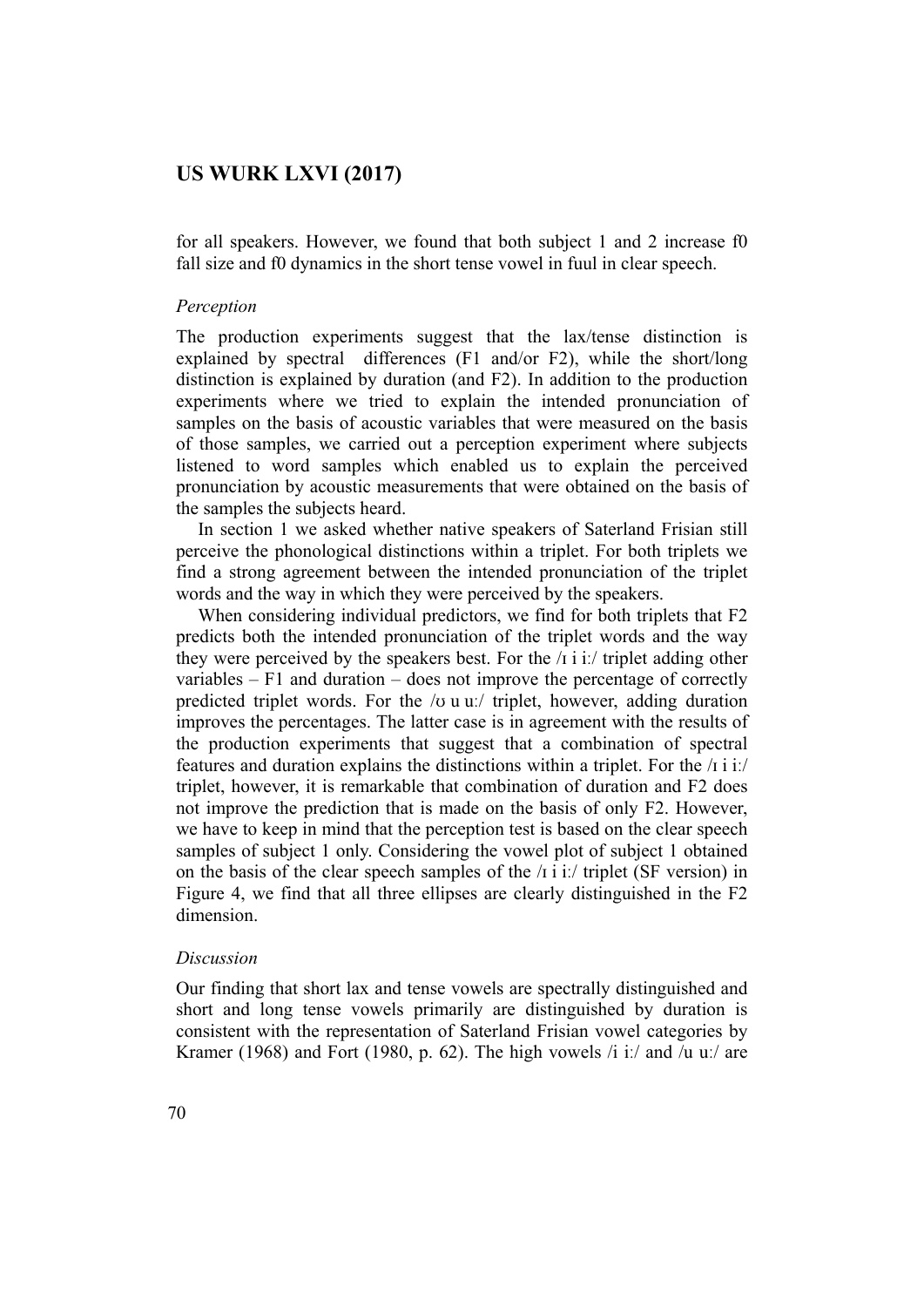only distinguished by a length mark, suggesting a durational difference, whereas  $\frac{1}{4}$  and  $\frac{1}{6}$  are classified among the close-mid vowels as short counterparts of /eː/ and /oː/, which suggests a spectral difference compared to /i/ and /u/ respectively.

 Our results agree with the study of de Graaf (1985), who studied the distinction between high vowels /i iː/, /y yː/ and /u uː/ for West Frisian. The durational difference between long and short high tense vowels was significant – which agrees with our findings. Similar results were found by Gilbers, Visser & Weening (2012, p. 69-90).

 Regarding the spectral properties, de Graaf found that all speakers pronounced the short vowels in a more central position than the long vowels. The more central position of the short vowels agrees partly with our results. We found that /i/ has a larger F1 (in clear speech) and a smaller F2 than /iː/ (in normal speech and in clear speech using Saterland Frisian stimuli). The centralization of  $\langle u \rangle$  compared to  $\langle u \rangle$  is only found in the results of the clear speech experiment carried out by four subjects using High German stimuli.

 The work presented in this paper should be considered as an exploratory study. We notice that explanatory factors for the distinctions between vowels were not always (consistently) identified. For normal speech, the triplet words fuul and fúul were not distinguished by any acoustic features. Other or stronger acoustic features than the ones considered in this paper might add to the distinction of these vowels. F3 and F4 were not considered and this may be a problem when finding the cues that identify the difference between the tense and lax vowels of the triplets, whether they are front or back.

 It has been shown in various publications (cf. Schwartz et al. 1997) that both dispersion and focalisation factors should be considered when investigating the distinction of vowels. The Dispersion-Focalization Theory (DFT) attempts to predict vowel systems based on the minimization of an energy function summing two perceptual components: global dispersion, which is based on inter-vowel distances; and local focalization, which is based on intra-vowel spectral salience related to the proximity of formants (Schwartz et al. 1997). Particularly important is the focalization aspect. Focalization is the convergence between two consecutive formants in a vowel spectrum.

 One important feature which we would like to include is effective F2, which describes in a non-linear way the combining effect of F2 and higher formants (Carlson , Granström & Fant 1970). For example, Fant (1973:52)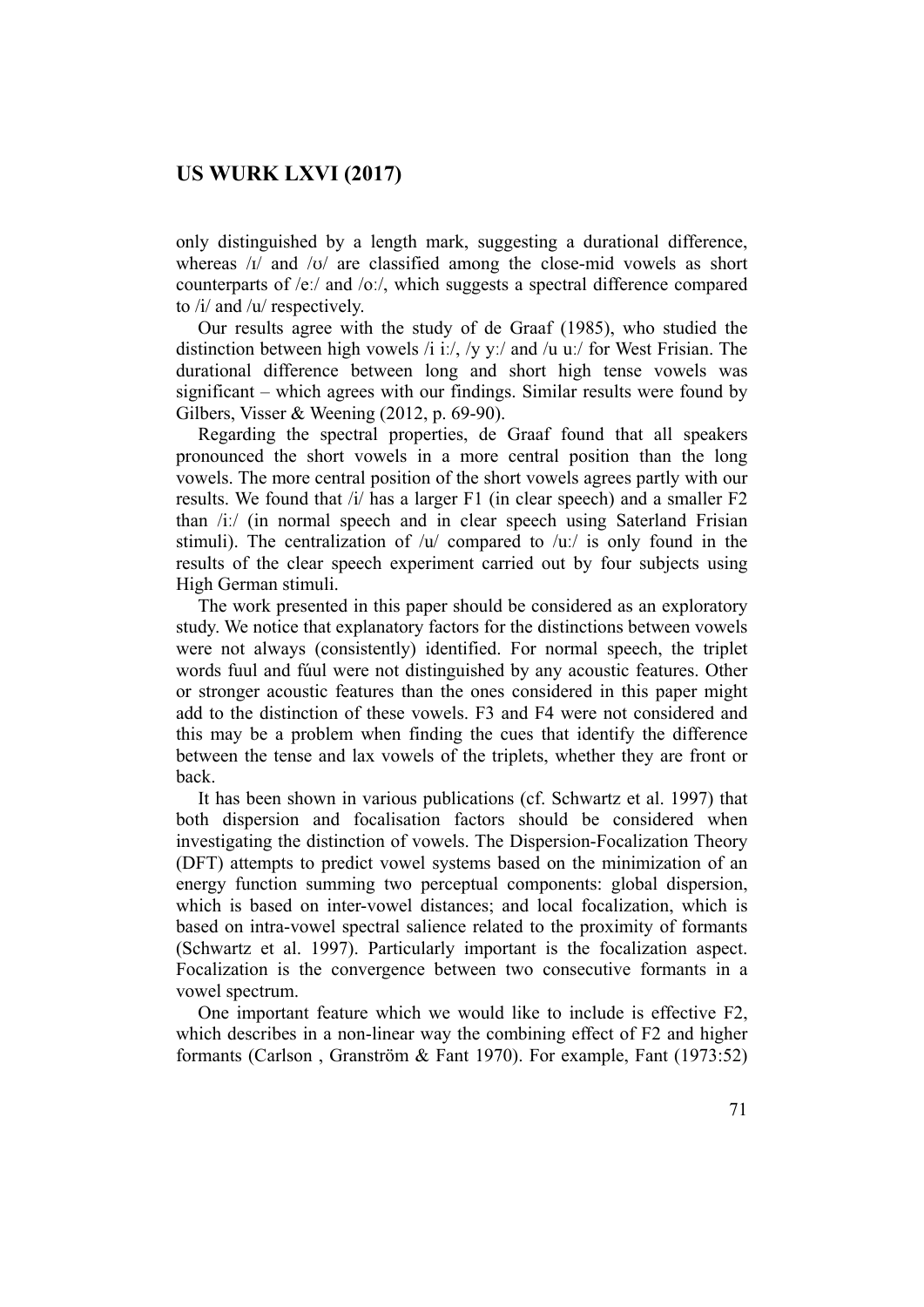found that Swedish back vowels can be approximated well using only F1 and F2, whereas for some other vowels, especially front-rounded vowels, F3 and higher formants should also be considered. Fant formulated a value located between F2 and F3 as follows:

 $F2 = F2 + 1/2(F3 - F2) * (F2 - F1) / (F3 - F2)$ 

Mapping the vowels in the F1 and effective F2 space more successfully separated the vowels, that overlap heavily in the natural F1/F2 plane. Kmoshita (2000) found a better separation between Japanese back vowels /o/ and /u/, and /o/ and /a/ when using effective F2 instead of F2. It seems, therefore, important to identify effective F2 and not only to rely on F2 values to be opposed to F1. Leaving aside the duration of tense and lax vowels, this could characterize in a better way the pairs /ɪ-i/ and /ʊ-u/ in our study. Schwartz et al. (1997) computed effective F2 from F2, F3, and F4 using a model based on the concepts of the center of gravity and the 3.5- Bark critical distance dc introduced by Chistovich & Lublinskaya (1979).

 Therefore, including effective F2 in the analysis and considering both dispersion and focalisation factors would be useful future work that will extend and deepen our understanding of Saterland Frisian vowel variation even more.

### *Funding*

The research reported in this paper has been funded by the Deutsche Forschungsgemeinschaft (DFG), grant number PE 793/2-1.

#### *Acknowledgements*

We would like to thank the informants for participating in our study. We are grateful to Darja Appelganz, Romina Bergmann, Dorothee Lenartz, Michaela Ballin, and Nicole Lommel for labeling the recordings in PRAAT. We thank an anonymous reviewer for his valuable comments.

#### \**Fryske Akademy, The Netherlands*

*\*\*Institute of German Studies, University of Oldenburg, Germany*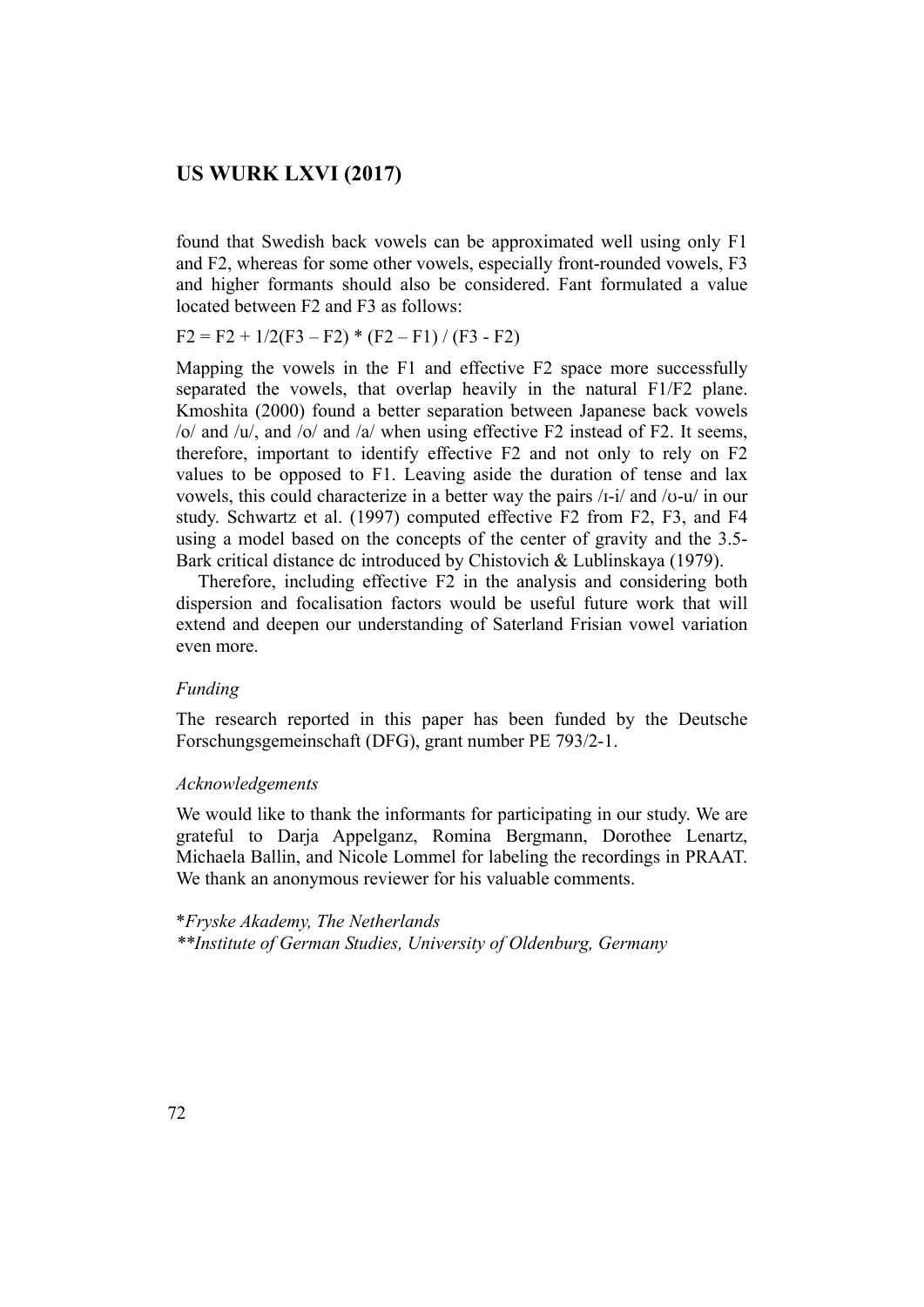#### **REFERENCES**

- Boersma, P. & Weenink, D. (1992-2015). Praat: Doing Phonetics by Computer. Available at http://www.praat.org.
- Bradlow, A.R. (2002). Confluent talker- and listener-related forces in clear speech production. In C. Gussenhoven & N. Warner (Eds.), Laboratory Phonology 7 (pp. 241-273). Berlin: Mouton de Gruyter.
- Bradlow, A.R., Kraus, N. & Erin, H. (2003). Speaking clearly for children with learning disabilities: sentence perception in noise. Journal of Speech, Language, and Hearing Research, 46(1), 80-97.
- Carlson, R., Granström, B. & Fant, G. (1970) Some studies concerning perception of isolated vowels. STL - QPSR , 2-3, 19-35.
- Chistovich, L.A. & Lublinskaya, V.V. (1979). The center of gravity ef fect in vowel spectra and critical distance between the formants. Hearing Research, 1, 185-195.
- Cumming, R.E. (2011), The effects of dynamic fundamental frequency on the perception of duration. Journal of Phonetics, 39, 375-387.
- Fant, G. (1973). Speech Sound and Features. Cambridge: MIT Press.
- Ferguson, S.H. & Kewley-Port, D. (2002). Vowel intelligibility in clear and conversational speech for normal-hearing and hearing-impaired listeners. The Journal of the Acoustical Society of America 112, 259-271.
- Fort, M.C. (1980). Saterfriesisches Wörterbuch mit einer grammatischen Ubersicht. Hamburg: Buske Verlag. In collaboration with Hermann Dumstorf.
- Fort, M.C. (2015). Saterfriesisches Wörterbuch. Mit einer phonologischen und grammatischen Übersicht. Hamburg: Buske Verlag.
- Fox, R.A. & Jacewicz, E. (2009). Cross-dialectal variation in formant dynamics of American English vowels. The Journal of the Acoustical Society of America, 126, 2603-2618.
- Gagne, J.-P., Rochette, A.-J. & Charest, M. (2002). Auditory, visual, and audiovisual clear speech. Speech Communication, 37, 213-230.
- Gilbers, D.G., Visser, W. & Weening, J. (2012). Het verschil tussen de lange en korte hoge vocalen in het Fries en de invloed hiervan op de realisering van de Nederlandse hoge vocalen door Friestaligen. Us Wurk, 61, 69-90.
- Gordon, M. (2001), A typology of contour tone restriction. Studies in Language, 25(3), 423-462.
- Graaf, T. de (1985). Phonetic aspects of the Frisian vowel system. NOWE-LE, 5, 23-40.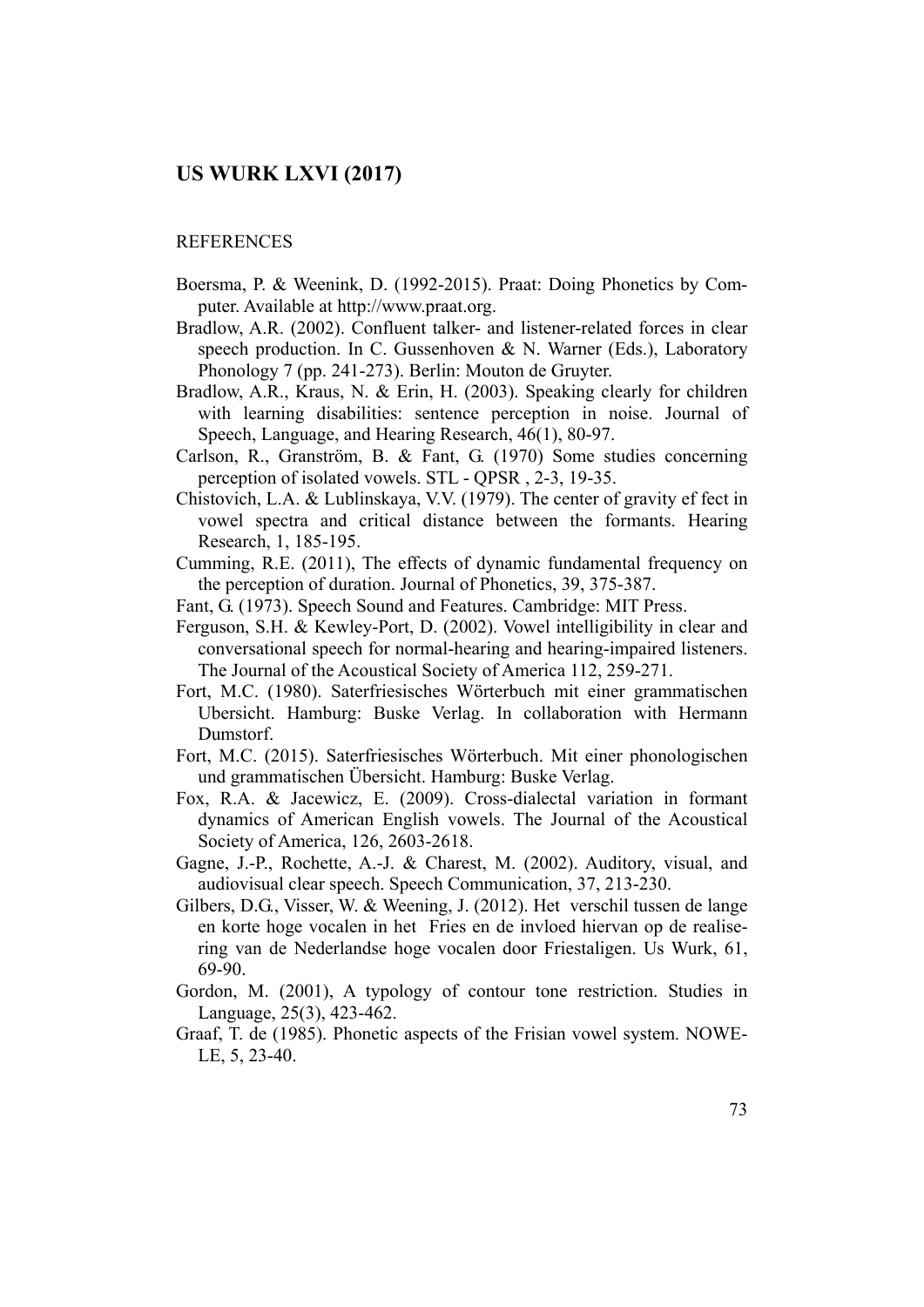- Grabe, E. (1998), Pitch accent realization in English and German. Journal of Phonetics, 26, 129-143.
- Gussenhoven, C. (2007). Vowel height split explained: Compensatory listening and speaker control. In J. Cole & J.I. Hualde (Ed.), Laboratory Phonology 9 (pp. 145-172), Berlin: Mouton de Gruyter.
- Hastings, C., Mosteller, F., Tukey, J.W. & Winsor, C.P. (1947). Low moments for small samples: a comparative study of order statistics. Annals of Mathematical Statistics, 18, 413-426.
- Heeringa, W., Peters, J. & Schoormann, H. (2014). Segmental and prosodic cues to vowel identification: The case of  $\pi$  i i:/ and  $\pi$  u u./ in Saterland Frisian. In: N. Campbell, D. Gibbon & D. Hirst (Eds.), Social and Linguistic Speech Prosody Proceedings of the 7th international conference on Speech Prosody (pp. 643-647). Dublin: Science Foundation Ireland.
- Jin, S.-H., Liu, C. (2013). The vowel inherent spectral change of English vowels spoken by native and non-native speakers. The Journal of the Acoustical Society of America, 133(5), 363-369.
- Johnson, K., Flemming, E., & Wright, R. (1993). The hyperspace effect: Phonetic targets are hyperarticulated. Language, 69, 505-528.
- Kinoshita, Y. (2000). Effective F2 as a parameter of Japanese forensic speaker identification. Proceedings of the 8th International Conference on Speech Science and Technology, (pp. 160-165). Canberra, Australia.
- Kohler, K.J. (2001). Uberlänge im Niederdeutschen? In R. Peters, H.P. Pütz & U. Weber (Eds.), Vulpis Adolatio. Festschrift für Hubertus Menke zum 60. Geburtstag (pp. 385-402). Heidelberg: C. Winter.
- Kramer, P. (1968), De Sealter lûden, Us Wurk, 17, 21-24.
- Kramer, P. (1982). Kute Seelter Sproakleere Kurze Grammatik des Saterfriesischen. Rhauderfehn: Ostendorp.
- Krause, J.C. & Braida, L.D. (2004). Acoustic properties of naturally produced clear speech at normal speaking rates. The Journal of the Acoustical Society of America, 115, 362-378.
- Lehiste, I. (1976). Influence of fundamental frequency pattern on the perception of duration, Journal of Phonetics, 4, 113-117.
- Lehnert-LeHouillier, H. (2010). A cross-linguistic investigation of cues to vowel length perception. Journal of Phonetics, 38, 472-482.
- Liu, S., Del Rio, E., Bradlow, A.R. & Zeng, F.G. (2004). Clear speech perception in acoustic and electrical hearing. The Journal of the Acoustical Society of America, 116, 2374-2383.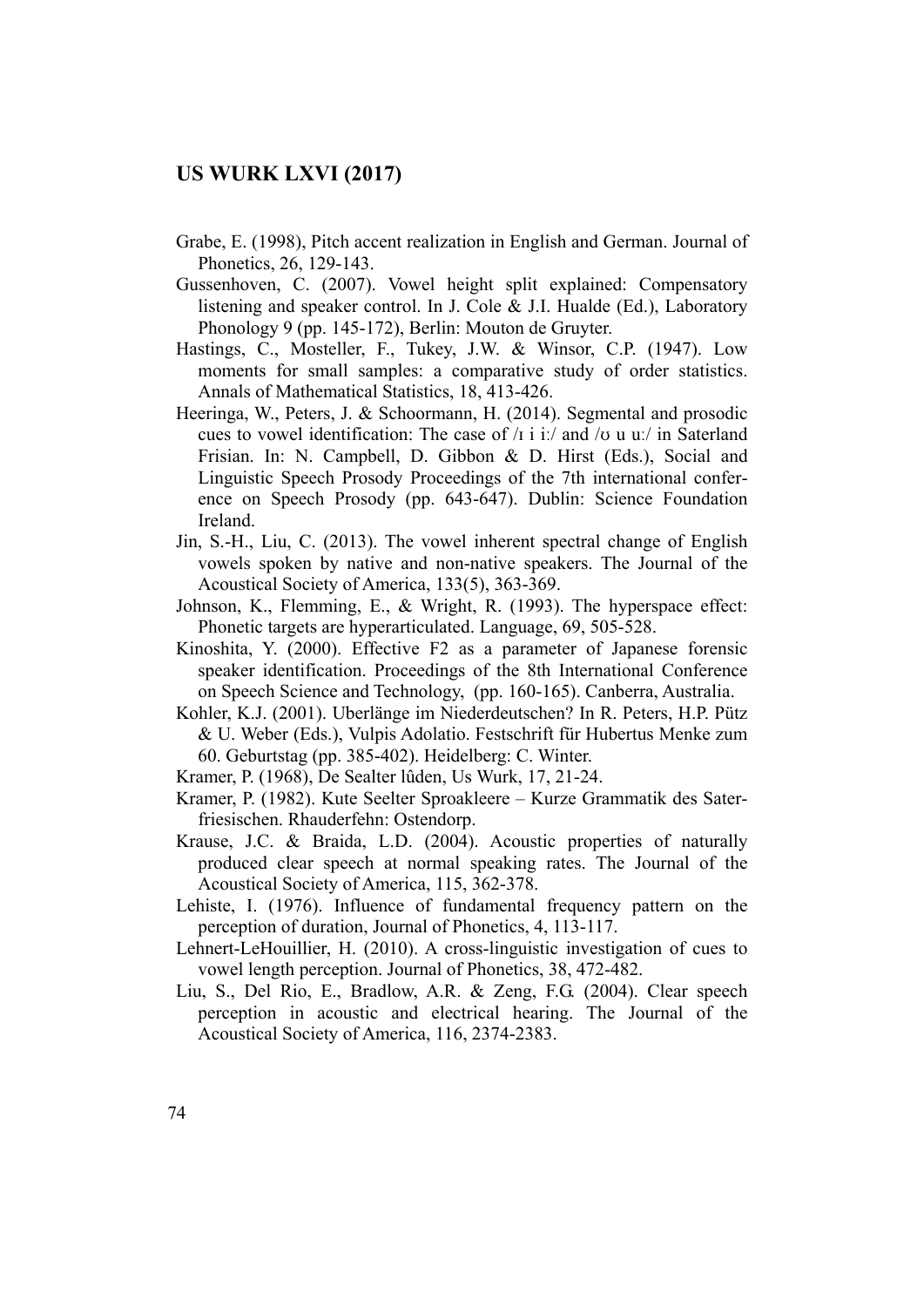- Mayr, R. & Davies, H. (2011). A cross-dialectal acoustic study of the monophthongs and diphthongs of Welsh. Journal of the International Phonetic Association, 41, 1-25.
- Moon, S.-J. & Lindblom, B. (1994). Interaction between duration, context, and speaking style in English stressed vowels. The Journal of the Acoustical Society of America, 96, 40-55.
- Peters, J. (2008). Saterfrisian intonation. An analysis of historical recordings. Us Wurk, 57, 141-169.
- Picheny, M.A., Durlach, N.I. & Braida, L.D. (1986). Speaking clearly for the hard of hearing. II. Acoustic characteristics of clear and conversational speech. Journal of Speech and Hearing Research, 29, 434-446.
- Picheny, M.A., Durlach, N.I. & Braida, L.D. (1989). Speaking clearly for the hard of hearing. III. An attempt to determine the contribution of speaking rate to differences in intelligibility between clear and conversational speech. Journal of Speech and Hearing Research, 32, 600-603.
- Prehn, M. (2007). Schwa loss and its results in LG. Tone or Overlength? In B. Los & M. van Koppen (Eds.), Linguistics in the Netherlands 2007, AVT Publications 24, 187-198. Amsterdam: John Benjamins.
- Prehn, M. (2012). Vowel quantity and the fortis lenis distinction in North Low Saxon. PhD Thesis University of Amsterdam, LOT 291.
- Rogers, C.L., DeMasi, T.M., Krause, J.C. (2010). Conversational and clear speech intelligibility of */*bVd/ syllables produced by native and non-native English speakers. The Journal of the Acoustical Society of America, 128(1): 410-423.
- Schwartz, J.L., Boë, L.J., Vallée, N., & Abry, C. (1997). The dispersionfocalization theory of vowel systems. Journal of phonetics, 25(3), 255- 286.
- Siebs, Th. (1889). Zur Geschichte der englisch-friesischen Sprache. Halle (Saale): Max Niemeyer.
- Sjölin, B. (1969). Einführung in das Friesische. Stuttgart: Metzler.
- Smiljanić, R. & Bradlow, A.R (2005). Production and perception of clear speech in Croatian and English. Journal of the Acoustical Society of America, 118(3), 1677-1688.
- Stellmacher, D. (1998). Das Saterland und das Saterländische. Oldenburg: Florian Isensee.
- Tiersma, P.M. (1999). Frisian Reference Grammar. Ljouwert: Fryske Akademy. 2nd edition.
- Traunmüller, H. (1990). Analytical expressions for the tonotopic sensory scale. The Journal of the Acoustical Society of America, 88, 97-91.